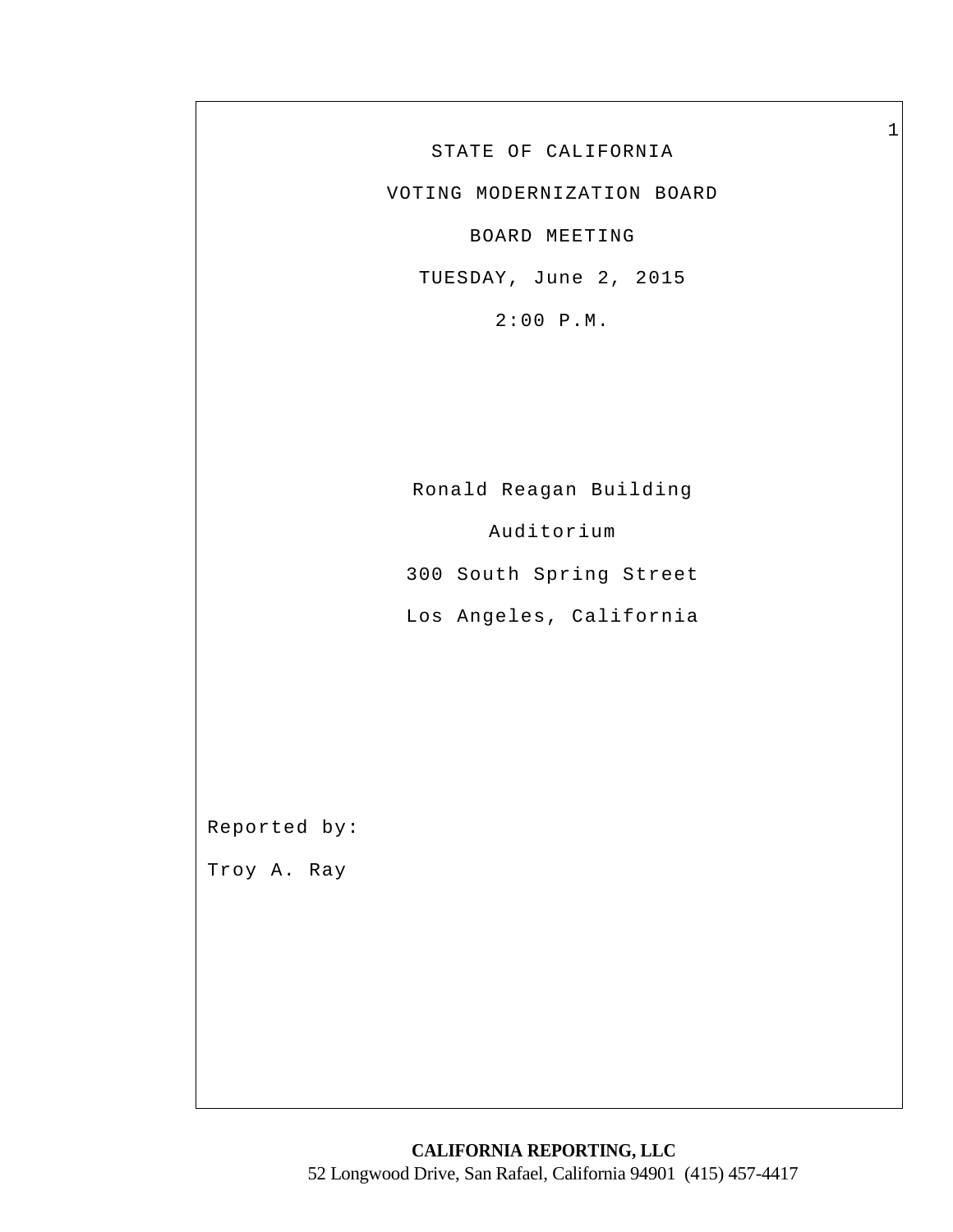#### **APPEARANCES**

BOARD

Stephen Kaufman, Chair

June A. Lagmay

Gabriel Sandoval

STAFF

Robbie Anderson

Katherine Montgomery

Ryan Macias

Jana Lean

LOS ANGELES COUNTY

Dean Logan

PUBLIC

David Holtzman

Mark Shaw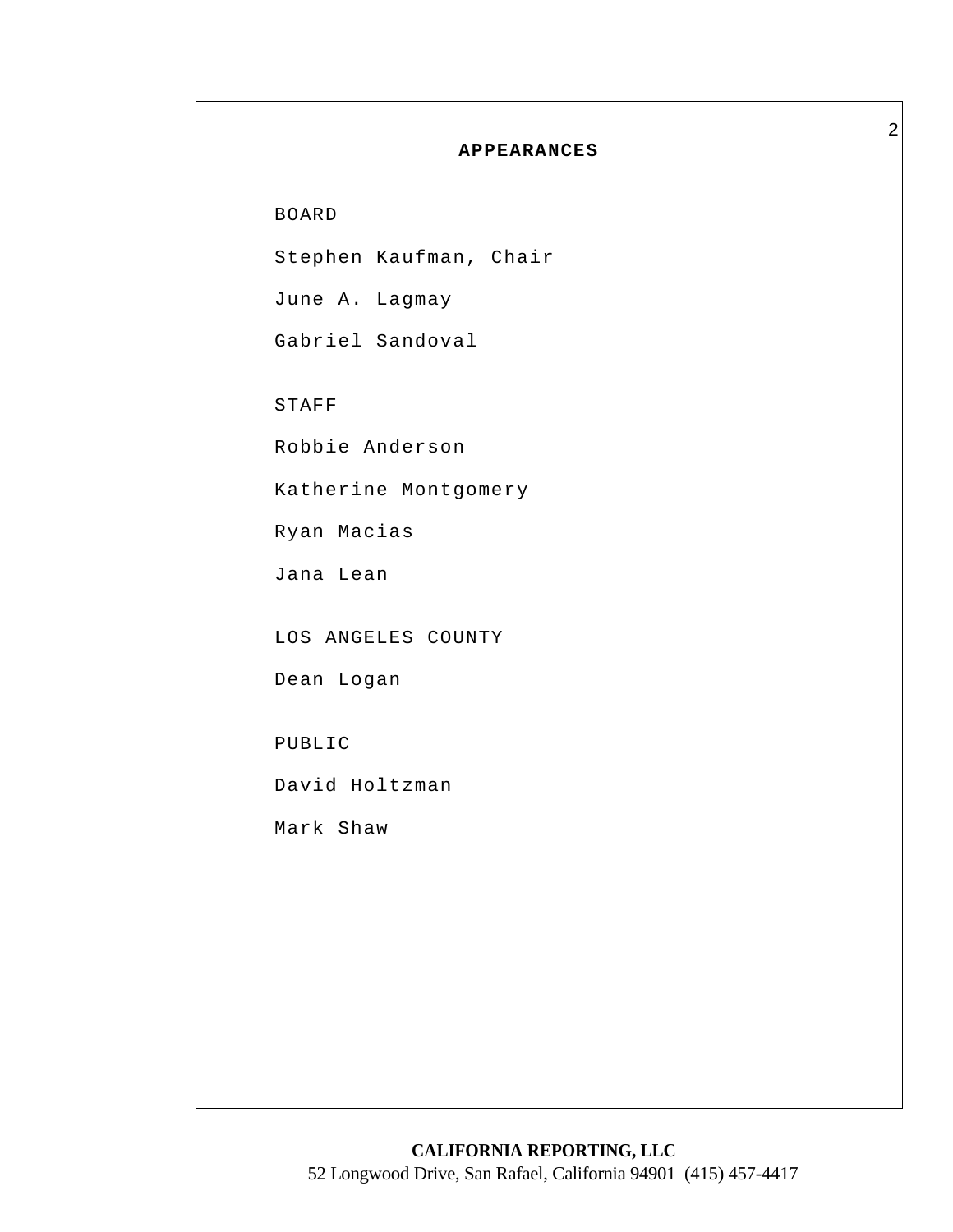**I N D E X** I. Call to Order 4 II. Roll Call and Declaration of Quorum 4 III. Public Comment 5 David Holtzman Mark Shaw VI. Other Business 10 (A) Future meeting dates IV. Adoption of March 26, 2015 Minutes 7 V. Project Documentation Plan Review and 11 Funding Award Approval (A) Los Angeles County VII. Adjournment 65 Certification 66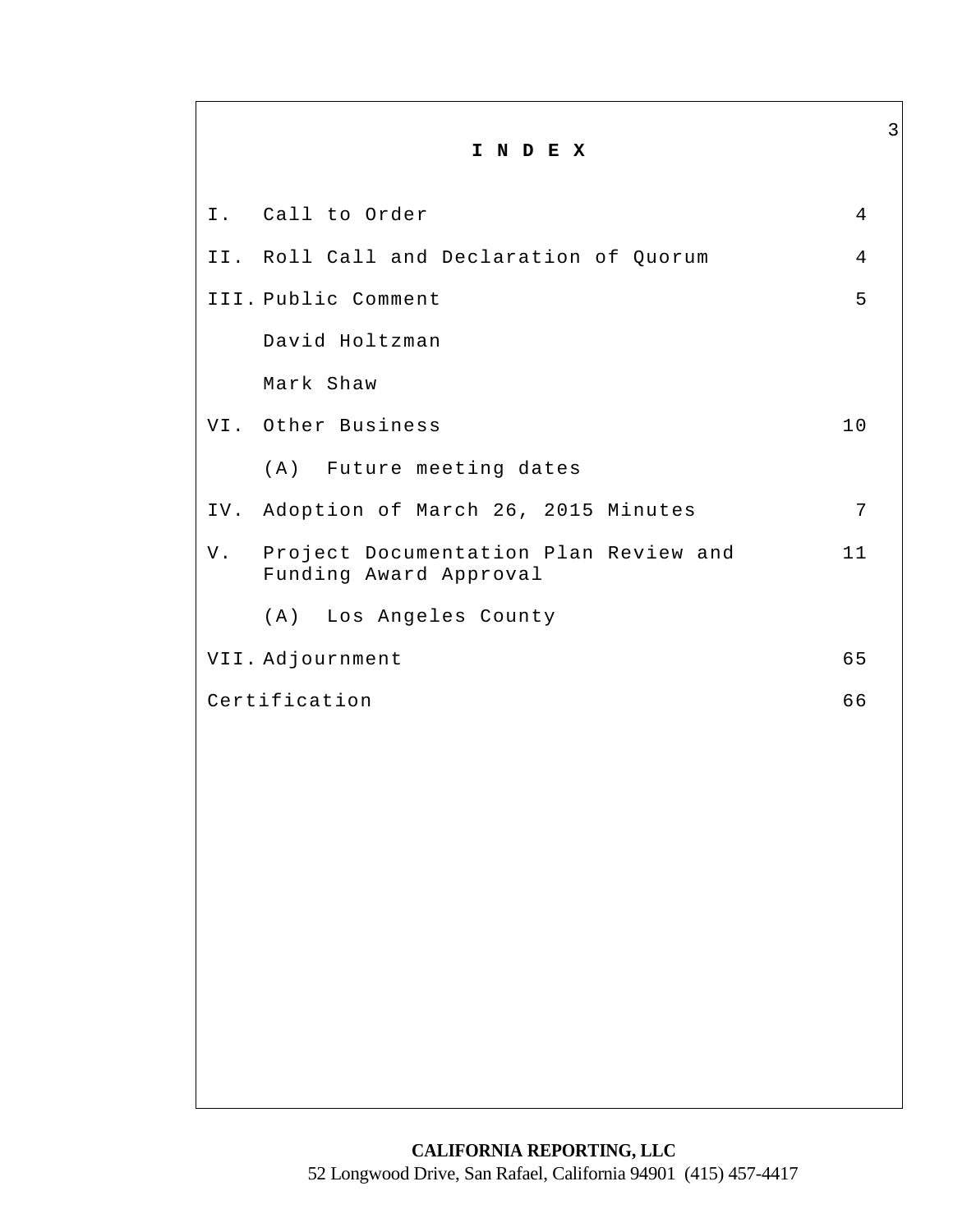**P R O C E E D I N G S** June 2, 2015 1:30 P.M. CHAIR KAUFMAN: Okay. Now that we have 4 muddled through some of our technology issues, we're going to call the meeting of the Voting Modernization Board to order a bit late but calling it nonetheless. 8 We are -- in case those of you in the audience are not perceptive enough -- we are a little short on a quorum right now. One of our Board members is on the way over, so we're going to start with just a couple items of business. Hope that he'll show up in the interim; and if not, we'll take a few minute break to await his 15 | arrival for any action items. 16 So I guess with that, Katherine, do you want to do a roll call and not declare a quorum 18 for the present time? MS. MONTGOMERY: Sure. Stephen Kaufman? CHAIR KAUFMAN: Here. 21 | MS. MONTGOMERY: June Lagmay? 22 BOARD MEMBER LAGMAY: Present. CHAIR KAUFMAN: Okay. We have one item of public comment, and that is David Holtzman. 25 So David, if you want to comment on

**CALIFORNIA REPORTING, LLC**

Longwood Drive, San Rafael, California 94901 (415) 457-4417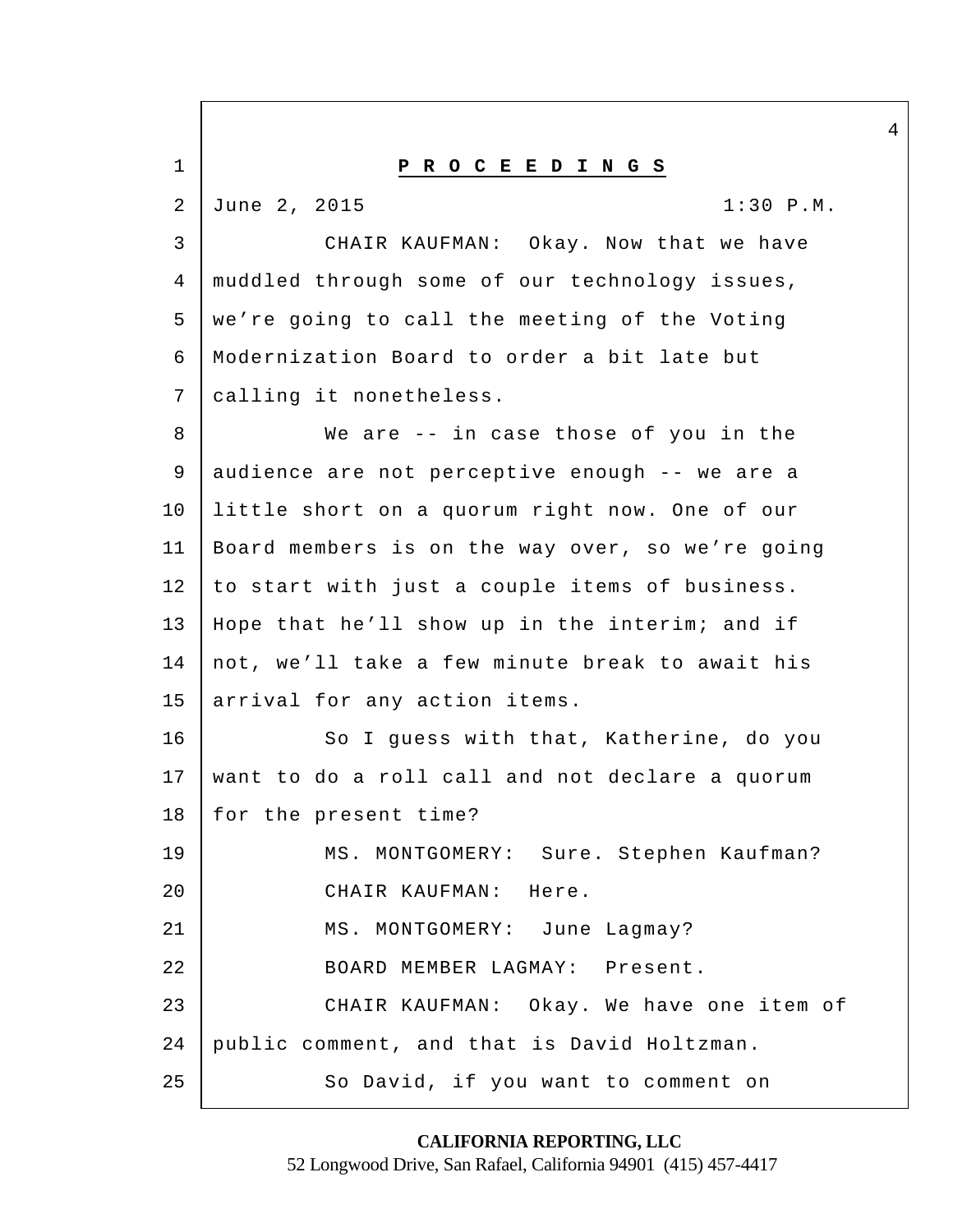matters that are not on the agenda presently -- MR. HOLTZMAN: Yes, thank you, Chairman Kaufman. CHAIR KAUFMAN: I understand that you may have things you want to comment on that are on the 6 agenda, which we can take up when we  $-$ -7 MR. HOLTZMAN: Yeah, that I certainly will want to do later. Board members, just briefly, I wanted to say I think you could do a little better job of noticing your meetings. It would be nice if you 12 | maintained an email list of people who are interested in receiving the agendas when they come 14 out, because I didn't find out about this meeting until over this weekend, to tell you the truth. I also didn't see on the website some of the materials that might be related to this meeting, such as the actual proposal or application that L.A. County submitted, so it would be great if those could show up on the 21 | website, and also the minutes. 22 So my comment on Item 4 is simply that the minutes weren't available to look at in 24 advance of the meeting. So I'm finished with my comment on Item 4 now.

> **CALIFORNIA REPORTING, LLC** Longwood Drive, San Rafael, California 94901 (415) 457-4417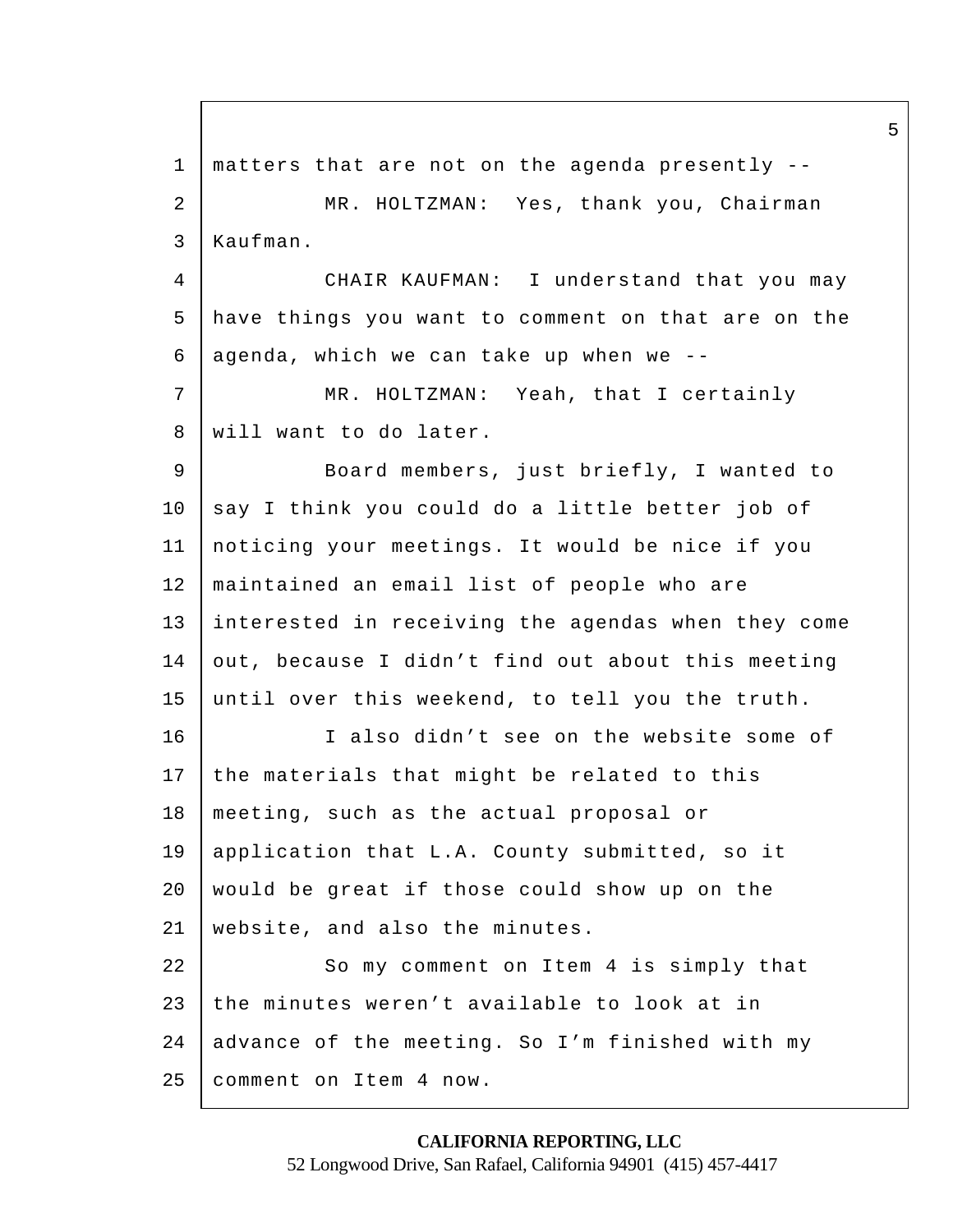1 | So that's what I wanted to say about your procedures. I want to thank you again for doing this in Los Angeles, it's a great convenience for the 5 biggest city in the state. CHAIR KAUFMAN: Thank you, Mr. Holtzman. 7 | And we will note the request about trying to perhaps get our agenda out to folks that we know are regulars. Is there something we can do about  $that?$  MS. LEAN: Yeah, we can get his contact information and we can put him on the list to 13 receive the agenda. It was noticed ten days before the meeting. It's also posted on the Voting Modernization Board's website. We are in the process of redesigning that website, making it 18 | more user friendly so it's easier to find. It was posted but perhaps it is not the 20 easiest thing to find on the website, so we will take note of that and make sure that happens in the future. CHAIR KAUFMAN: Yeah, we'll make every effort to do what's within our power to do on that.

# **CALIFORNIA REPORTING, LLC** Longwood Drive, San Rafael, California 94901 (415) 457-4417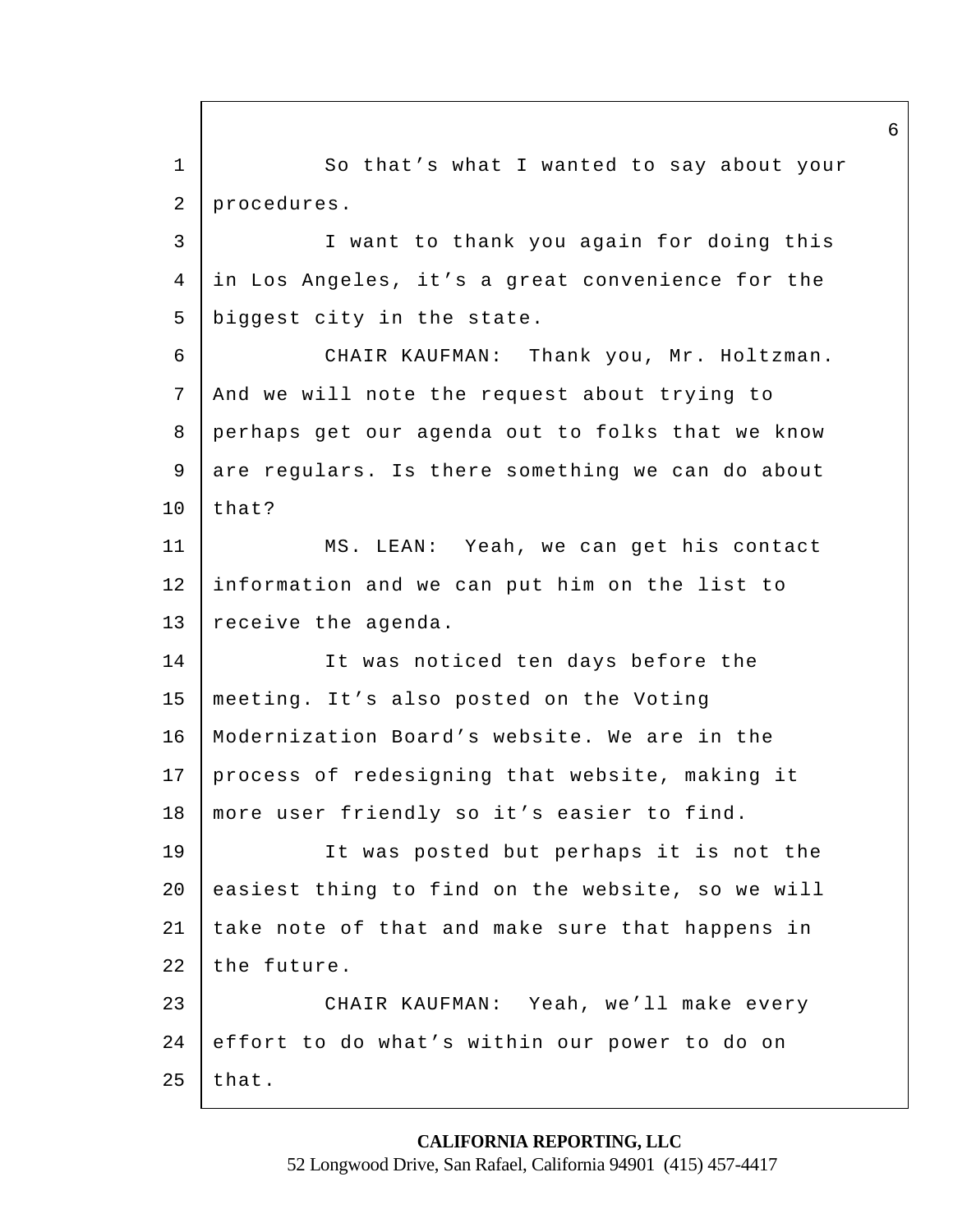1 MR. HOLTZMAN: Thank you. My email 2 address is on the list back there. 3 MS. LEAN: Great. 4 CHAIR KAUFMAN: Excellent. 5 Why don't we skip ahead to Item No. 6, a 6 review of our schedule. So now that you're here, 7 | Mr. Holtzman, you'll hear what we have planned for 8 the next few months. 9 MR. HOLTZMAN: Thank you. 10 CHAIR KAUFMAN: And if staff can kind of 11 | review where we're at for our upcoming schedule. 12 MS. LEAN: So we have four meetings 13 scheduled so far for the rest of the year. It's 14 contingent upon getting additional information 15 from Los Angeles County and any other county that 16 wants to come forward to the Board. 17 The first meeting after today's meeting 18 that's scheduled is for Thursday, July 23rd. The 19 location is to be determined but is at the request 20 of the staff that that location be in Los Angeles. 21 CHAIR KAUFMAN: I thought you said 22 Sacramento. 23 MS. LEAN: I'm sorry, in Sacramento. I'm 24 in Los Angeles. 25 CHAIR KAUFMAN: Okay.

7

**CALIFORNIA REPORTING, LLC** 52 Longwood Drive, San Rafael, California 94901 (415) 457-4417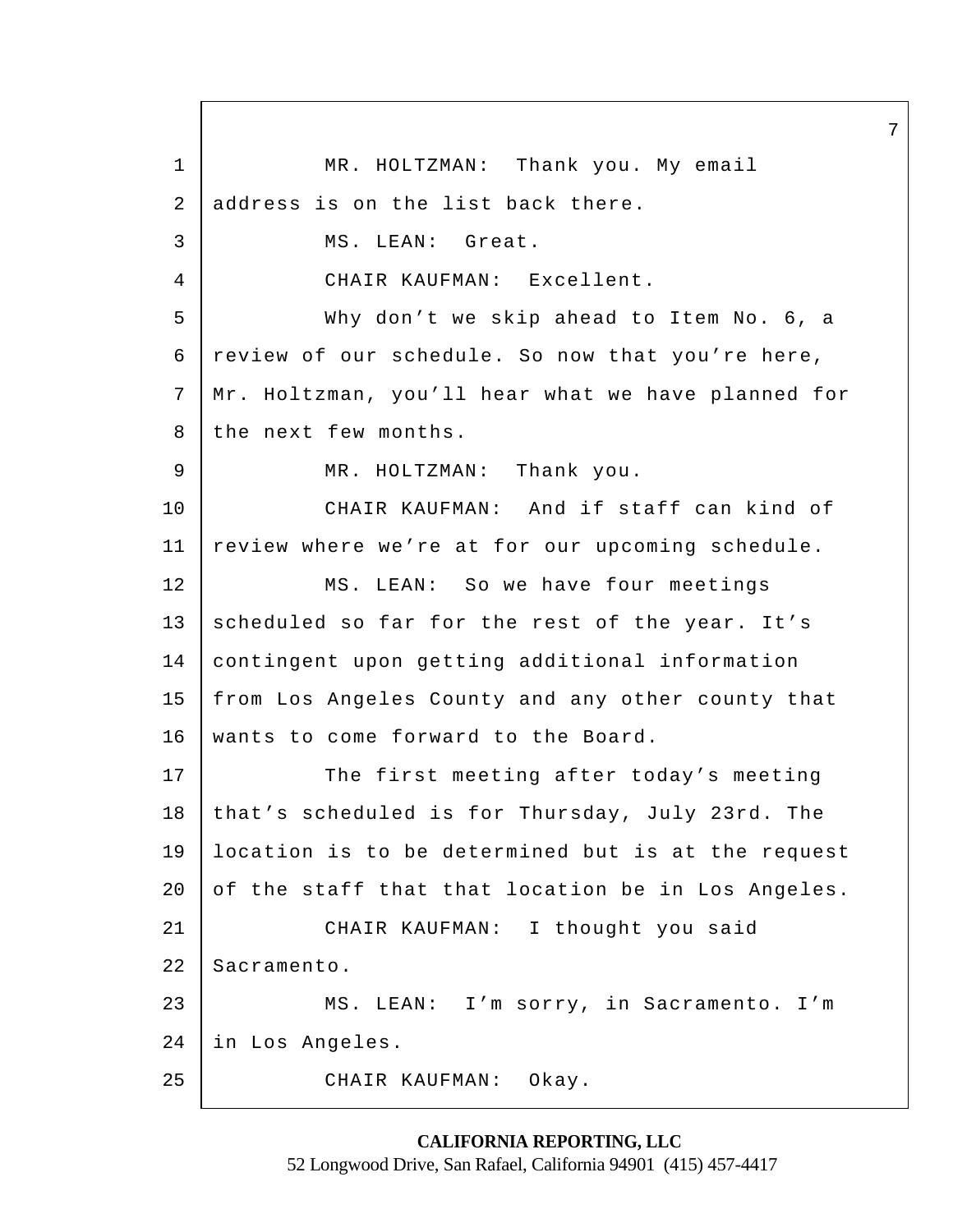1 | MS. LEAN: The next meeting is scheduled for August 13th, which is a Thursday. We also have another meeting scheduled for September 3rd, which is a Thursday. And we also have one scheduled for October 9th, which is a Friday.

 And all those locations are to be determined, and once we have information on which 8 counties are coming forward or if Los Angeles is coming forward, we will be in discussions with 10 those counties and the members to make sure where 11 to have that meeting.

12 CHAIR KAUFMAN: Okay. And to be clear, all these dates have been discussed with or cleared by the members, so hopefully we will avoid 15 as many scheduling conflicts as possible given that these have all been precleared on peoples' 17 schedules.

18 MS. LEAN: We will notify everyone three weeks ahead of time whether or not we have 20 received any information to come forward to the Board, and only if we absolutely have to have the meeting will we have it; otherwise, it'll be cancelled and then anything else will come up for 24 the next month's scheduled meeting. CHAIR KAUFMAN: Okay.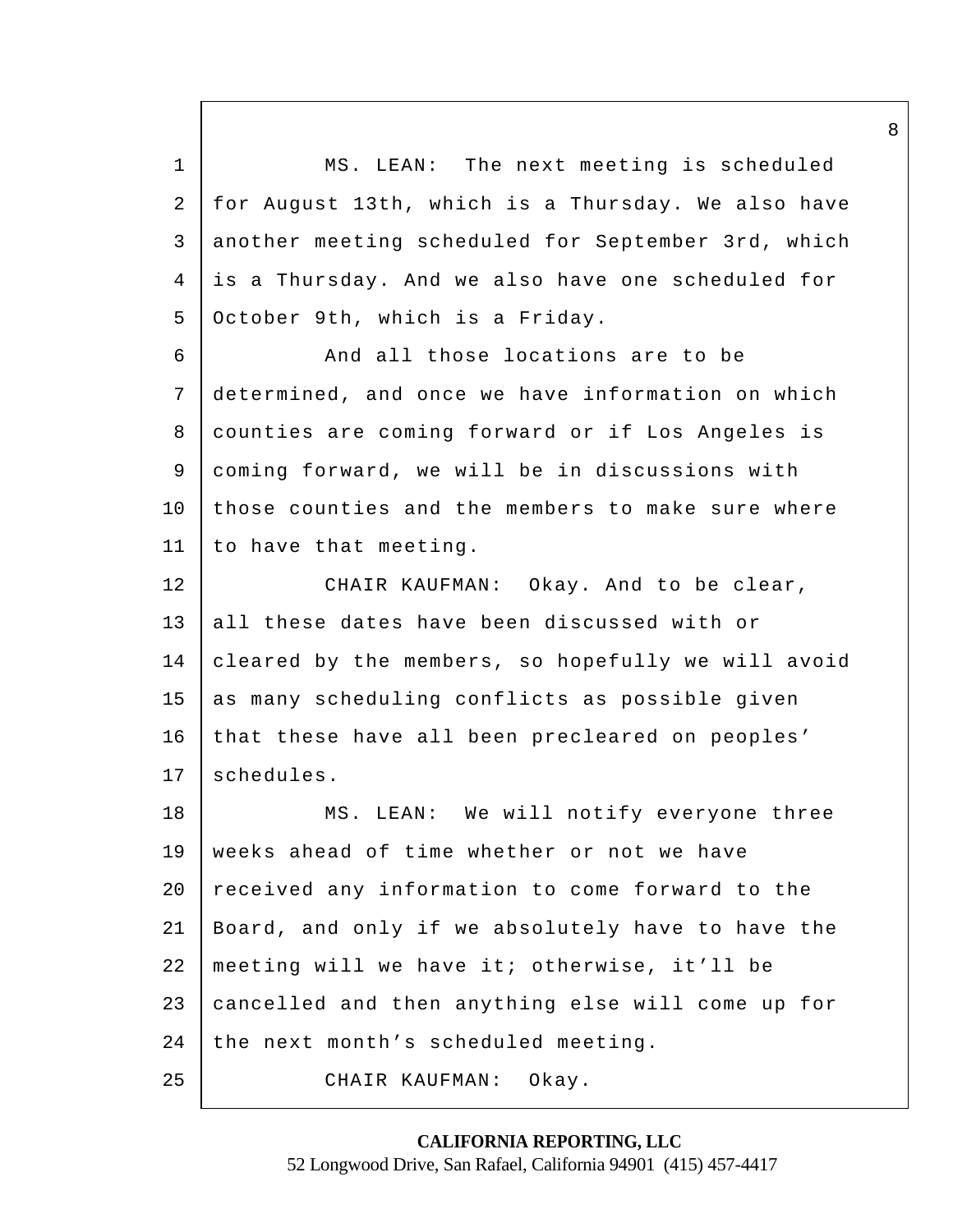BOARD MEMBER LAGMAY: But the 23rd is 2 anticipated for Sacramento; is that correct? MS. LEAN: Yes. BOARD MEMBER LAGMAY: Thank you. CHAIR KAUFMAN: Okay. Anything else on 6 scheduling from you? BOARD MEMBER LAGMAY: No, no thank you. CHAIR KAUFMAN: Okay. All right. So other 9 than adjournment, it looks like the other items that we have on our agenda are going to require a quorum for adoption, and I don't want L.A. County 12 to present until we have our third member here. 13 So we're going to ask you all to indulge with us for just a short while until Mr. Sandoval makes his arrival, and we'll take a short break 16 and then we'll proceed with the rest of the meeting. Okay. Thank you. (Off the record 2:35 p.m. to 3:30 p.m.) CHAIR KAUFMAN: Okay. We're going to go back on the record here, and we've been joined by Mr. Sandoval. BOARD MEMBER SANDOVAL: My apologies. CHAIR KAUFMAN: Our third Board member, and we now have a quorum to proceed. I want to thank everybody here for your

# **CALIFORNIA REPORTING, LLC**

Longwood Drive, San Rafael, California 94901 (415) 457-4417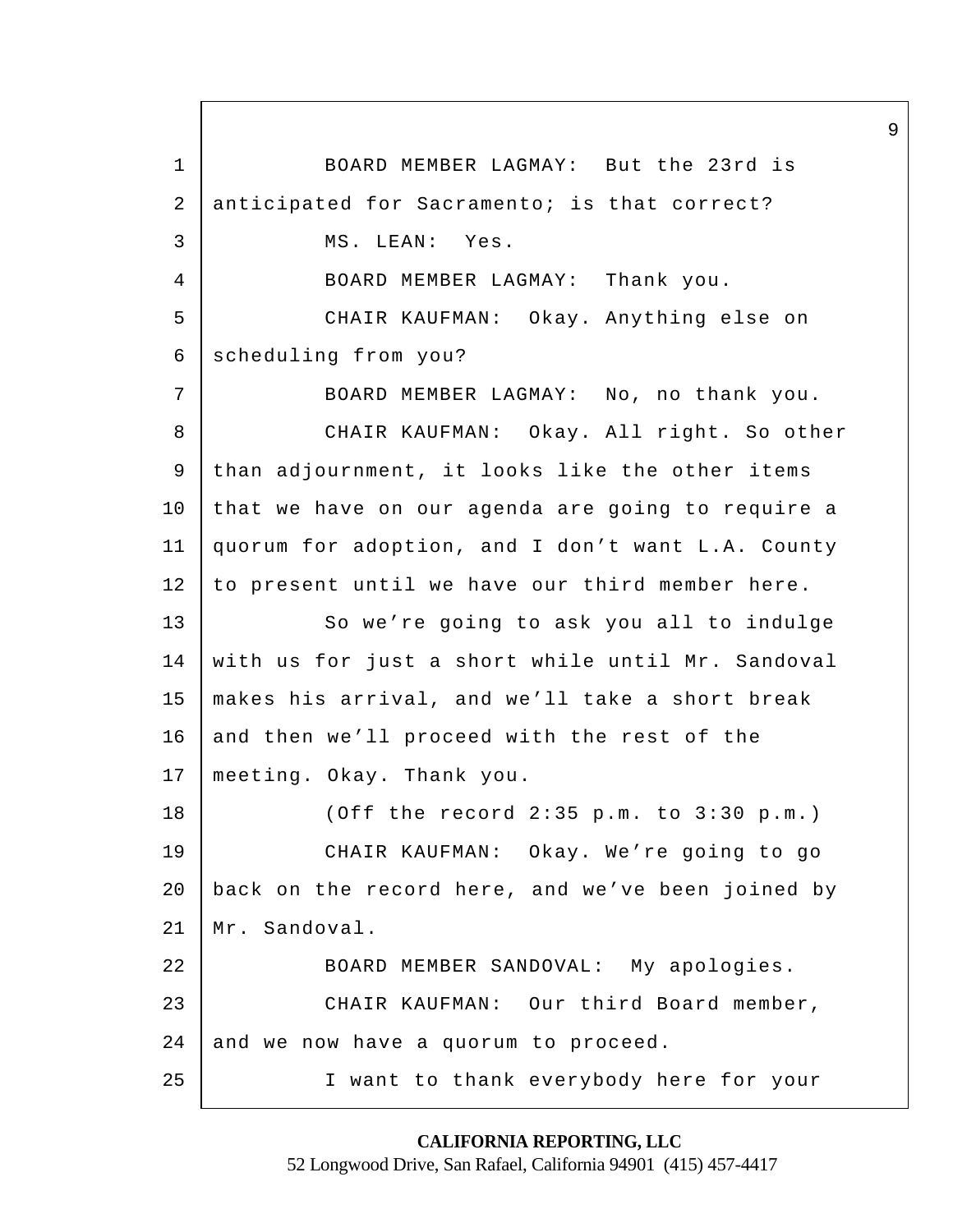1 patience. We wanted to get through this today and  $2$  so we'll proceed accordingly. 3 If folks have public comment on a matter 4 that's agendized, we'll take public comment at 5 | that time, sir. 6 So we're going to proceed with Item No.  $7 \mid 4$ , which is the adoption of the March 26, 2015 8 Actions and Meeting Minutes. Ms. Lagmay has some 9 nonsubstantive corrections to the minutes, so 10 she's going to submit those to staff to correct. 11 But if we could get a motion to approve the 12 minutes. 13 BOARD MEMBER SANDOVAL: (Inaudible) 14 CHAIR KAUFMAN: Subject to the changes? 15 BOARD MEMBER SANDOVAL: Yes. 16 CHAIR KAUFMAN: Okay. Second? 17 BOARD MEMBER LAGMAY: I second. 18 CHAIR KAUFMAN: We'll take a vote on  $19$  that. 20 | MS. MONTGOMERY: Stephen Kaufman? 21 CHAIR KAUFMAN: Aye. 22 MS. MONTGOMERY: June Lagmay? 23 SOARD MEMBER LAGMAY: Aye. 24 MS. MONTGOMERY: Gabriel Sandoval? 25 | BOARD MEMBER SANDOVAL: Aye.

> **CALIFORNIA REPORTING, LLC** 52 Longwood Drive, San Rafael, California 94901 (415) 457-4417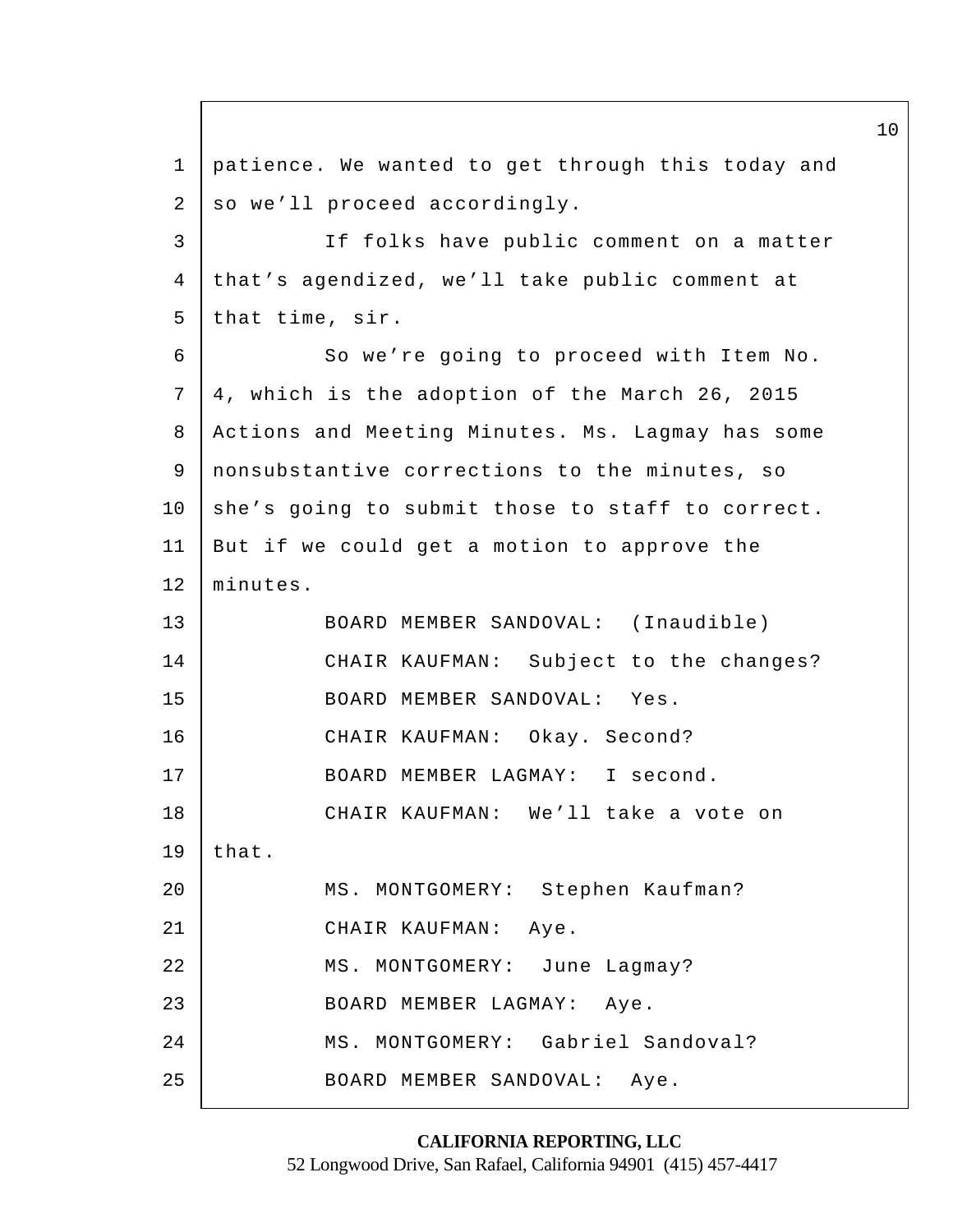CHAIR KAUFMAN: Okay, great, Now we're going to turn to Item No. 5 on the agenda, which is the project documentation plan and funding award approval for Los Angeles County. We're going to ask staff to provide us with the staff report. We'll probably have some  $7 \mid$  questions from the Board. Then we'll have L.A. 8 County speak to their submission after the staff 9 presentation, and then we'll take any public 10 comment that there is on the matter. So Katherine. 12 MS. MONTGOMERY: Thank you. FEMALE VOICE: (Inaudible) CHAIR KAUFMAN: As I just indicated, we will do public comment following L.A. County's 16 presentation. 17 | Go ahead, Katherine. 18 MS. MONTGOMERY: Los Angeles County plans 19 to wrap up their design and engineering phase, Phase 3, in March of 2016 and move into their manufacturing and certification phase, Phase 4, in June of 2016. Los Angeles County plans to complete their design and engineering Phase 3 in March of 2016 with the anticipation of producing certified

**CALIFORNIA REPORTING, LLC**

Longwood Drive, San Rafael, California 94901 (415) 457-4417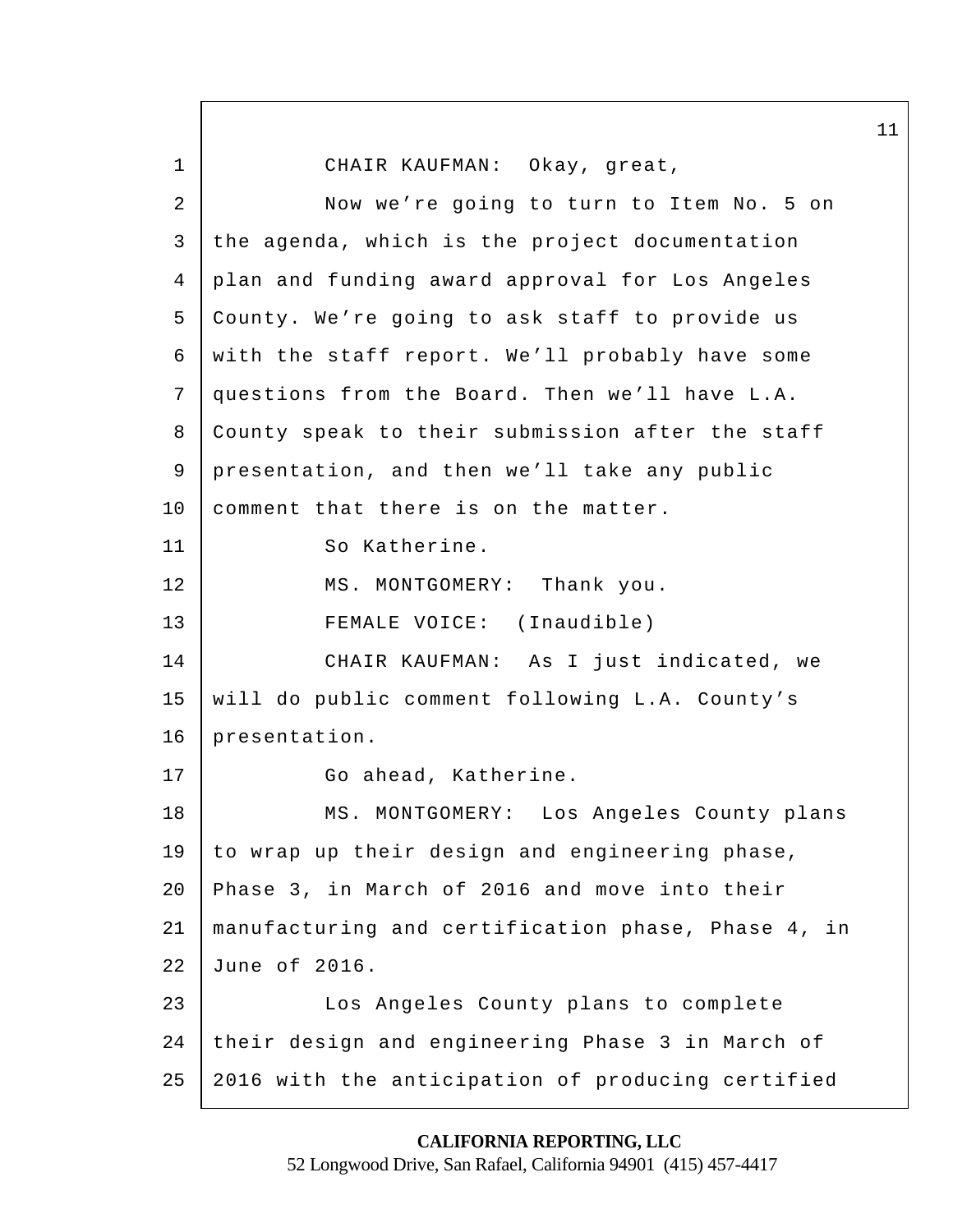1 units beginning in the fall of 2017.

 Los Angeles County is in the process of completing their design and engineering phase of 4 what they refer to as the voting systems assessment project or commonly referred to as VSAP.

7 The VSAP was launched by Los Angeles 8 County in response to growing voting system needs 9 and unique challenges faced by the County due to its size and complexity. According to Los Angeles County, the goal is to acquire a new voting system  $\vert$  for the County through a transparent process that 13 engages the public and is founded on sound data. The County asserts this system will be designed using a human-centered process which will produce 16 a system that best suits the needs of voters and will ultimately be owned by the public.

18 As has been discussed at previous Voting Modernization Board, or Board meetings, in October of 2013 Senate Bill 360 was signed into law by Governor Brown. SB360 allows a county to contract 22 and pay for funding to be allocated by the Board for the following.

 One, research and development of a new voting system that has not been certified or

**CALIFORNIA REPORTING, LLC**

Longwood Drive, San Rafael, California 94901 (415) 457-4417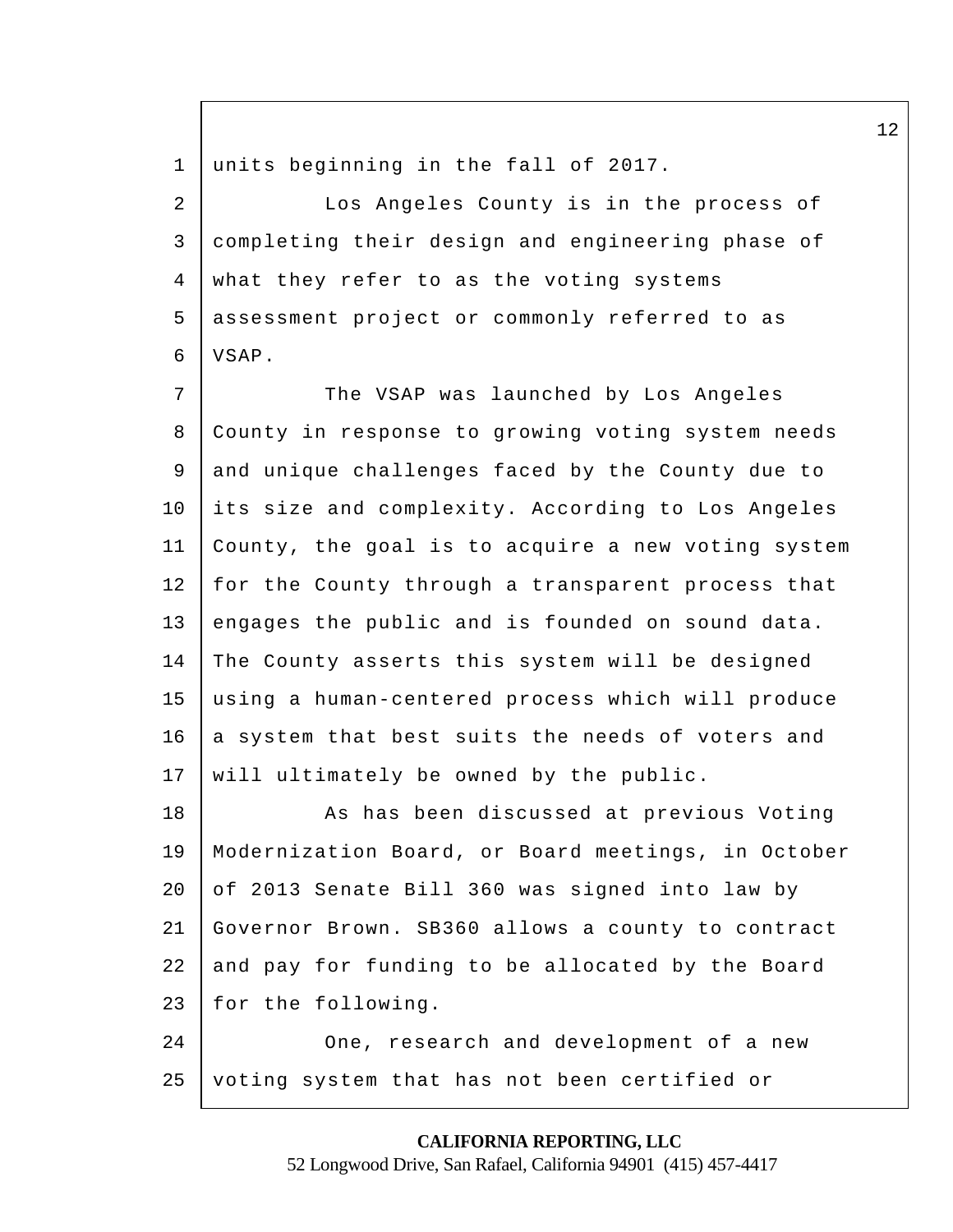1 conditionally approved by the Secretary of State 2 and uses only nonproprietary software and firmware 3 with disclosed source code except for unmodified 4 commercial off-the-shelf software and firmware as 5 designed. 6 Two, manufacture of the minimum number of 7 voting system units reasonably necessary for 8 either of the following purposes. 9 A, to test and seek certification or 10 conditional approval for the voting system; 11 B, to test and demonstrate the 12 capabilities of the voting system in a pilot 13 program as defined. 14 The counties may use the authorization of  $15$  a Funding Award Letter to secure a contract with a 16 vendor and/or consultant to begin the research and 17 development process of a proposed voting system. 18 During the research and development process, 19 counties may come to the VMB iteratively to 20 request further authorization or funding as the 21 research and development phases progress. 22 In October of 2014, Los Angeles County 23 entered into an agreement with IDEO for the 24 development of detailed designs and engineering 25 specifications for a new ballot marking device

> **CALIFORNIA REPORTING, LLC** 52 Longwood Drive, San Rafael, California 94901 (415) 457-4417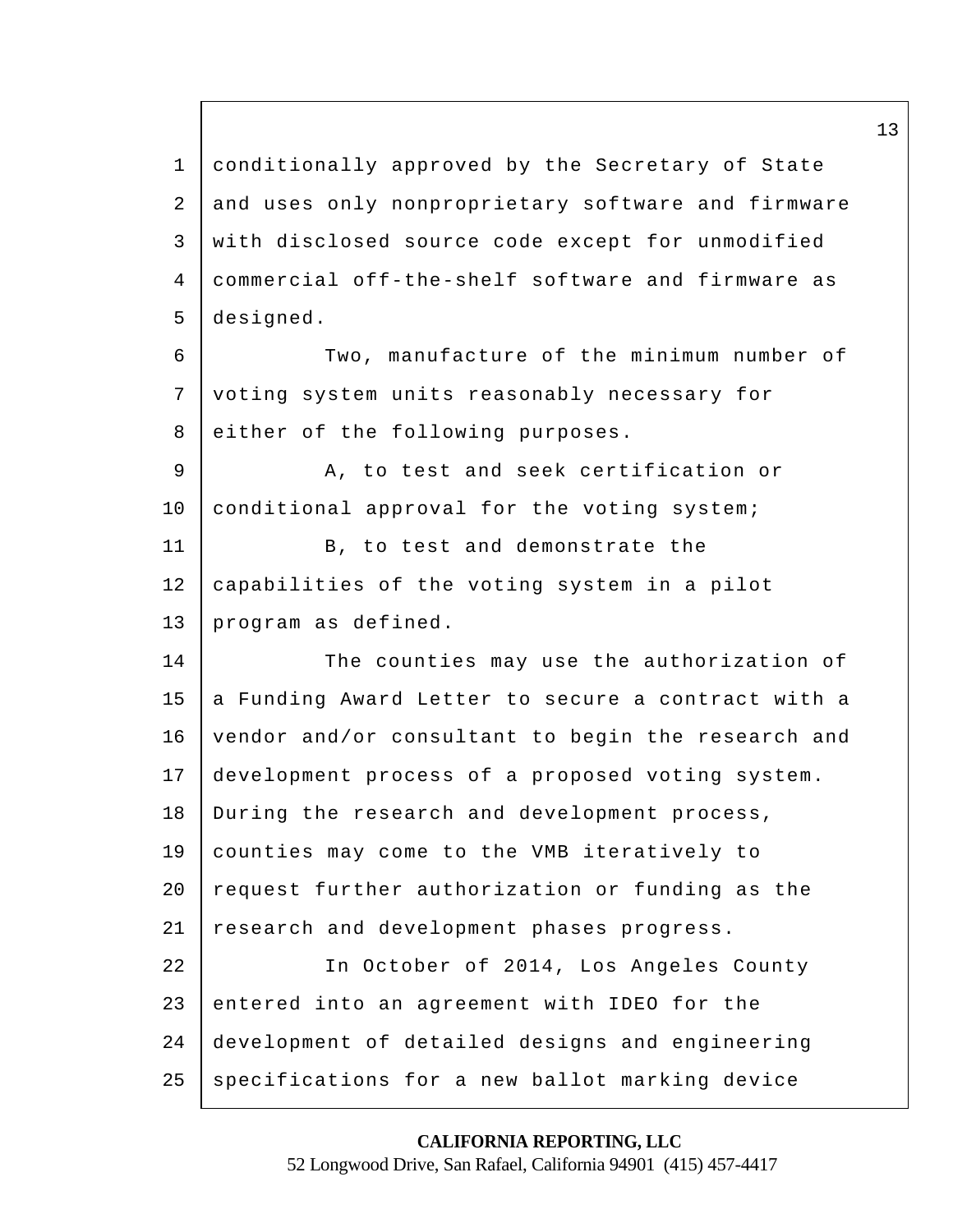sometimes referred to as BMD, and related voting 2 system components. The completion of this phase will provide Los Angeles County with the necessary 4 engineering package to transition into the manufacturing and implementation of a new voting 6 system. It is Los Angeles's intent to certify and implement the new voting system for use in future elections.

 Recently, Los Angeles County provided the Board with invoices or documentation for items in 11 the amount of  $$8,275,829$  for work already completed. Using the 3:1 match formula, Los Angeles County is seeking reimbursement in the amount of \$6,206,871.75 for this purpose.

15 The County also seeks authorization for funding in the amount of \$7,148,000 for future expenditures. Using the 3:1 match formula, Los Angeles County in the future will be seeking 19 reimbursement in the amount of \$5,361,000 for this purpose. 21 These two requests for reimbursement, 22 current and future, comprise the county requested funding award amount of \$11,567,871.75. Work already completed: The \$8,275,829

25 requested for work already completed can be broken

### **CALIFORNIA REPORTING, LLC**

Longwood Drive, San Rafael, California 94901 (415) 457-4417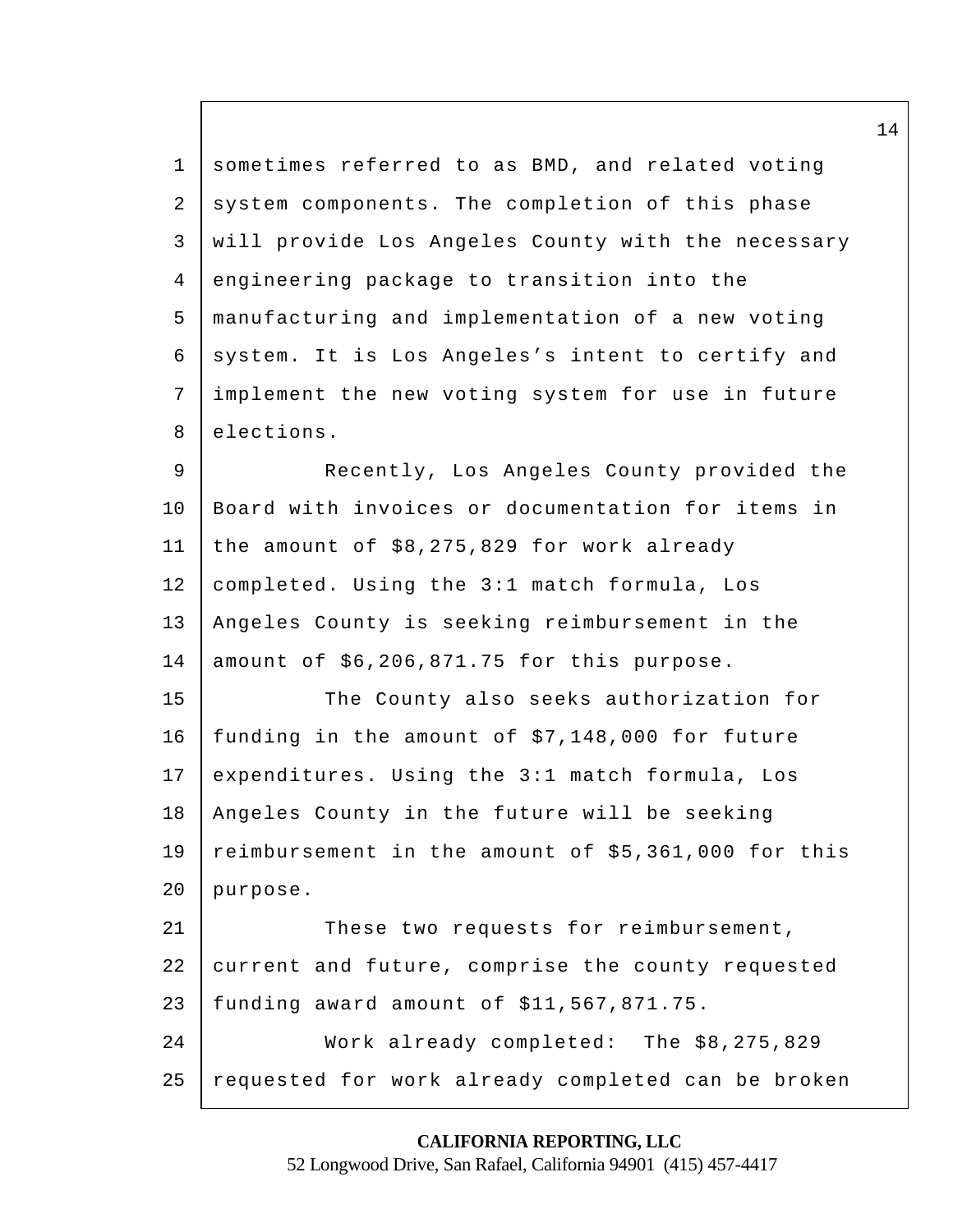1 down into three categories: invoices for 2 deliverables, travel costs, and personnel costs. Deliverables: At the request of the 4 staff to the Board, Los Angeles County has provided copies of 16 invoices from IDEO and one invoice from Atkins Research Global, along with 7 the supporting documentation regarding each deliverable in the amount of \$7,633,020. Travel costs: Travel expense claims for Los Angeles County staff, the VSAP Advisory Committee, which provides expert analysis on initial research findings and continuous input and guidance throughout the project. And the VSAP Technical Advisory Committee, which provides ongoing technical expertise in the fields of usability, accessibility, and security -- membership rosters for both of these committees are attached -- have been submitted to the Board in the amount of \$25,719. Before these costs can be considered for 21 reimbursement, a succinct itemization of travel 22 costs, including specific trips and associated 23 staff, will need to be provided to the Board. **Personnel Costs:** The County has 25 submitted a request for the reimbursement of

> **CALIFORNIA REPORTING, LLC** Longwood Drive, San Rafael, California 94901 (415) 457-4417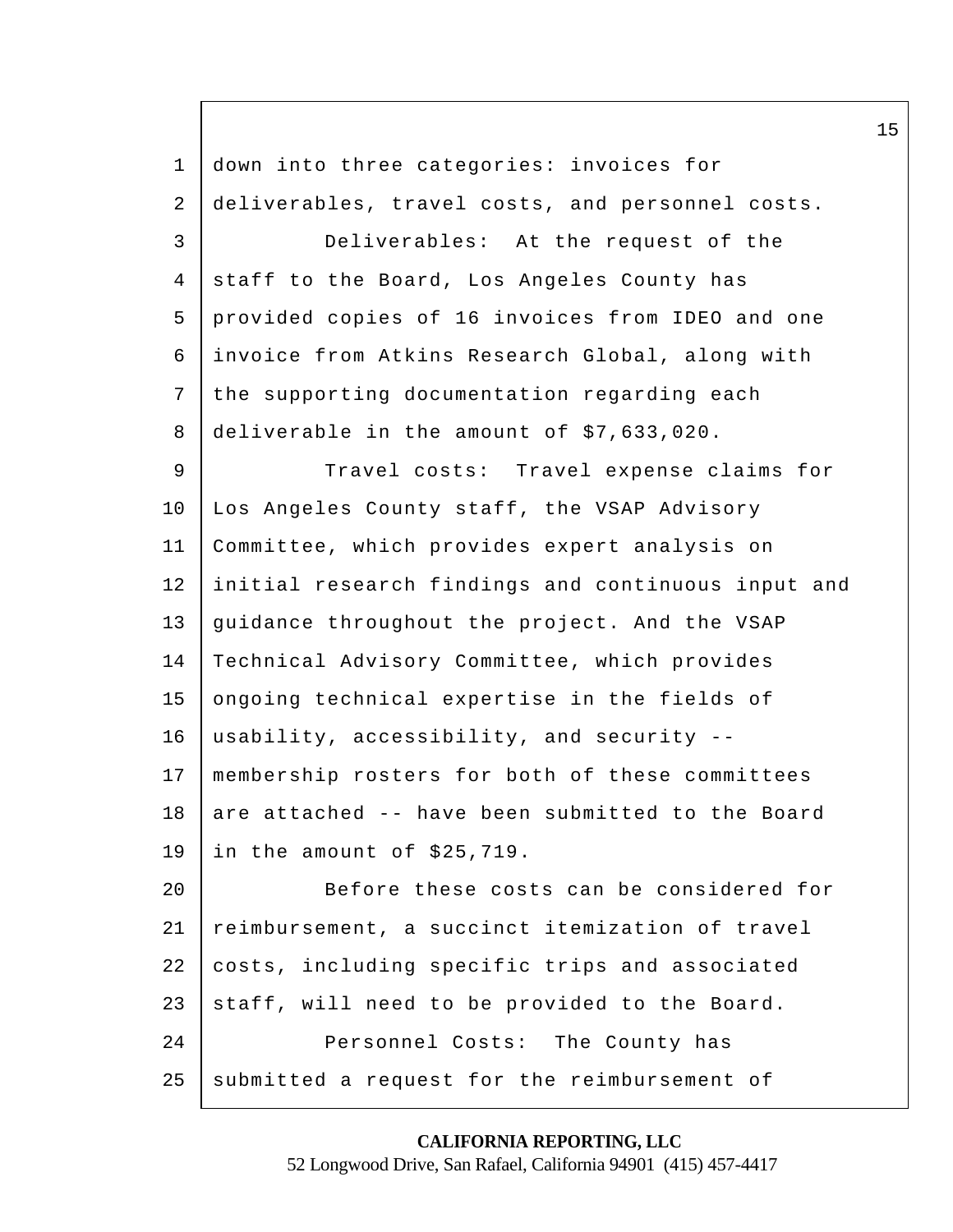County personnel costs as they relate to their work on VSAP. Those claims total \$617,090. 3 Specifically, Los Angeles County is asking the Board to reimburse them for salaries of those County staff members working full-time on VSAP. The County's salary calculations also include employee benefits and overhead. Employee benefits include benefit costs other than salaries or wages earned by County employees. These benefits include health, dental, and life insurance, unemployment, disability, workers 12 | compensation, deferred compensation plans, etcetera. Overhead costs include those costs that cannot be readily identified to a specific service but are incurred while employees perform their duties. For example, utilities, custodial, security, and administrative functions such as payroll, personnel, and accounting. 20 Before these personnel costs can be considered for reimbursement, a succinct itemization that clearly differentiates between the cost of employees' salaries and wages, benefits and overhead will need to be provided to 25 the Board.

# **CALIFORNIA REPORTING, LLC** Longwood Drive, San Rafael, California 94901 (415) 457-4417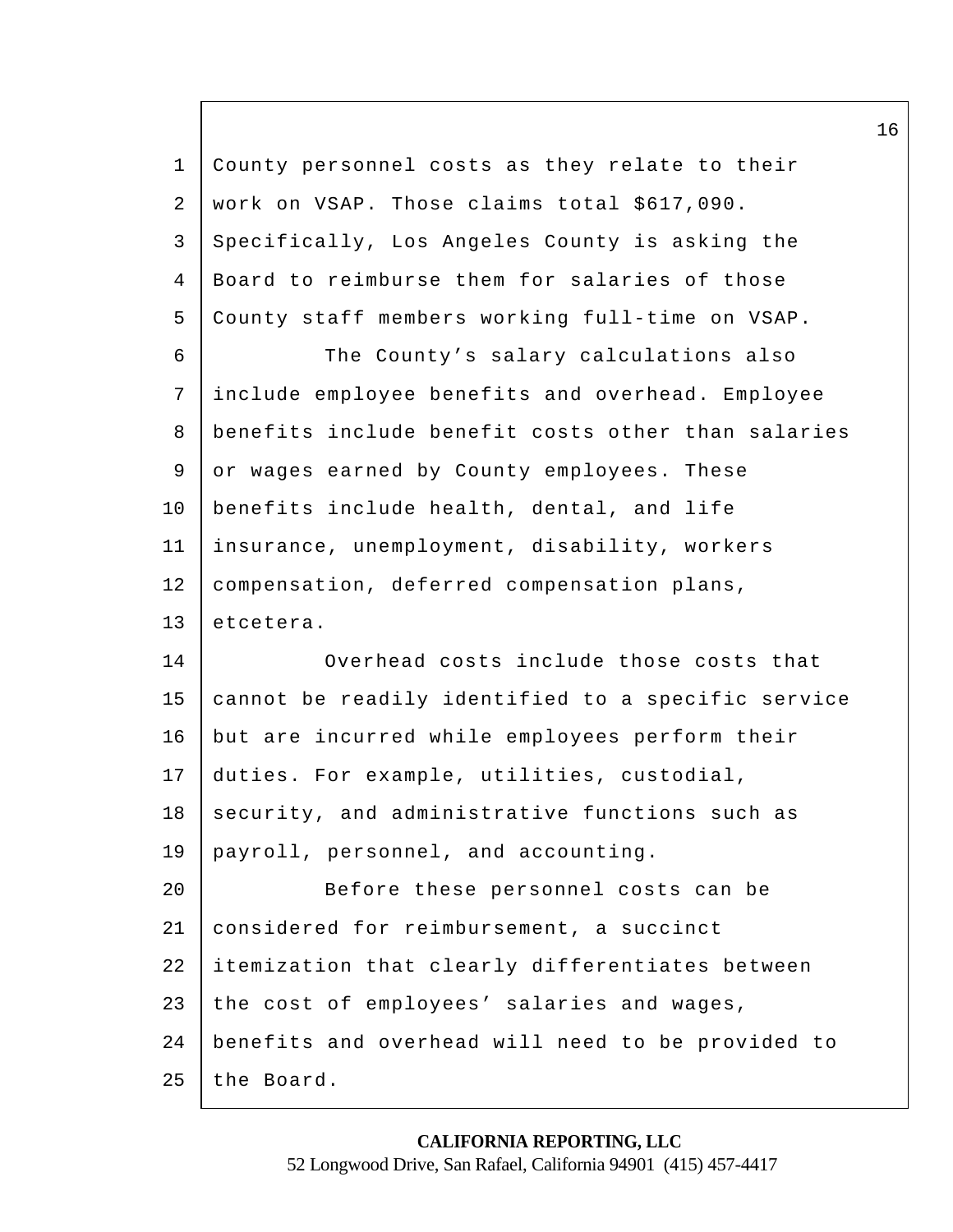1 This is the first time the Board has been 2 asked to cover the cost of overhead. The Board will need to decide if Proposition 41 Bond funds can be used to reimburse counties for overhead while conducting research and development as it relates to a new voting system. It should be noted that while 8 | administering the Health America Vote Act, or HAVA, Secretary of State staff has decided that HAVA funds will not be made available for 11 reimbursement to counties for the cost of overhead while staff performs work specific to HAVA. Future expenditures: Los Angeles County is also requesting that the Board authorize funding in the amount of \$7,148,000 for future 16 expenditures. The County expects to be invoiced by IDEO during the remainder of 2015 and early 2016 18 as their design and engineering phase, or Phase 3, wraps up. It is our recommendation that Los Angeles County's Project Documentation Plan be approved and the Board authorize the issuance of a Funding Award Letter in the amount of \$11,567,871.75. 24 At this time we recommend the

25 reimbursement of the County's deliverables in the

**CALIFORNIA REPORTING, LLC** Longwood Drive, San Rafael, California 94901 (415) 457-4417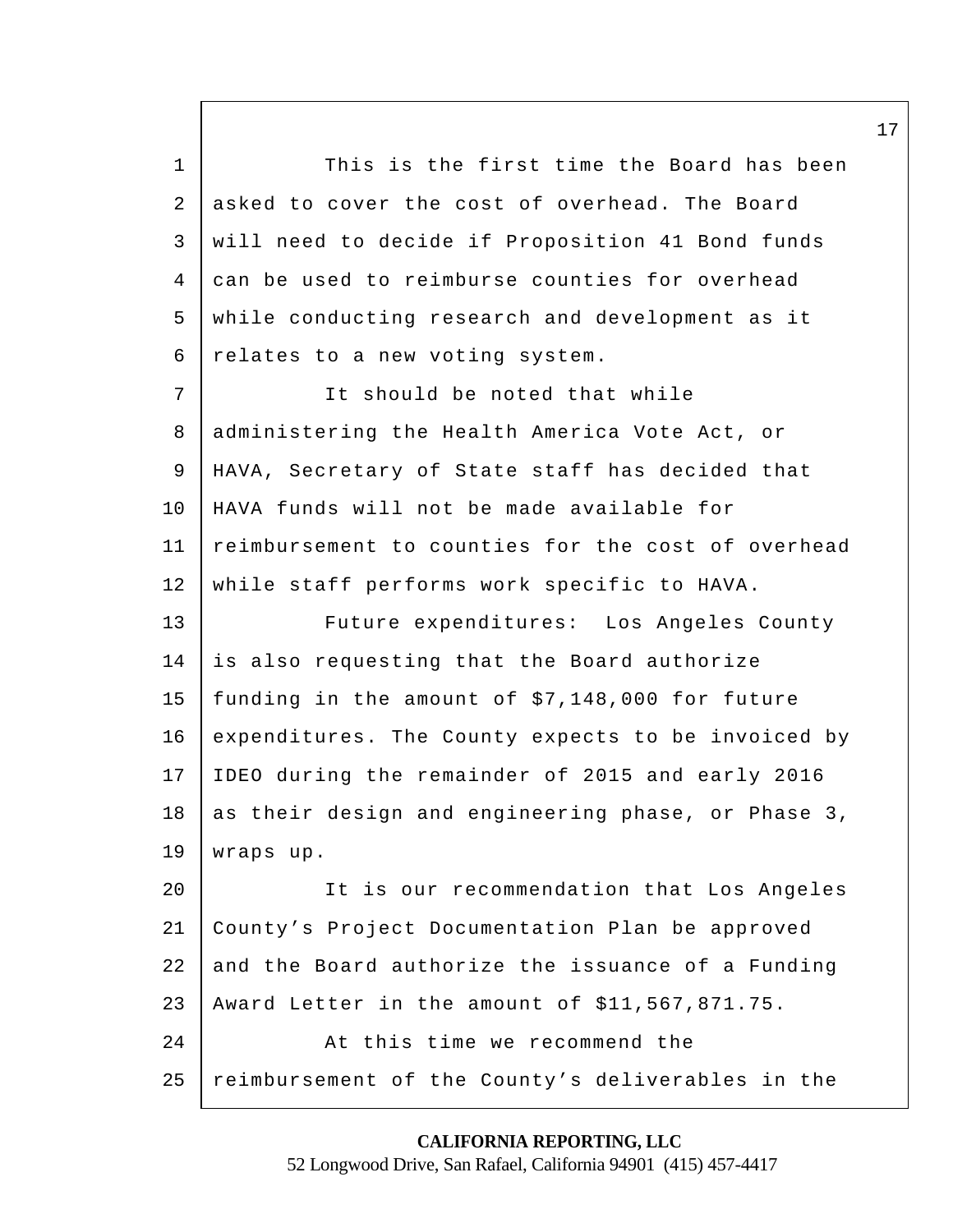amount of \$7,633,020.

 Los Angeles County must submit a fully executed research and development payment request form, Appendix E-2, in the Funding Application and Procedural Guide, and include a copy of each invoice along with documentation regarding the matching fund requirement before reimbursements in the amount of \$5,724,765, which is the \$7,633,020 9 amount reduced by the 3:1 match formula, will be made.

11 At this time we cannot recommend 12 reimbursement for either the travel costs,  $13 \mid $25,719$ , or the personnel costs, \$617,090, as they have been submitted to the Board as part of the project documentation plan until such time Los Angeles County provides concise itemization of all 17 associated costs.

18 Additionally, when Los Angeles County is 19 ready to submit invoices for payment related to 20 the authorized funding in the amount of  $21 \mid $7,148,000$ , it is the recommendation that the County must come back before the Board in order to provide an update regarding the progress of the project before reimbursement can be made. CHAIR KAUFMAN: Okay. Before we turn to

**CALIFORNIA REPORTING, LLC**

Longwood Drive, San Rafael, California 94901 (415) 457-4417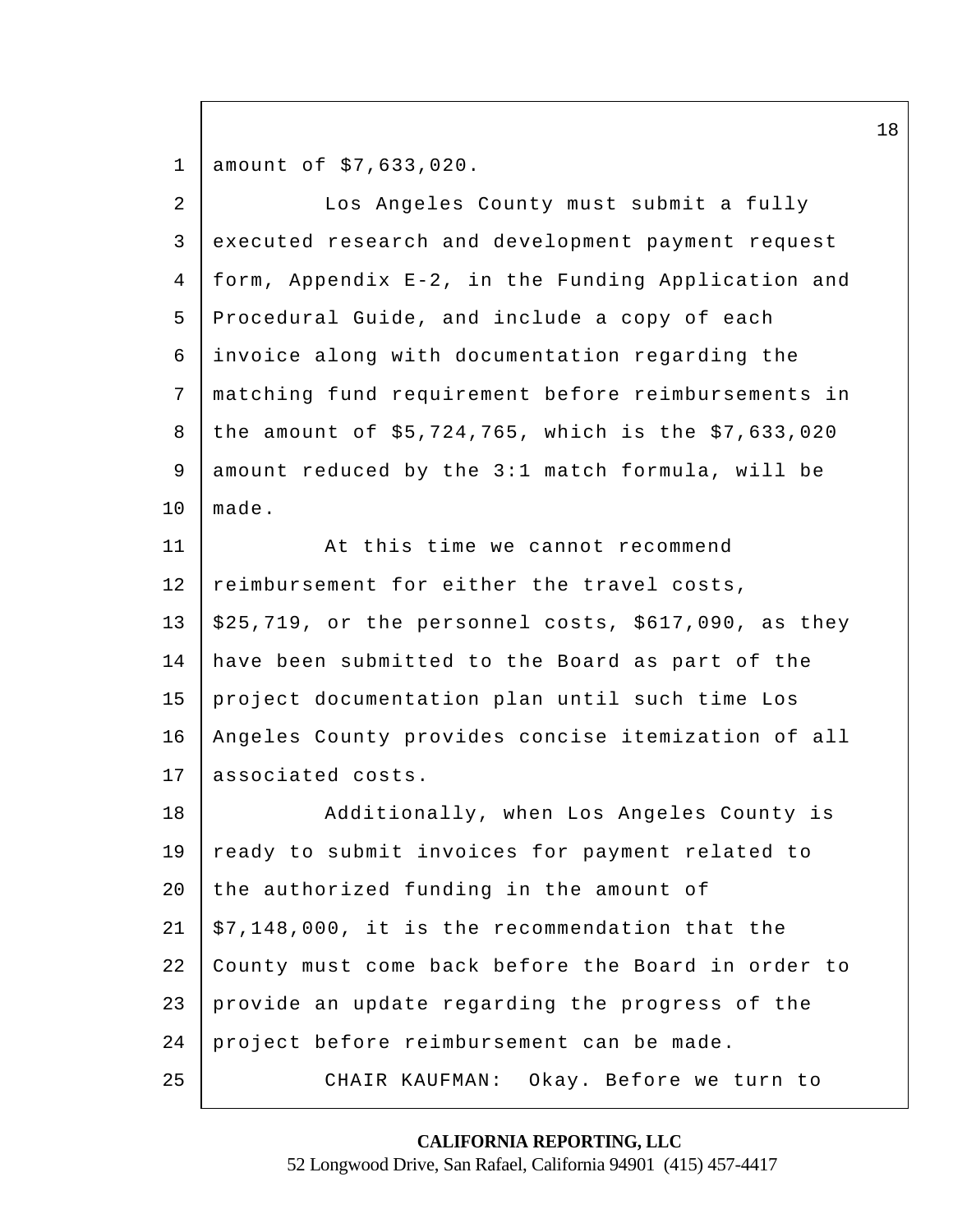1 the County, I wanted to ask a couple questions of 2 clarification from Katherine or Jana, just so we're all clear as the Board on what the recommendation is that the staff is making. 5 So we've got a recommendation as it currently stands to issue a Funding Award Letter that covers everything that the County has 8 requested, correct? 9 MS. MONTGOMERY: That's correct. CHAIR KAUFMAN: Including past deliverables and future costs. 12 MS. LEAN: And future costs. Once they come forward and have the additional itemization for the personnel costs, which includes the travel 15 and overhead, and when they have the additional information moving forward on any deliverables 17 that they get moving forward. CHAIR KAUFMAN: Okay. So there's the Funding Award Letter, which is kind of everything, 20 and then there's what they're being reimbursed for pursuant to the Funding Award Letter. MS. LEAN: Correct. CHAIR KAUFMAN: And the current recommendation is we issue an award letter for everything, and then we reimburse for the

**CALIFORNIA REPORTING, LLC**

Longwood Drive, San Rafael, California 94901 (415) 457-4417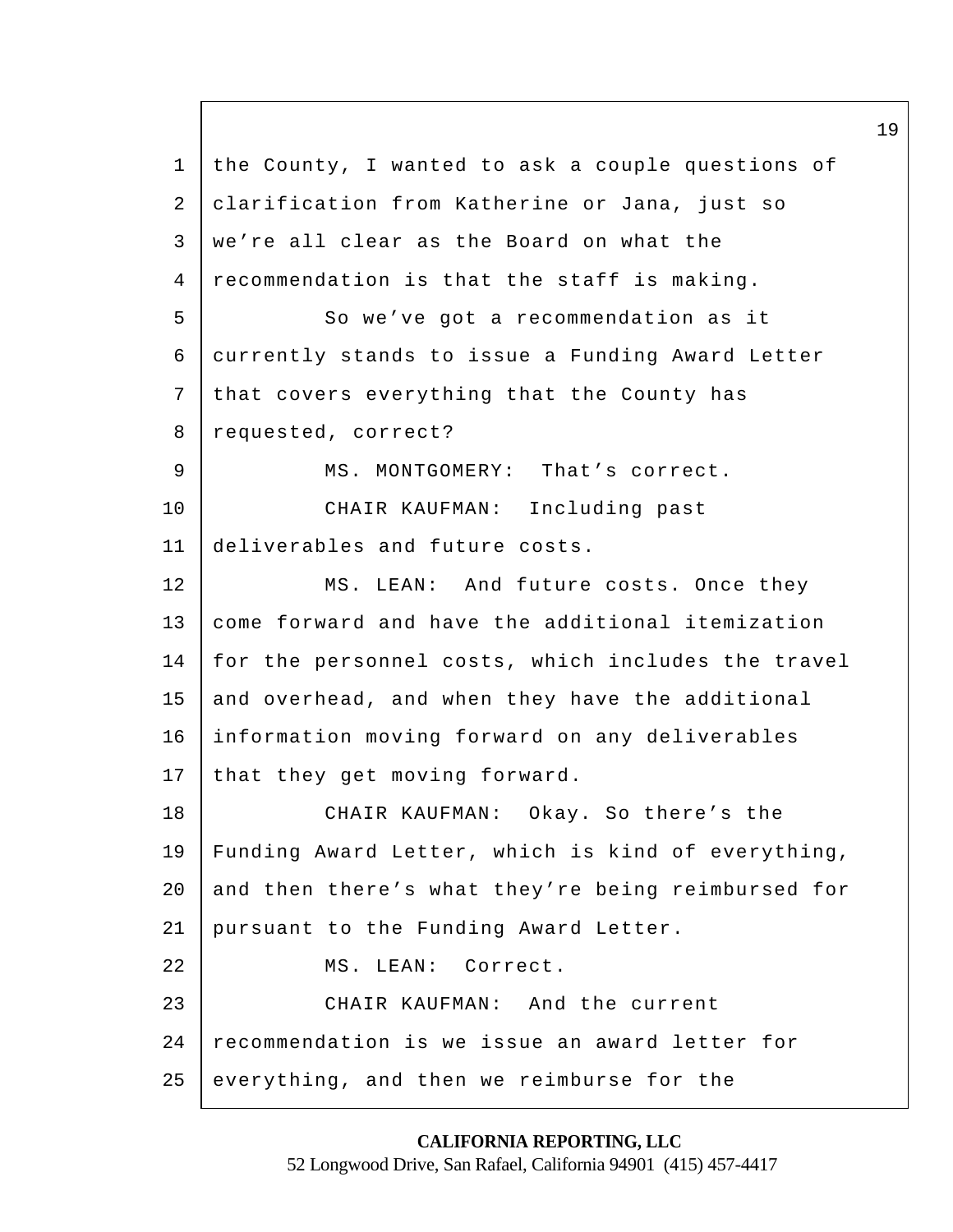1 deliverables.

| $\overline{2}$ | MS. LEAN: Correct.                                 |  |
|----------------|----------------------------------------------------|--|
| 3              | CHAIR KAUFMAN: And that we await                   |  |
| 4              | additional information to make a decision on       |  |
| 5              | reimburse of travel costs, personnel expenses, and |  |
| 6              | other future, I quess deliverables that will be    |  |
| 7              | forthcoming in accordance with their contract.     |  |
| 8              | MS. LEAN: Correct.                                 |  |
| $\mathsf 9$    | CHAIR KAUFMAN: But I guess as a                    |  |
| 10             | preliminary matter this Board still has to make a  |  |
| 11             | decision about whether we feel that what you've    |  |
| 12             | classified as overhead expenses are in fact        |  |
| 13             | covered, covered VMB expenses, and want to make    |  |
| 14             | that award. That would affect the Funding Award    |  |
| 15             | Letter too if we made a determination that that    |  |
| 16             | was not, for example, a reimbursable expense.      |  |
| 17             | MS. LEAN: That's correct. We would have            |  |
| 18             | to adjust the Funding Award Letter amount.         |  |
| 19             | CHAIR KAUFMAN: Okay. And when you say              |  |
| 20             | that overhead expenses, the percent the Board has  |  |
| 21             | been asked to cover the cost of overhead, you're   |  |
| 22             | referring just to the overhead component, you're   |  |
| 23             | not referring necessarily to personnel costs, or   |  |
| 24             | when you're referring to overhead here are you     |  |
| 25             | talking about personnel travel and overhead?       |  |

**CALIFORNIA REPORTING, LLC** Longwood Drive, San Rafael, California 94901 (415) 457-4417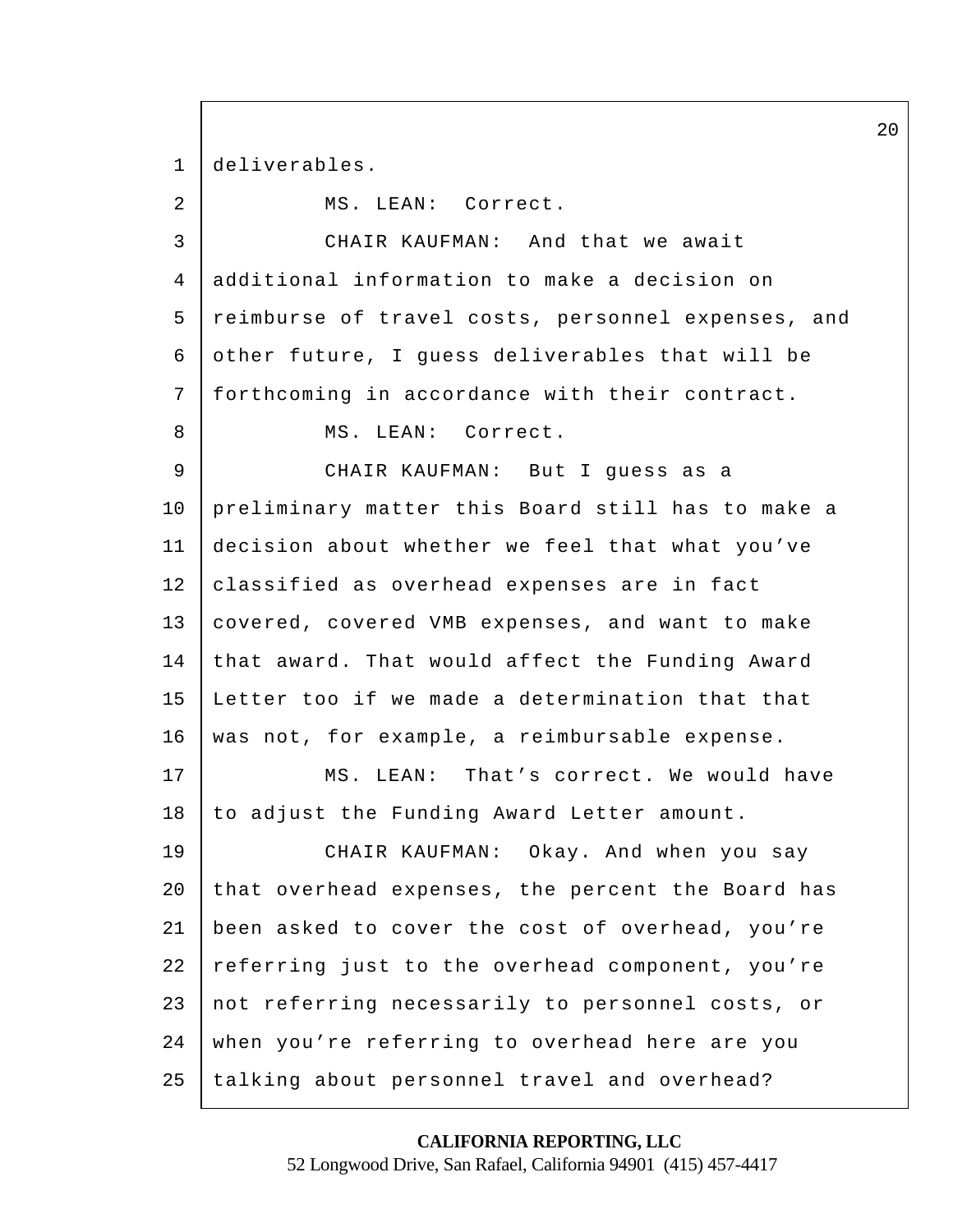1 | MS. LEAN: Personnel travel and overhead. CHAIR KAUFMAN: Okay, so all of that is being referred to colloquially as overhead. MS. LEAN: Colloquially in one lump sum 5 as overhead. CHAIR KAUFMAN: Yeah. I mean, those are the items that jumped out at me when I was going 8 through this about whether they're even items that we could or should be awarding under the authority that's given to us. And I guess that'll have to be 11 an issue for the Board to take up. 12 | But to clarify, we could, depending on 13 where we come out with those issues, we could issue a Funding Award Letter to cover those matters that we know and are clear about and have consensus on today. Like if we were to award the deliverables and still visit the issue of these 18 other issues, overhead and what have you. MS. LEAN: At a later date or different meeting, that's correct. CHAIR KAUFMAN: If we chose to go that route. 23 MS. LEAN: Correct. CHAIR KAUFMAN: Did you have any follow- $25 \mid up, June?$ 

# **CALIFORNIA REPORTING, LLC** Longwood Drive, San Rafael, California 94901 (415) 457-4417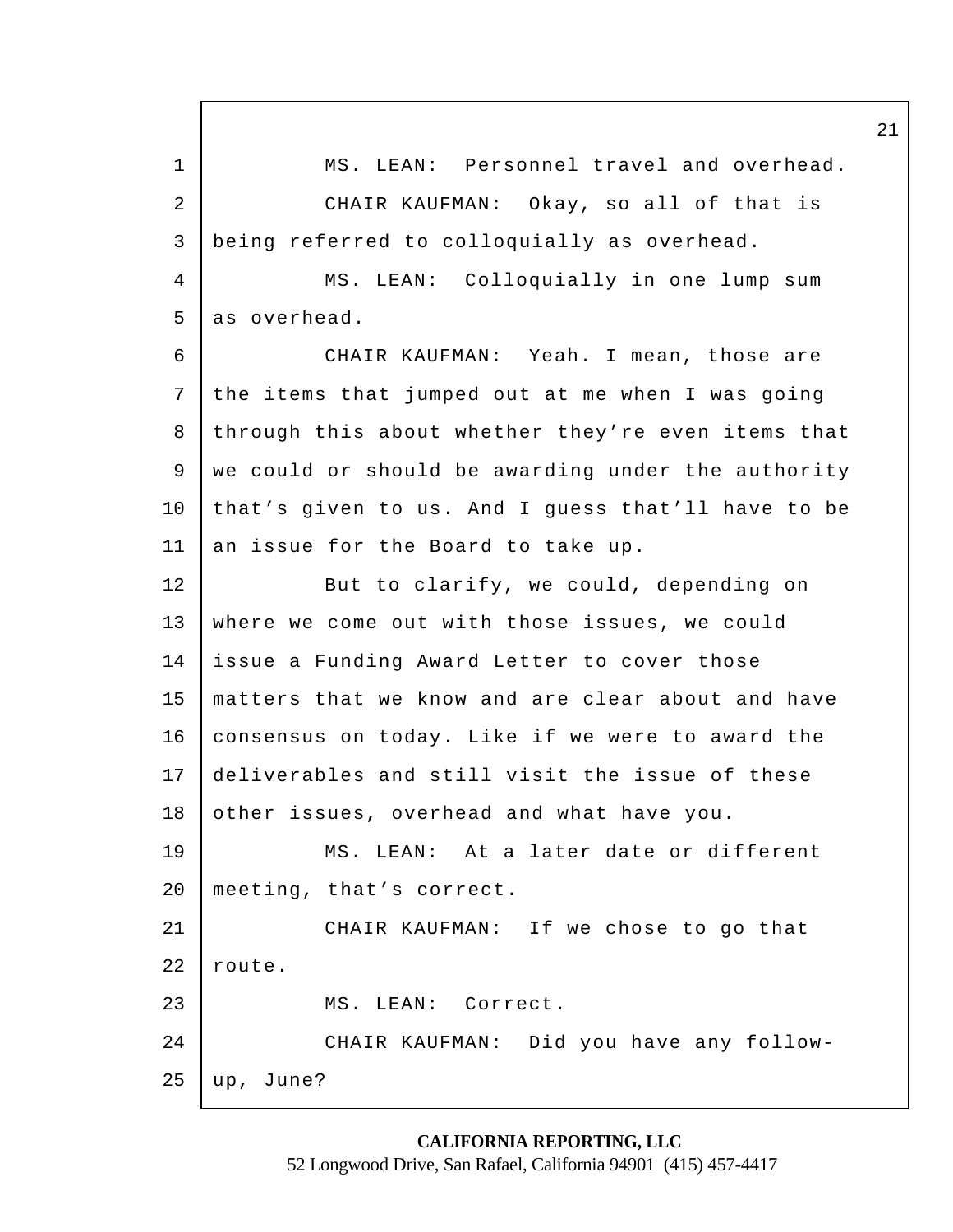BOARD MEMBER LAGMAY: Yeah. That jumped out at me too. Maybe if I iterate it in a different way so that I can personally understand it. 5 So it appears to me that the award of a Funding Award Letter is a different concept than the actual payment of costs. 8 MS. LEAN: Correct. BOARD MEMBER LAGMAY: So in other words, 10 | a Funding Award Letter is almost like an appropriation or an allocation or an escrow or a putting aside, but the money is not guaranteed to be paid out. MS. LEAN: Until we have sufficient invoices, correct, or deliverables. BOARD MEMBER LAGMAY: That's, again, a 17 separate process then when the County comes back 18 with actual invoices, which the Board peruses and upon staff recommendation says yes, pay A, B and  $C$ , but do not pay D, E and F. MS. LEAN: It's a little bit different moving forward for this under SB360. Previously there was a contract for an entire amount and when 24 they're delivered voting equipments, then we would issue, the Board would issue a Funding Award

> **CALIFORNIA REPORTING, LLC** Longwood Drive, San Rafael, California 94901 (415) 457-4417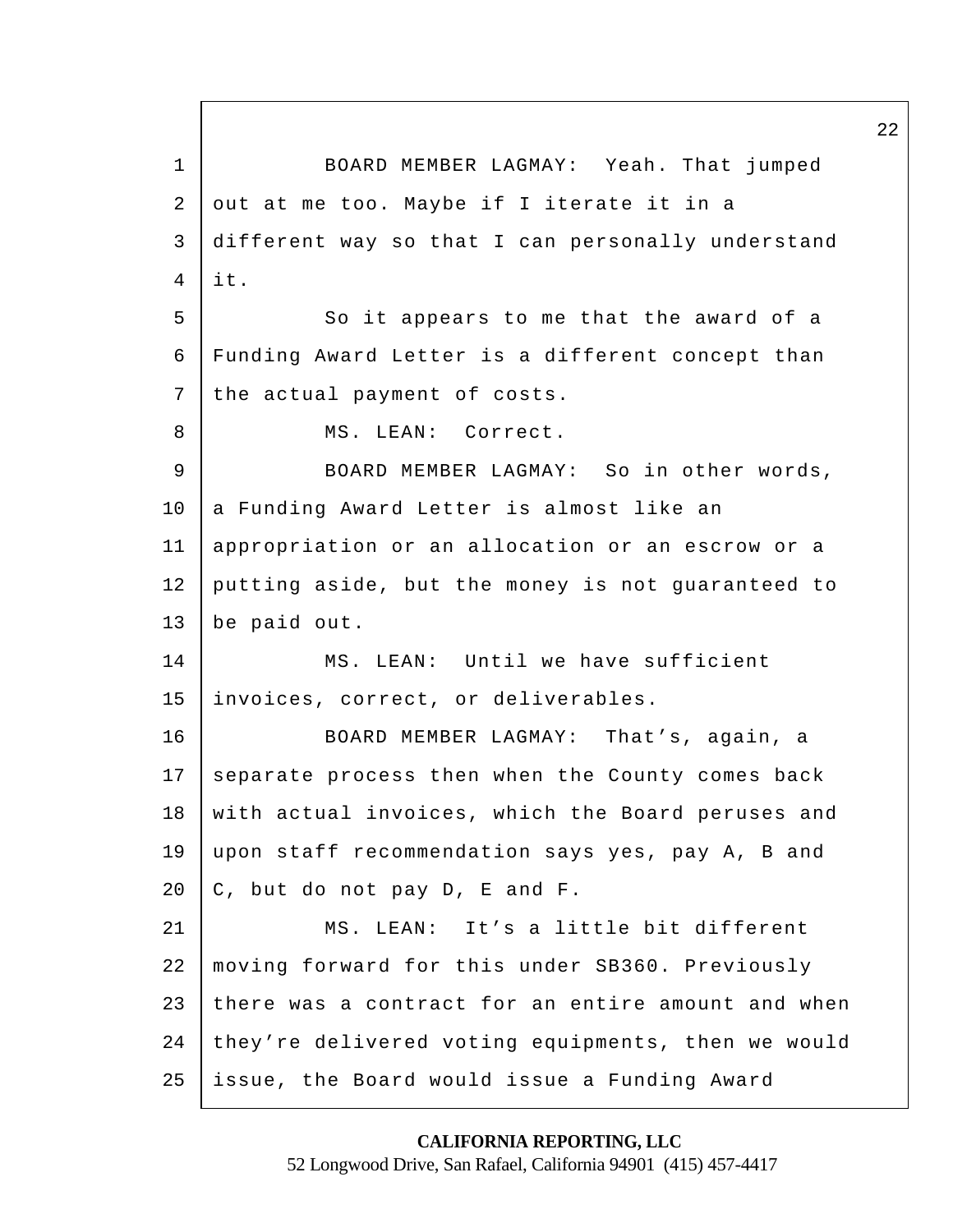1 Letter for the entire contract amount, and then 2 once those invoices come in, they're reviewed by staff, it's gone over with the Chair before we make any sort of payment.

5 | Typically, we wouldn't necessarily have to come back in front of the entire Board and have a meeting to go over those invoices, but because this is a new process and it was anticipated with 9 this new process, we're suggesting that if anything that isn't approved today would need to come back in front of the Board for a discussion. Or if there's anything that you don't feel comfortable with moving forward at this time until we have different information or specific documentation that meets your needs for any kind 16 of specific payment, that's what we're suggesting too. Whatever you're feeling is comfortable

 and is consistent with SB360 and what's allowable 20 under that bill and related to the voting 21 | modernization fund, that's what it is. 22 So in the past what we have done under other project documentation plans is if we had the 24 contract here we would recommend for the full amount of what's being requested by the County.

# **CALIFORNIA REPORTING, LLC**

Longwood Drive, San Rafael, California 94901 (415) 457-4417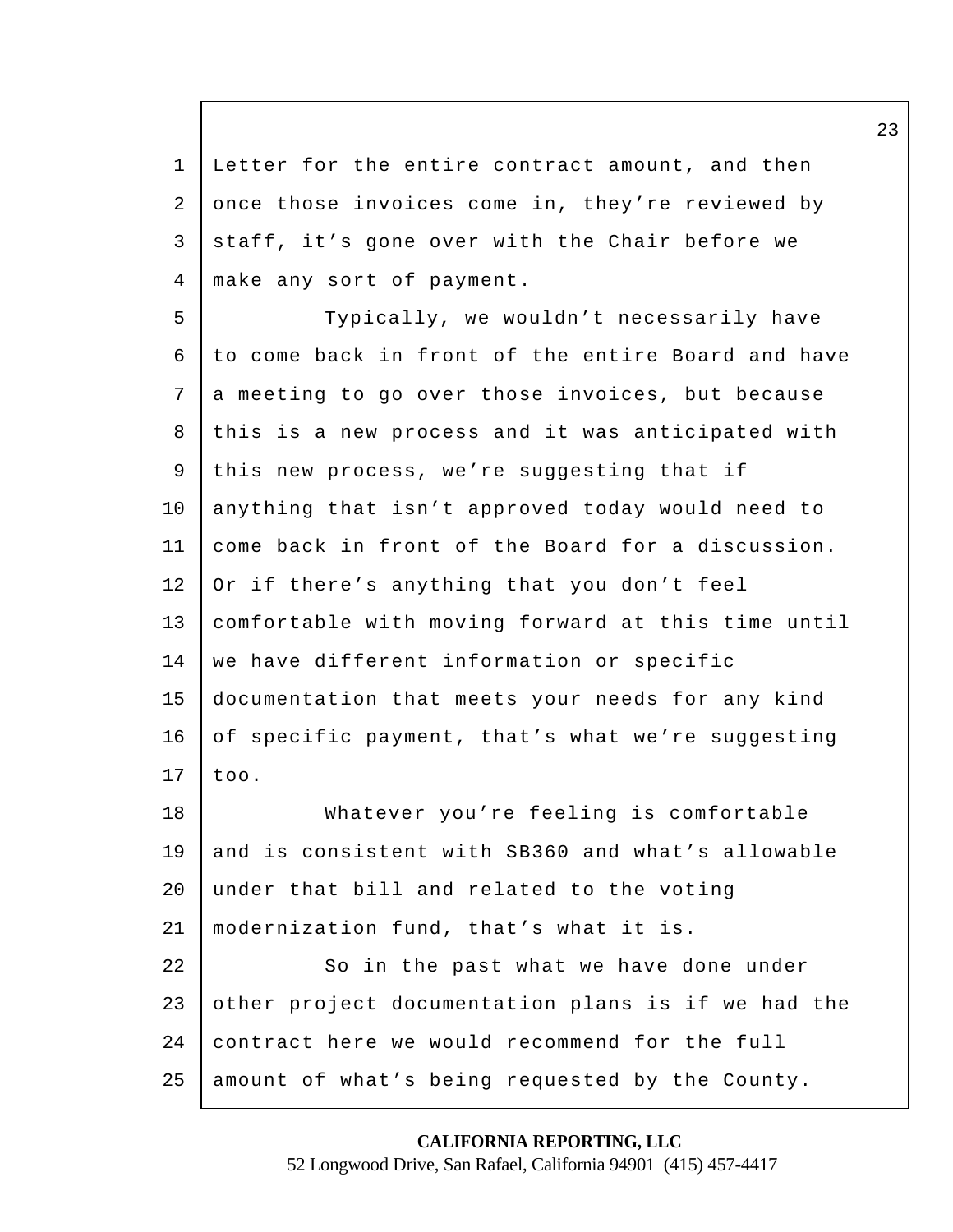1 So I think what Mr. Kaufman, if I 2 understand your question, sir, is what 3 specifically has been delivered and what has been 4 contracted for and what we can move forward with 5 today. And if I'm understanding you, that's 6 potentially what you would feel more comfortable 7 with moving forward with? 8 CHAIR KAUFMAN: Well, I want to hear what 9 the County has to say and we'll have a 10 conversation here, but I just kind of wanted to 11 | know what the spectrum of our options are, because 12 | my gut reaction in looking at this was that there 13 were certain items that seemed to be in that 14 comfort box or whatever way we want to refer to 15 it, and then there's some other stuff that's very  $16$  new that we may decide is appropriate, but we 17 haven't really contemplated items like that before 18 and I think we need to have a conversation about  $19$  it. 20 So that was just my initial thought is if 21 we felt like we needed to have more conversation 22 about that, you know, can we still issue a funding 23 award based on what we know and what we're 24 comfortable with and potentially hold off on other 25 pieces with it, if that's what it came to.

# **CALIFORNIA REPORTING, LLC** 52 Longwood Drive, San Rafael, California 94901 (415) 457-4417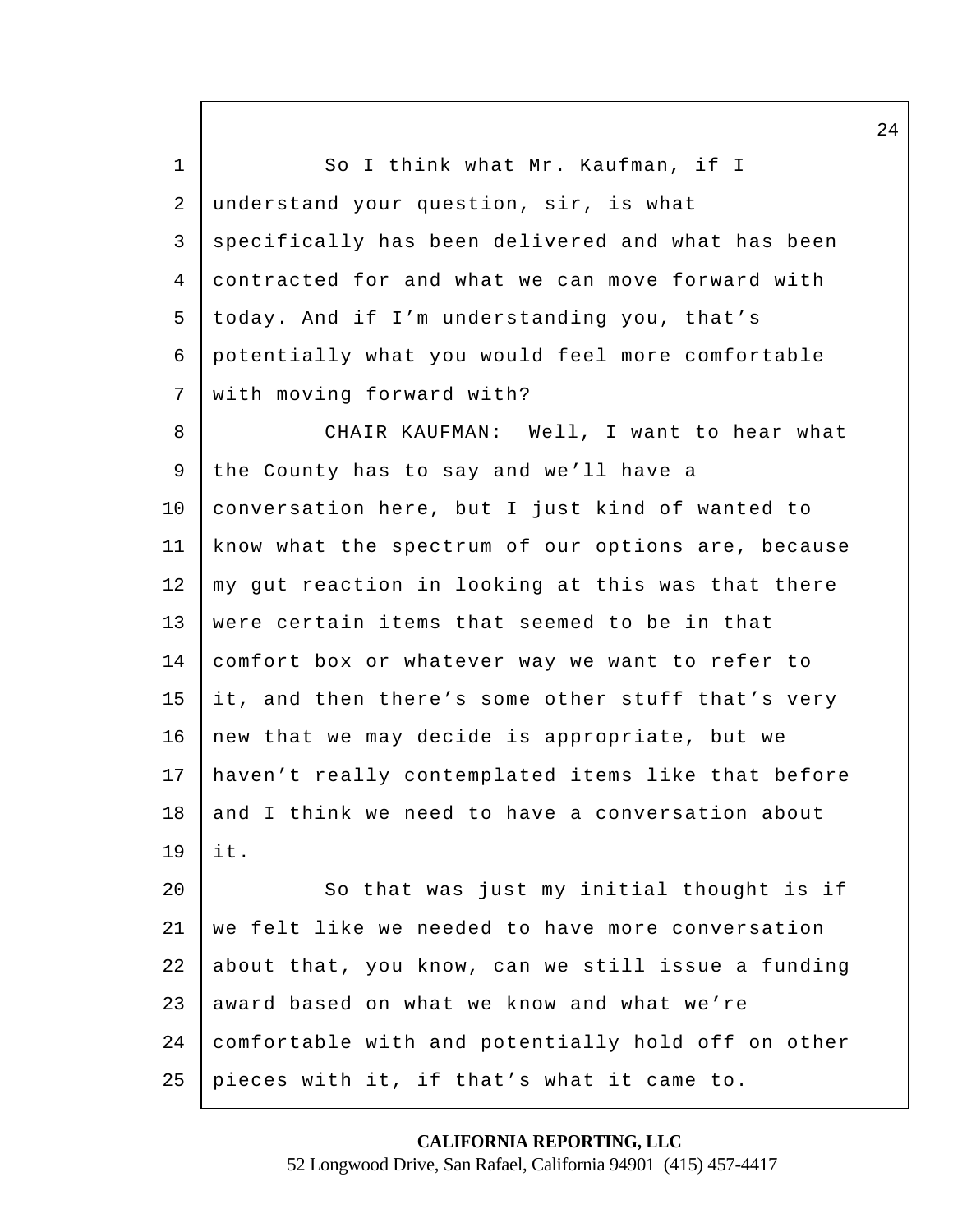1 MS. LEAN: That's absolutely an option. 2 | And we could give you the funding amount award that is for deliverables that they've gotten so far and that you have been presented with, and then anything else moving forward we can have them come back to us, present us with more information, do another staff report and go through each one of 8 those items. CHAIR KAUFMAN: Because there's a difference between saying we've approved this, now just give us the documentation to show you've incurred this; that's one thing. And then it's 13 another thing to say, well, we're not sure we want to approve this, we still need to figure out if 15 this even falls into that category. MS. LEAN: That's correct. 17 So Los Angeles County does have the formula that was originally adopted for the Voting Modernization Board, they have approximately \$49 million in their allocation, so that they do have that entire allocation that's earmarked for Los Angeles County. 23 But as we've talked about previously under project documentation plans, they come forward iterably, most of the counties have, to

# **CALIFORNIA REPORTING, LLC**

Longwood Drive, San Rafael, California 94901 (415) 457-4417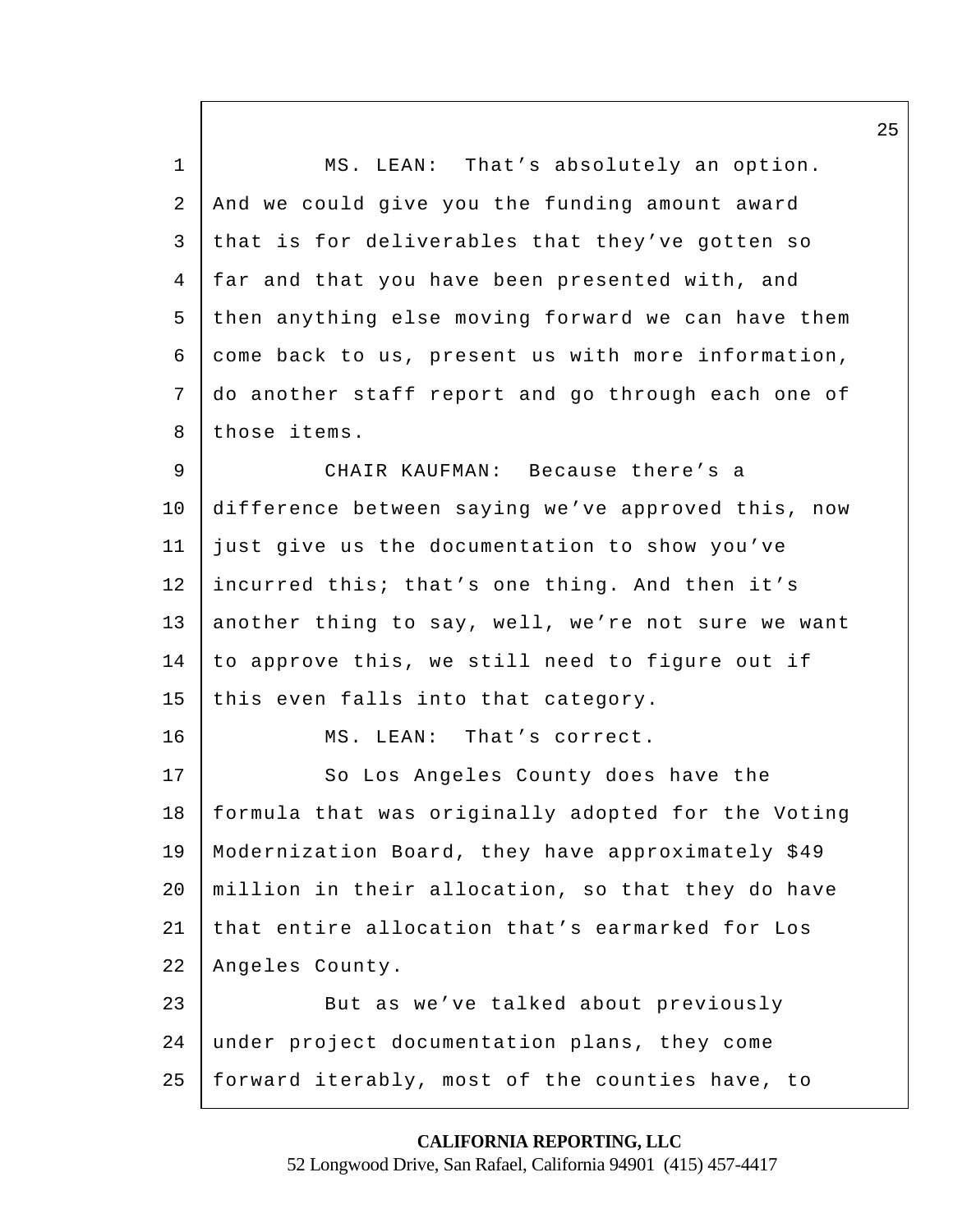get different portions of their voting systems. So while this is a whole new process, we thought we'd bring it all forward what they've requested and 4 take it to your opinions.

 CHAIR KAUFMAN: Okay. Mr. Sandoval, before we hear from L.A. County did you have any 7 process questions you wanted to ask staff?

8 BOARD MEMBER SANDOVAL: I'd like to hear what the County has to say first. And I agree with 10 you that there's a two-step process. One is what is permissible first, and then we make a decision whether or not that's something that is going to be supported by whatever the County says in terms 14 of those matters that are already permissible clearly under governing authority. But I would like to hear what the County has to say first on 17 these issues.

 CHAIR KAUFMAN: Okay. Mr. Logan, are you going to take the lead here? Welcome to our Board meeting, and thank you to you and your entire group for coming here today, and we apologize for 22 the delay but we wanted to make sure you had your 23 chance to be heard and considered today. MR. LOGAN: Great. Well, thank you very much. So good afternoon, Chairman Kaufman, Mr.

**CALIFORNIA REPORTING, LLC**

Longwood Drive, San Rafael, California 94901 (415) 457-4417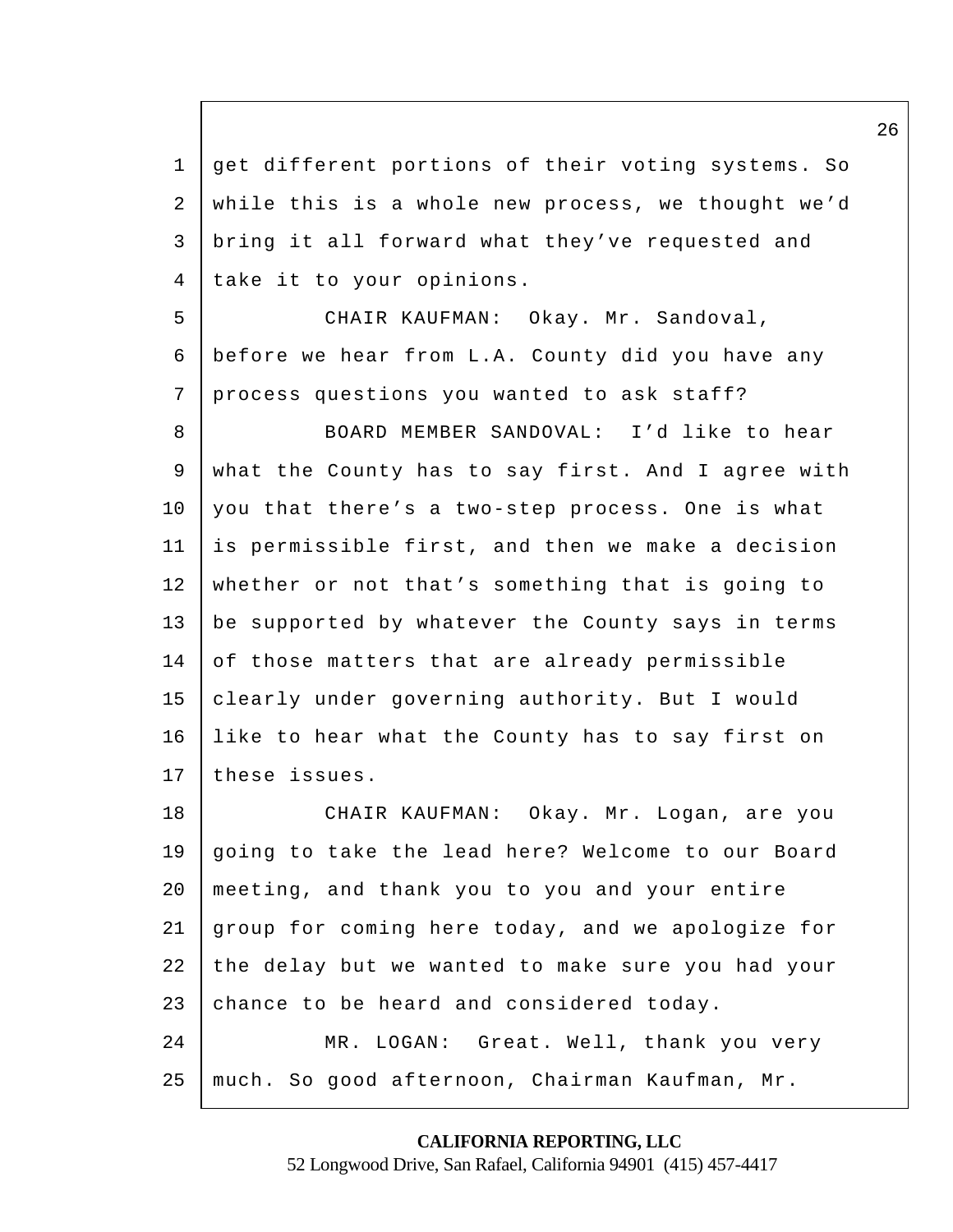1 | Sandoval and Ms. Lagmay. It is good to be here, and despite the delay, I do appreciate being in  $3 \mid L.A.$  County and your accommodation in that regard. My name is Dean Logan. I am the Registrar Recorder County Clerk for Los Angeles County, and I want to thank the Board for considering our 7 | funding proposal today. I also want to take just a moment to 9 thank the staff from the Secretary of State's office who have worked on this, as has been noted and probably will be noted again throughout the 12 rest of the meeting. We're in new territory here with regard to the Prop 41 funding and the changes 14 that were made to the use of those funds under 15 Senate Bill 360, so we appreciate the work that 16 they've done to help us prepare the funding package and to prepare the information for you today. Before I address the specific funding 20 request that's before you for consideration, I would like to take a moment to give you a brief update on the voting systems assessment project. I was unable to be here at the last meeting but I

24 know that you were given an overview and

presentation of the background of the project.

**CALIFORNIA REPORTING, LLC**

Longwood Drive, San Rafael, California 94901 (415) 457-4417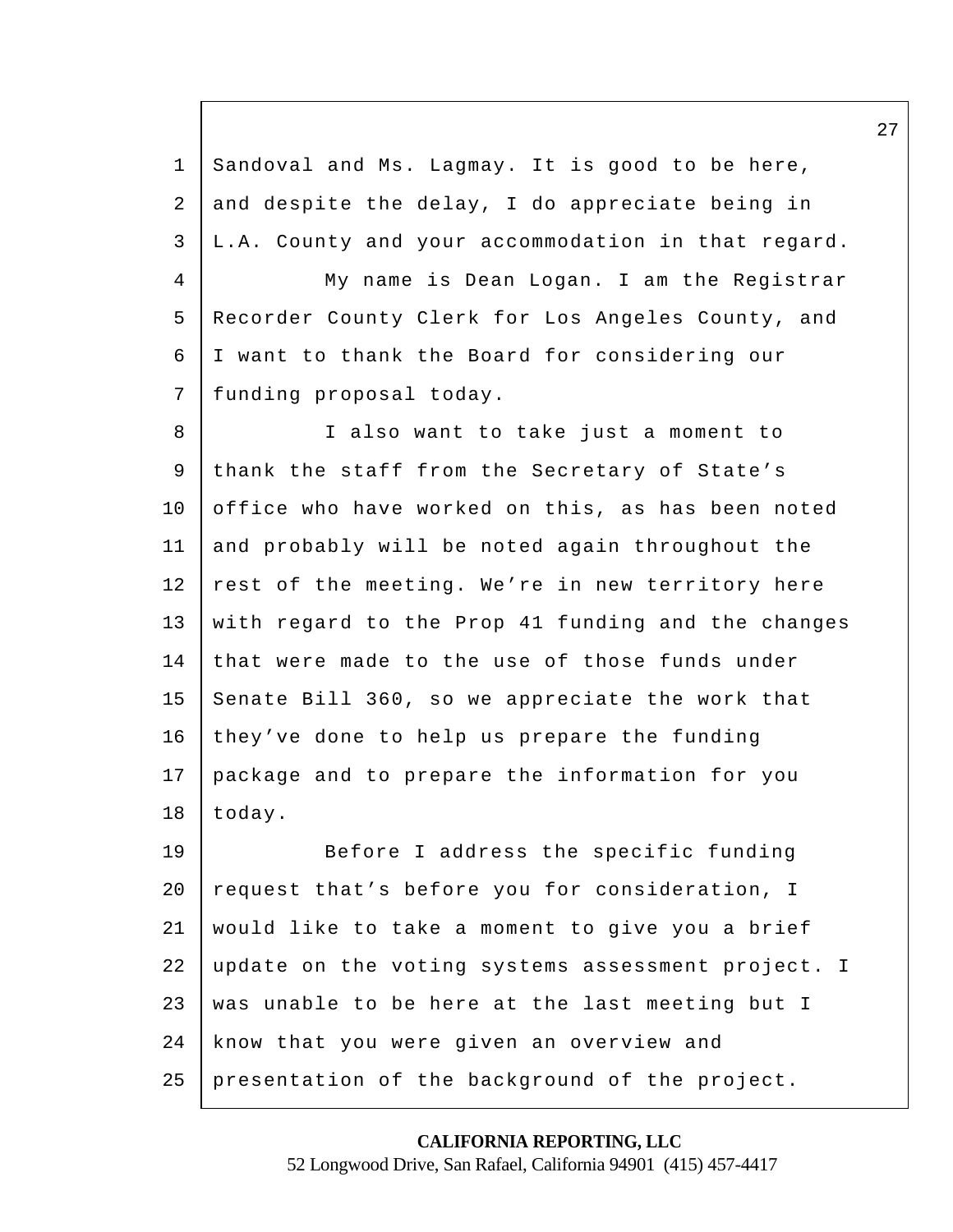1 But I wanted to let you know that last week our internal project team along with the design firm IDEO conducted user experience testing with the latest prototypes of the ballot marking device. The testing sessions focused on particular voter categories where obstacles or barriers to 7 voting have been issues in the past and have been 8 identified as issues with current voting systems. 9 Specifically, we had user sessions with 10 senior citizens, disabled veterans, voters with limited vision, Spanish speakers, Korean speakers, 12 and new or inexperienced voters. All total out of three days worth of sessions last week, which were fairly dynamic and intense, we had 176 participants come through, touch the devices, walk through a scenario and give valuable feedback that I think will be of particular value, quite frankly, not just to this project but overall to 19 the desire for an improved and more modernized 20 voting experience in California, and that certainly parallels well with conversations going 22 on in Sacramento with the State Legislature right now about potentially fundamentally changing some of the says elections are conducted in California. So I did want to let you know about that.

> **CALIFORNIA REPORTING, LLC** Longwood Drive, San Rafael, California 94901 (415) 457-4417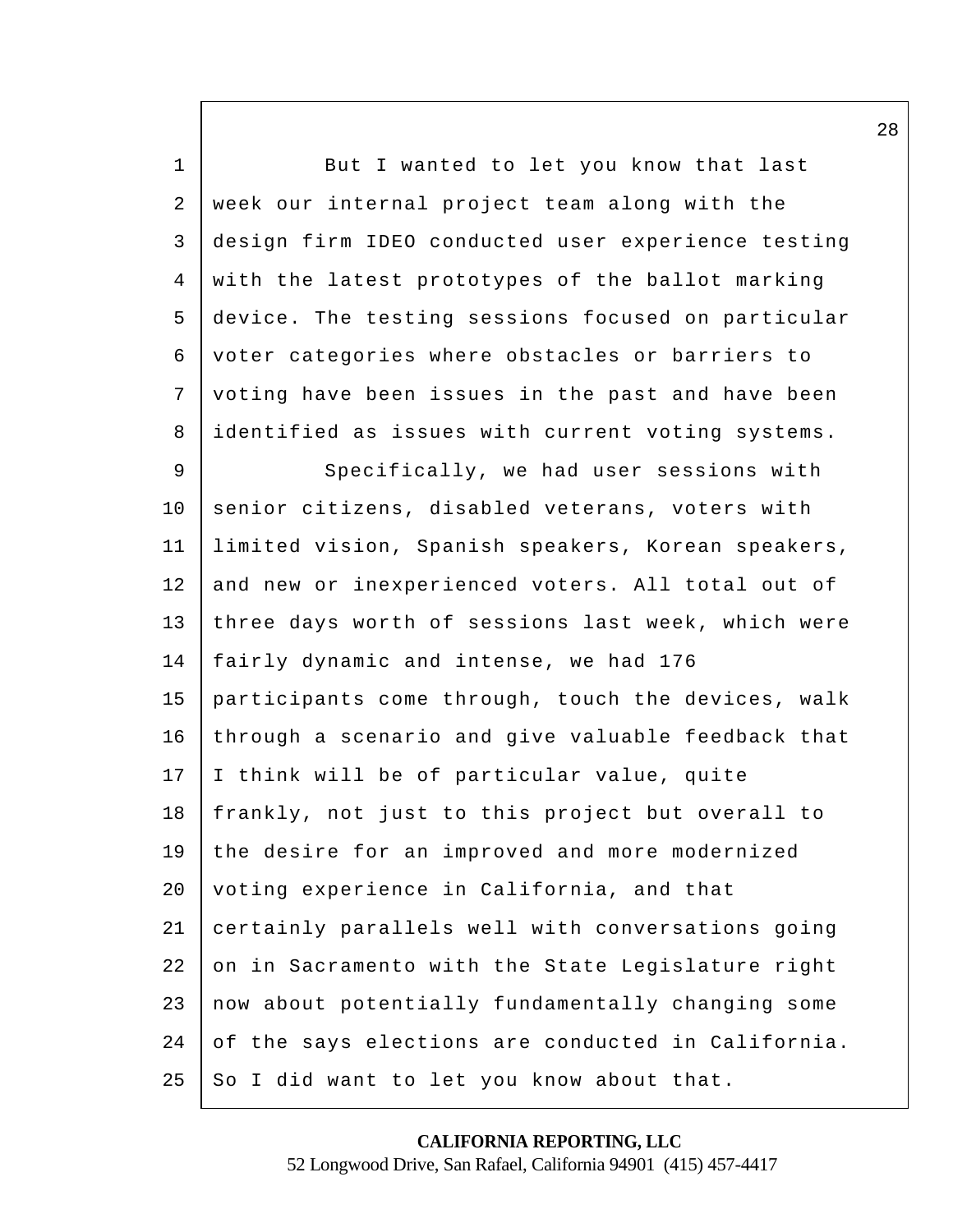1 The funding authorization before you 2 today comes at a critical time for the project as 3 we move toward completion of the design and 4 engineering phase, so getting those tangible 5 deliverables that will actually lead to a public 6 and competitive procurement process that is still  $7$   $\sqrt{ }$  yet to be defined, but that is the next step once 8 | we have the design and engineering phase 9 | completed. 10 Los Angeles County did submit an 11 application to your Board for California 12 Proposition 41 Voting Modernization Bond Act funds 13 through a project documentation package dated 14 March 18th, and those were received by your Board 15 on April 10th. 16 At this time, as was indicated in the 17 staff report, we are requesting, first, 18 authorization of funding for approximately \$11.6 19 million, which is 75 percent of the approximately  $20$   $\frac{1}{20}$  \$15.4 million total projected cost of the current 21 and prior activity. 22 Secondly, we are requesting payment for 23 research and development expenses that have 24 already taken place in the project in the amount 25 of just over \$6 million. And again, that's 75

**CALIFORNIA REPORTING, LLC**

52 Longwood Drive, San Rafael, California 94901 (415) 457-4417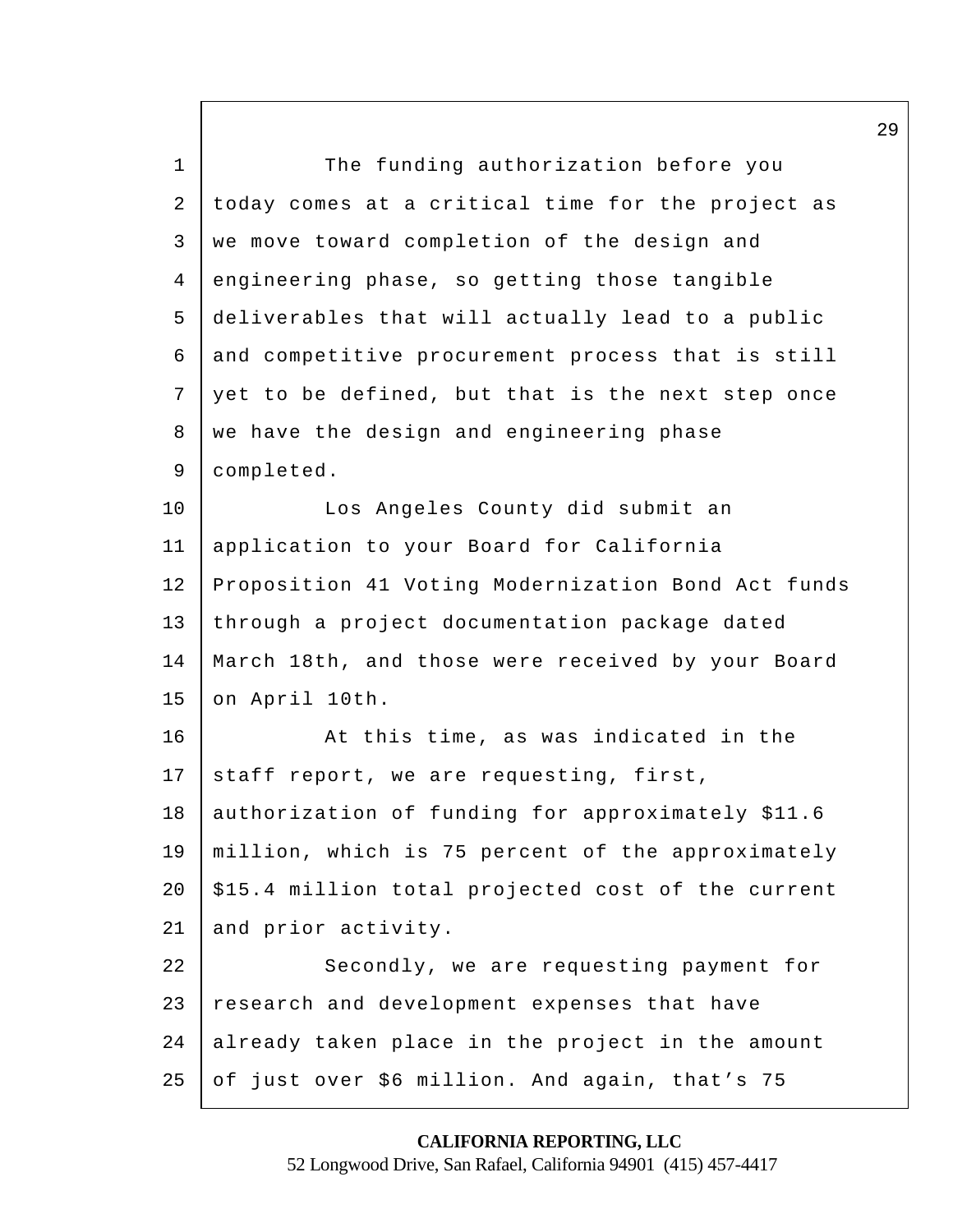1 percent of the total of close to \$8.3 million 2 detailed in documents you've received. So we are 3 asking for approval of those funds.

4 I understand that staff has requested 5 additional information on the travel and personnel 6 costs that they received. We certainly understand 7 that and appreciate that. We're in the process of 8 | gathering that data and will provide that at a 9 future time, and we're certainly prepared to come 10 to future meetings to address those issues and 11 have no objection to that. I think that speaks to  $12$  the transparency both of the project and of the 13 process that you oversee.

14 I would like to address just briefly the 15 issue of the cost of overhead in general since it 16 sounds like that is a new area for you and for all 17 of us, and I think it's something that's specific 18 to the new scope that was provided under SB360, 19 and I know that you're likely not to be making a 20 decision on that today but I do want to give you 21 some feedback just to consider.

22 These costs are an important component of 23 the project and we believe they should be 24 considered for reimbursement by this Board. As you 25 may be aware, project overhead and deliverables

# **CALIFORNIA REPORTING, LLC** 52 Longwood Drive, San Rafael, California 94901 (415) 457-4417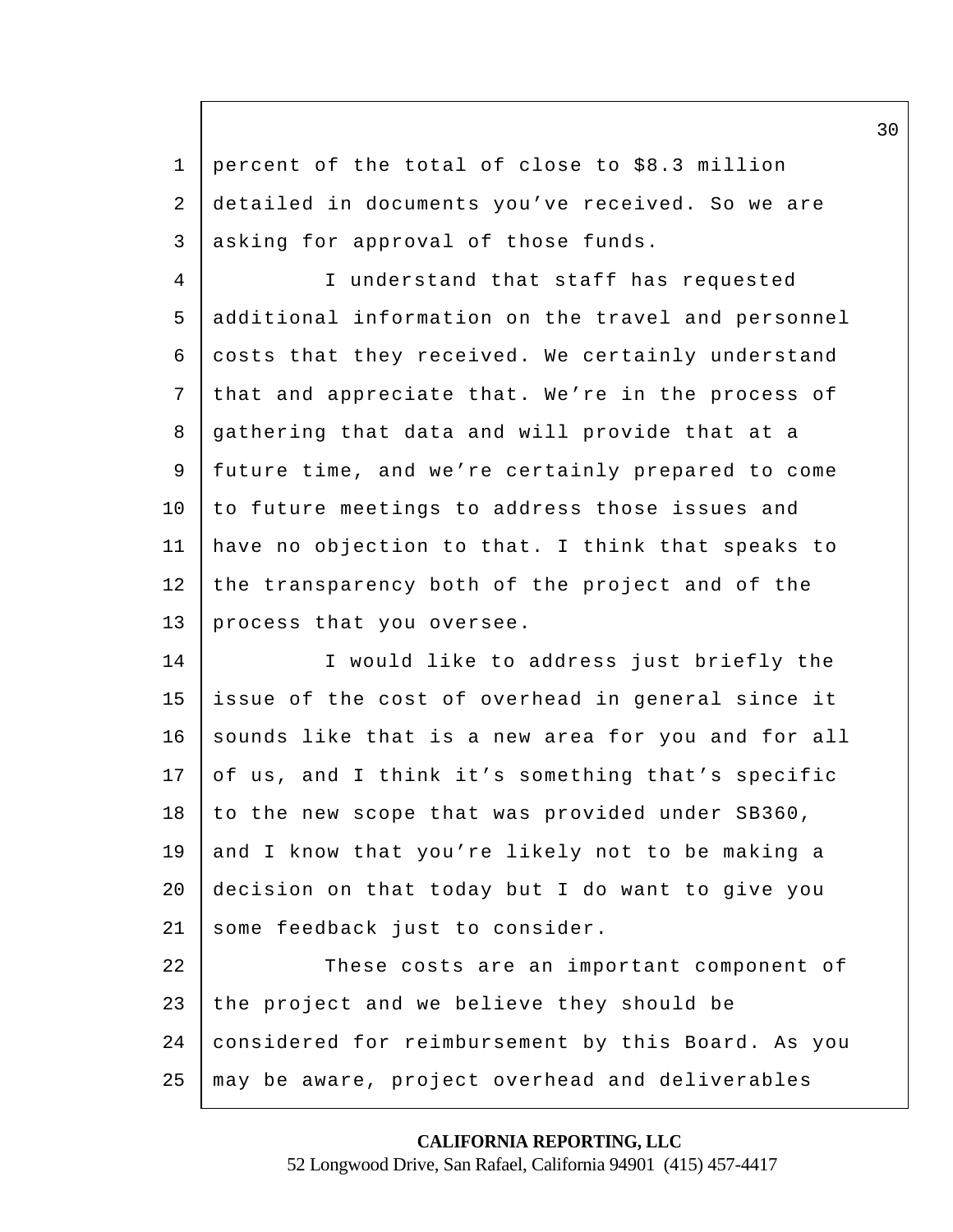1 are tightly integrated and these types of costs 2 are not uncommon within technology related contracts.

 I think what is different about this than past funding prior to SB360 is those funding 6 requests have been primarily for the purchase of 7 equipment, so those are tangible equipment purchases that came in place and were implemented.

9 We're talking about research and development, and we're talking about a publicly 11 owned system, so there is a deliberative process 12 that we have to go through. We've intentionally conducted the project in a way that has a high level of transparency, a high level of involvement. We have two very active advisory boards that were referenced in the staff report, 17 an ongoing advisory committee as well as a very 18 well respected technical advisory committee. And in order to have that level of expertise and involvement in a project of this magnitude, we need to be able to engage those people, and in 22 order to do that, we need to be able to get them to meetings and to presentations so they can see and hear the research and advise us on that, so there are costs associated with that that would

> **CALIFORNIA REPORTING, LLC** Longwood Drive, San Rafael, California 94901 (415) 457-4417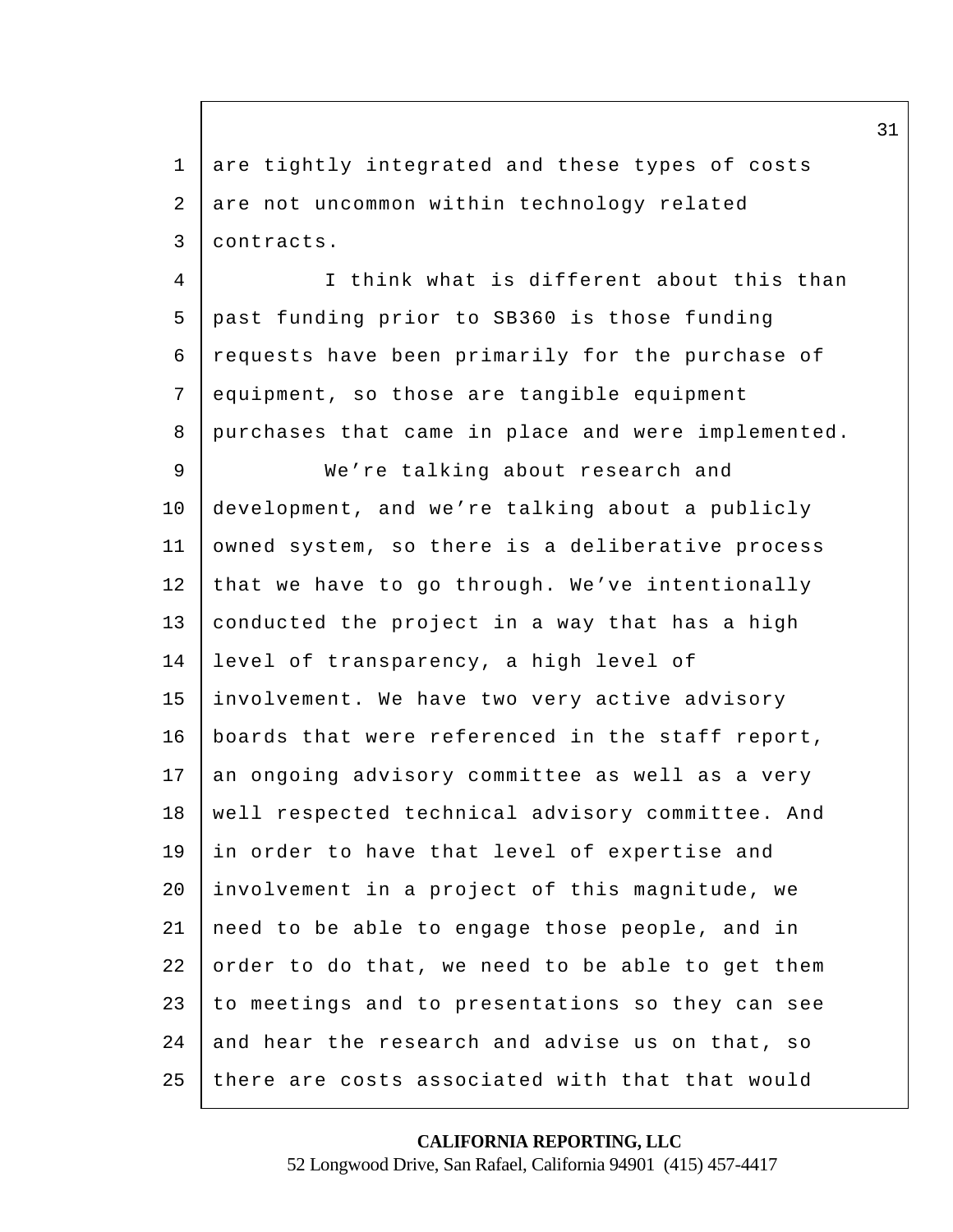1 not be associated with a typical procurement of 2 equipment, and so I would just ask that you keep that in mind.

 I also would say that in the spirit of the proposition and in the spirit of Senate Bill 360, the money that has been allocated on a formula basis to cover modernization of voting 8 equipment in L.A. County, based on our projections for the project, is sufficient to cover those 10 costs and that money is so we're not competing 11 with other jurisdictions or other purchasers for 12 that money, so I'd ask that you consider that as well.

14 We've invested significant resources including overhead costs in support of modernizing 16 the voting system, and there are no other 17 dedicated sources of funding for those activities. Without the funding that comes through this process, we would be hard pressed to be able to absorb that, much the way we're asked to absorb the cost of special vacancy elections that we conduct on a regular basis in Los Angeles County. 23 So I strongly urge your Board to include those costs among those that are reimbursable. Again, we appreciate that there's a level of

> **CALIFORNIA REPORTING, LLC** Longwood Drive, San Rafael, California 94901 (415) 457-4417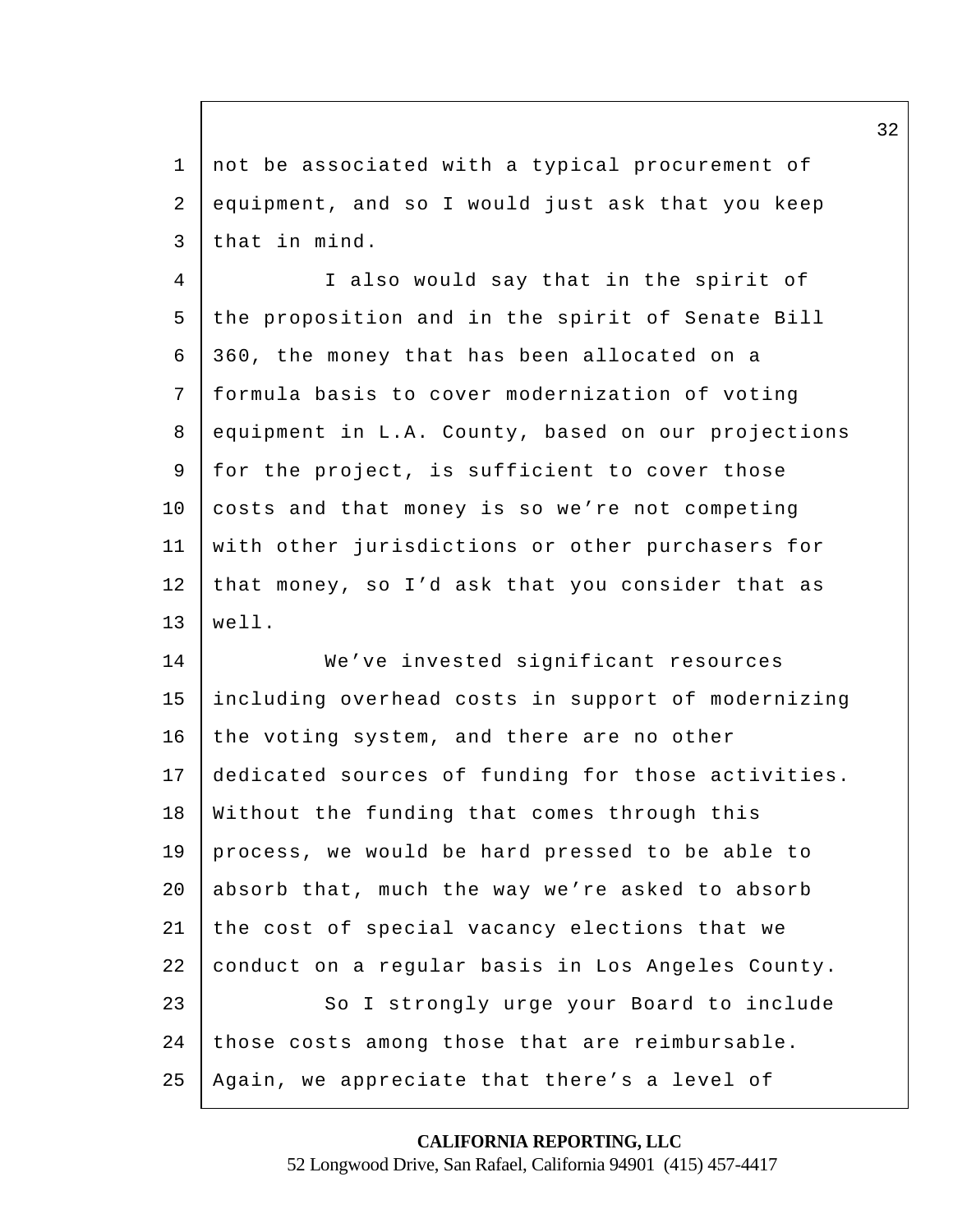1 documentation that's needed for that. We want to 2 be prudent in that. We want to maintain the 3 integrity of this funding source and the integrity 4 of our project, and we're prepared to work with 5 your Board and the staff to be sure that you get 6 whatever detailed documentation you need for that. 7 So the request before you today is 8 necessary to fund the continued research and 9 development of a new voting system and the 10 development of accompanying manufacturing and 11 design specifications that we fully intend to move 12 forward with public procurement options for the 13 manufacturing, certification, and implementation 14 of a new voting system for Los Angeles County. 15 I thank you for your time and 16 consideration of our request. I appreciate your 17 | availability and interest in this very important 18 project. 19 I want to thank also the members of the 20 public. It's somewhat discouraging that we don't 21 see more members of the public actively engaged in 22 this process, but I can tell you within our 23 project there is a high degree of involvement and 24 public participation. 25 So again, I thank you and I'm available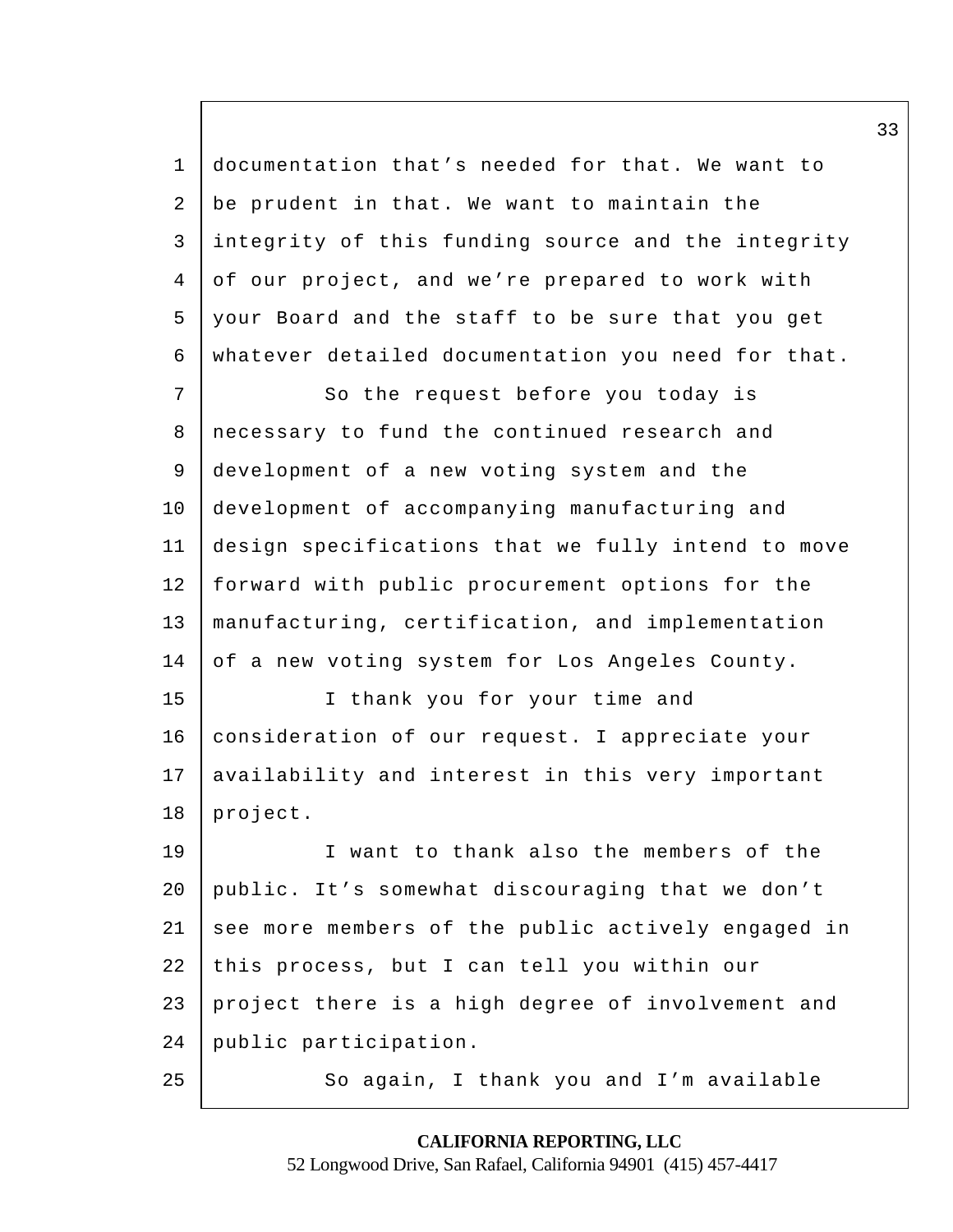1 to answer any questions at this time. CHAIR KAUFMAN: Thank you, Mr. Logan. I 3 quess again I just want to be clear that we're all operating under the same understanding about the figures that are in front of us. I don't know if I'm the only one who's still a little unclear on it so just want to walk through it with you. 8 MR. LOGAN: Sure. CHAIR KAUFMAN: If that's okay, because you made reference to the \$11.6 million figure that you referred to as, I guess, current costs? 12 MR. LOGAN: It's the formula, the 75 percent of the current costs and existing investment that the County's already made. CHAIR KAUFMAN: Okay. And that includes 16 the payments that have been made to IDEO, right? MR. LOGAN: Under our current contract 18 | with them, correct. CHAIR KAUFMAN: Under your current contract, the already made payments. And then also part of that component are the personnel costs, 22 travel and other overhead that make up that amount 23 of, let's call it sunk costs that you've already incurred. MR. LOGAN: Correct.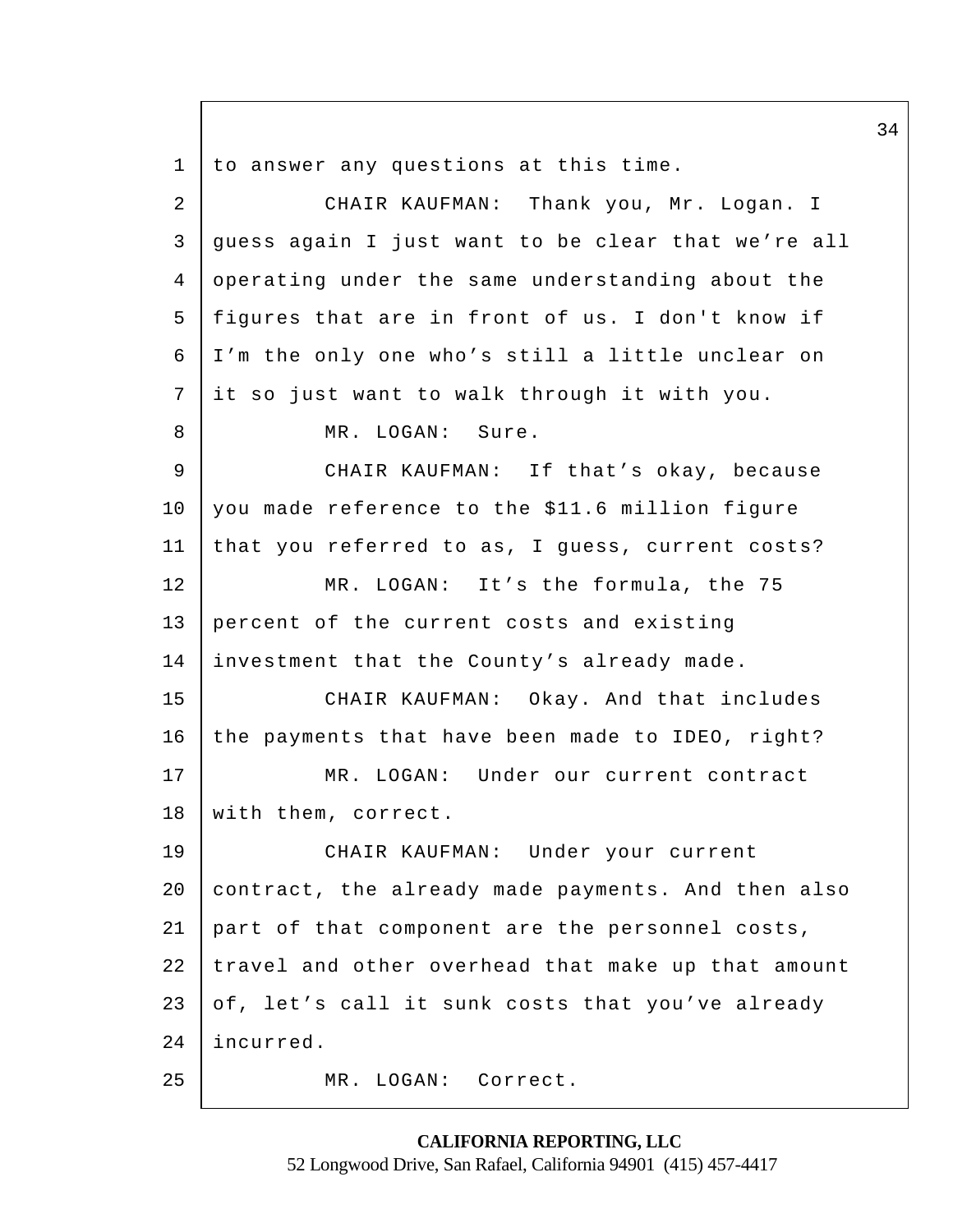CHAIR KAUFMAN: And then in addition to 2 that, on the research and development side there is money that was specified for future expenditures, which I guess according to the staff memo, was \$7 million of which 75 percent I guess is in the \$6 million range. And that includes IDEO contract payments, future IDEO contract payments, correct?

9 MR. LOGAN: Yeah, that represents the 10 remaining deliverables of our current engagement with IDEO.

12 CHAIR KAUFMAN: And does that figure include any additional personnel overhead costs on 14 the research and development side or is that 15 strictly a number that includes the IDEO contract? MR. LOGAN: That's specific to the contract with IDEO. Assuming that your Board makes a policy based on the current funding request with 19 | regard to those overhead or what you described as 20 sunk costs, we would anticipate coming forward in the future for additional reimbursement as those 22 costs accrue in the course of the project. But 23 again, we don't have a specific amount for that at this time so that's not included in the funding authorization so we would come with a separate

> **CALIFORNIA REPORTING, LLC** Longwood Drive, San Rafael, California 94901 (415) 457-4417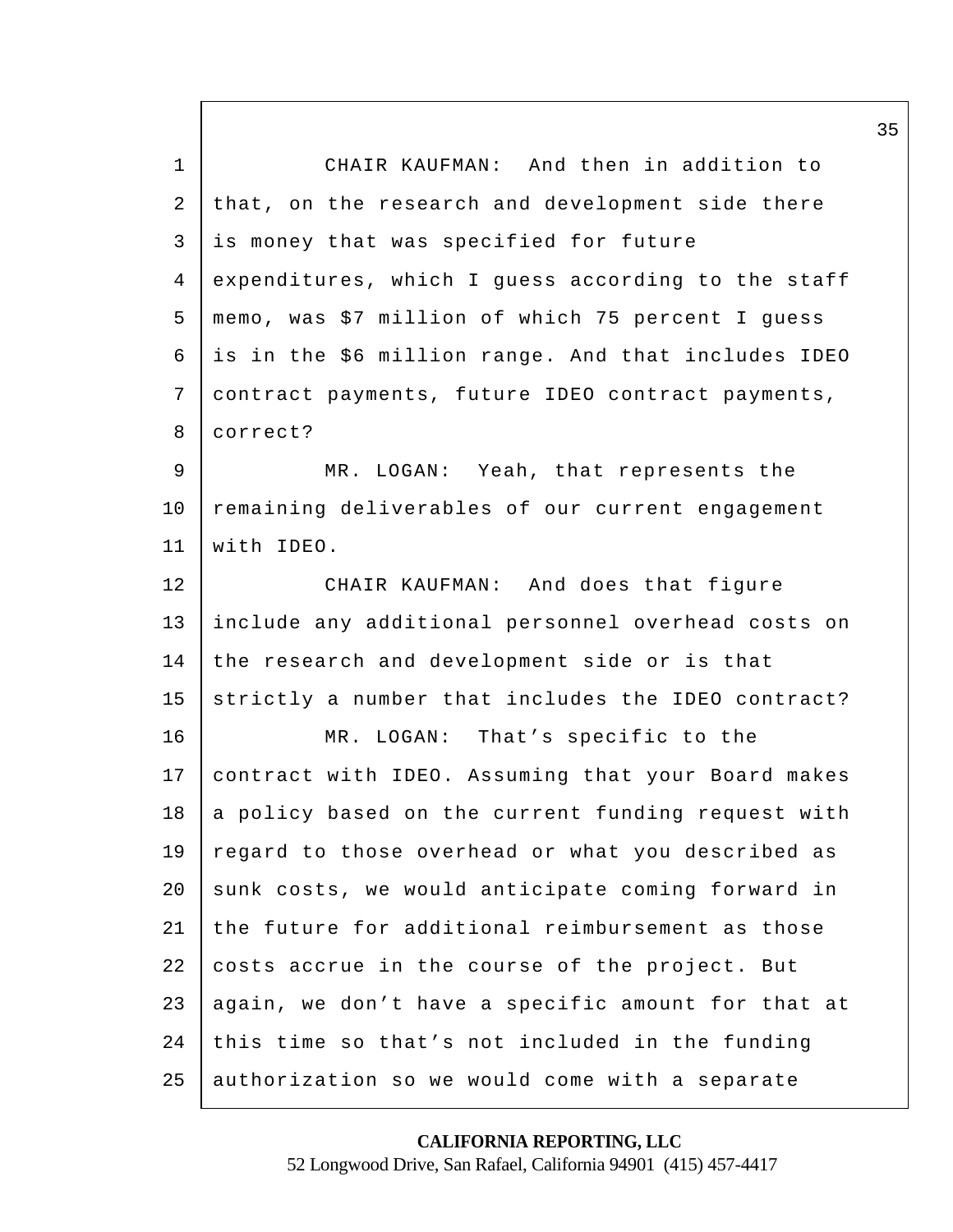1 request for that.

 CHAIR KAUFMAN: Okay. Ms. Lagmay, did you have any questions for Mr. Logan? BOARD MEMBER LAGMAY: Not specific to Dean. When we get back to discussing the staff recommendation I want to weigh in, but I think 7 he's described his side of the story very well, 8 thank you. CHAIR KAUFMAN: Okay. And Mr. Sandoval? BOARD MEMBER SANDOVAL: No. CHAIR KAUFMAN: We may ask you to come back and address -- MR. LOGAN: I'll stick around. CHAIR KAUFMAN: -- additional questions, you or your staff. So yeah, don't go too far. 16 MR. LOGAN: Thank you. CHAIR KAUFMAN: And we received one public comment card from David Holtzman on this matter, so Mr. Holtzman. 20 MR. HOLTZMAN: Thank you, Chairman Kaufman, Board members. Last time I was here at your meeting last time and I was talking a little bit about rank choice voting. I'm not here to talk about rank choice voting today. I'm here to talk about a constitutional issue that bars your

**CALIFORNIA REPORTING, LLC**

Longwood Drive, San Rafael, California 94901 (415) 457-4417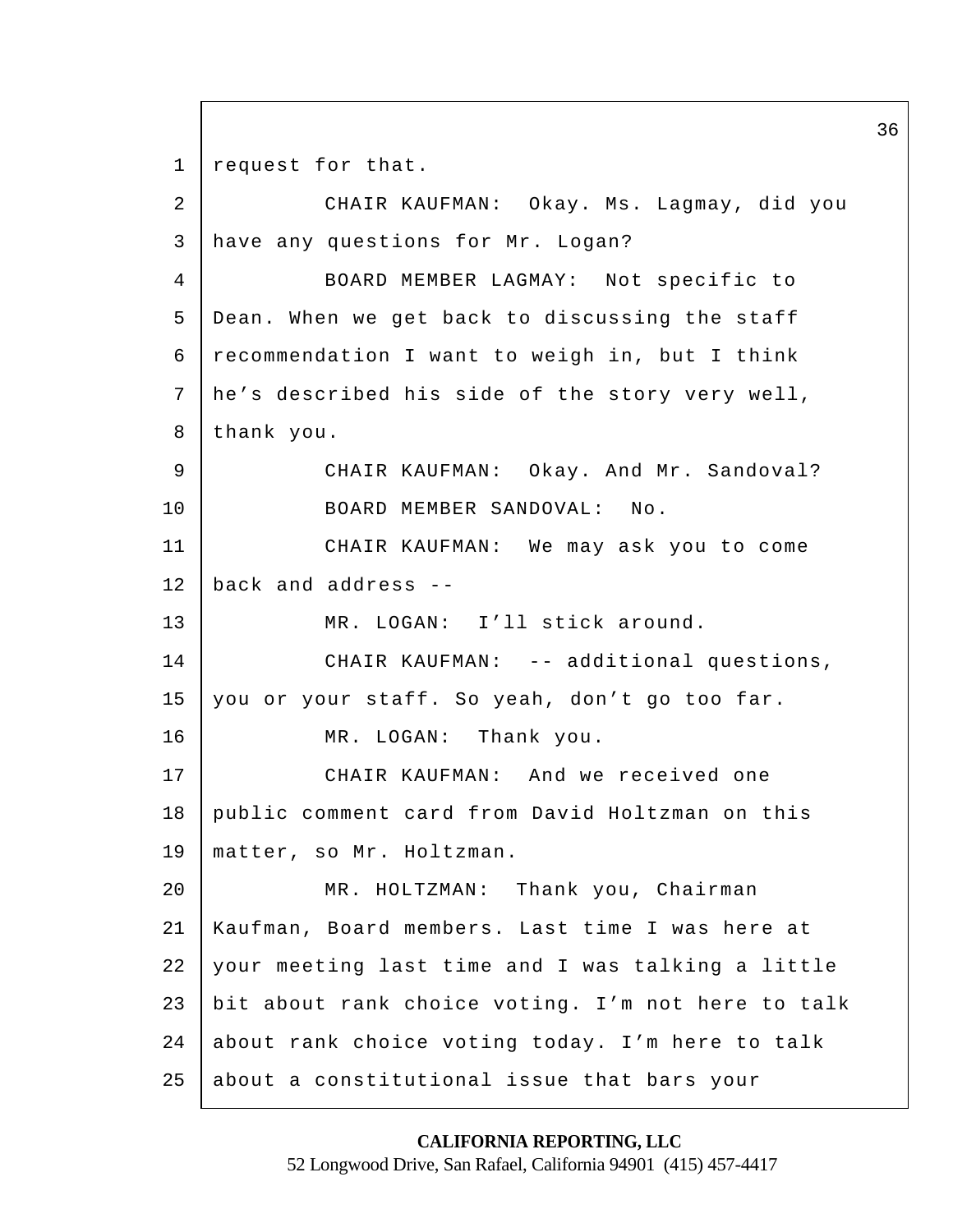approval of the proposal and request that's before you under this agenda item. I was a little hesitant to bring it up last time because I think bringing it up last time committed me to follow through and pursue litigation if need be. And I 6 also didn't want to come across as someone who was willing to let a constitutional violation slide if 8 | my pet project, rank choice voting and runoff 9 voting was included. So I have actually gone and had a preliminary discussion with counsel about bringing litigation if this item is approved.

12 So let me remind you, first of all, I did flag a couple of things last time. I also flagged 14 the possible need for Ms. Lagmay to recuse herself because she was on one of the committees at one point for the voting system assessment project. You'll see the committee listing in the staff 18 report today that shows Holly Wolcott, who is the current City Clerk of the City of Los Angeles -- June Lagmay was on the committee when she was the city clerk of our fair city. And that's not a monetary conflict but it's something she or you 23 all might want to consider. 24 The constitutional violation, I simply

pointed you to the one section, the first sentence

**CALIFORNIA REPORTING, LLC** Longwood Drive, San Rafael, California 94901 (415) 457-4417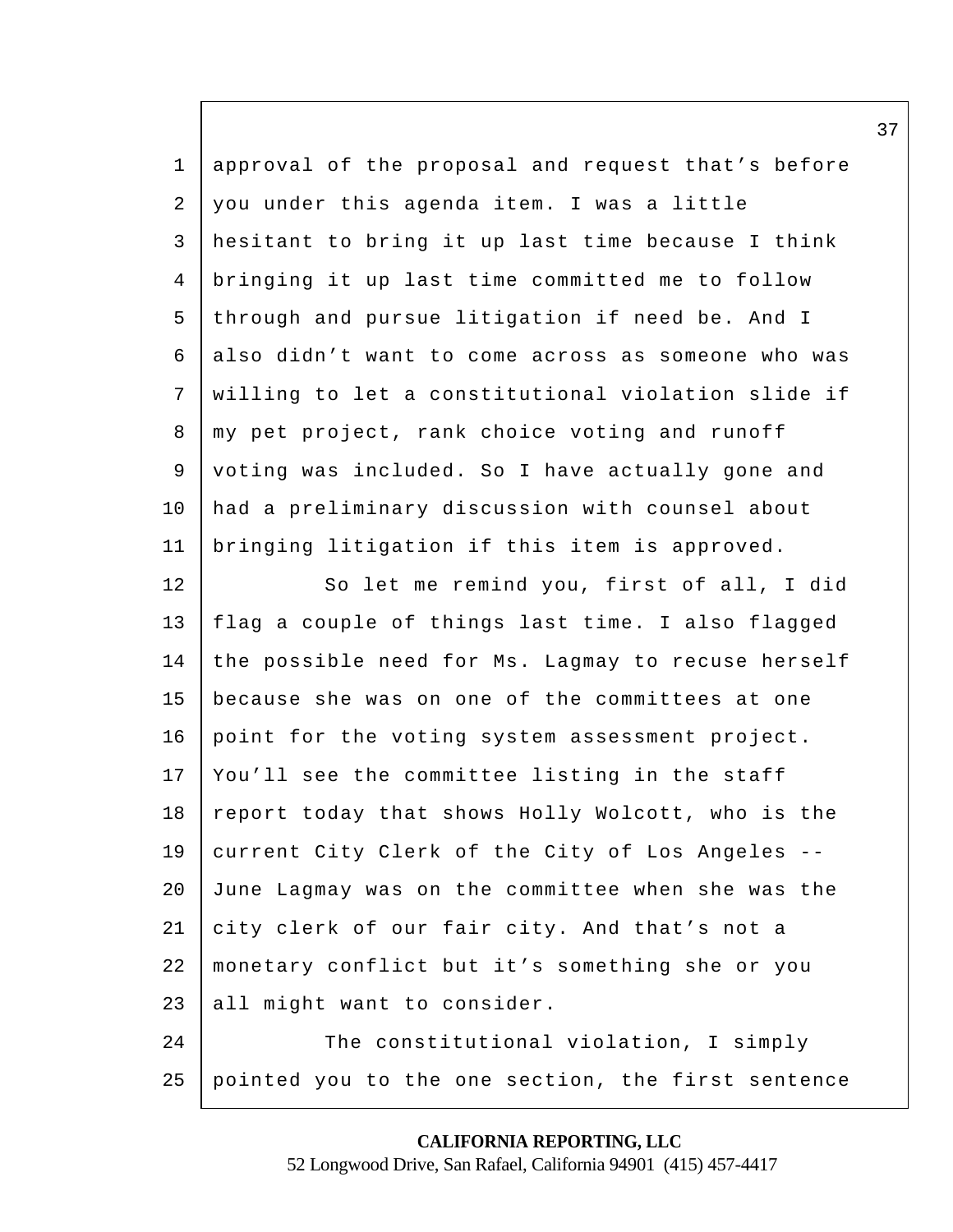of Article 16 of the State Constitution, to find whether it would be a constitutional issue with relying on SB360 to issue funds under Prop 41. If you're a person like I am who's involved in municipal election reform and you read that sentence, you automatically see the issue, because it's very much like an issue familiar to 8 people involved with municipal election reform. 9 The City Constitution, Article 11, 10 Section 5, says a city can choose its own election method by specifying it in the city charter. And 12 the Constitution is clear, the election method has 13 to be specified therein. The word that's used in 14 the city Constitution is "therein". 15 So that means since a city charter amendment has to go before a vote of the people, 17 that means there is accountability to a voter. The same structure, the same word "therein" is used twice actually in the city section of the Constitution to which I called your attention at 21 the last meeting. 22 So I submitted a written summary of the issue. I was going to at this point in my testimony ask that you take a break because you have such a long meeting and not much to do during

> **CALIFORNIA REPORTING, LLC** Longwood Drive, San Rafael, California 94901 (415) 457-4417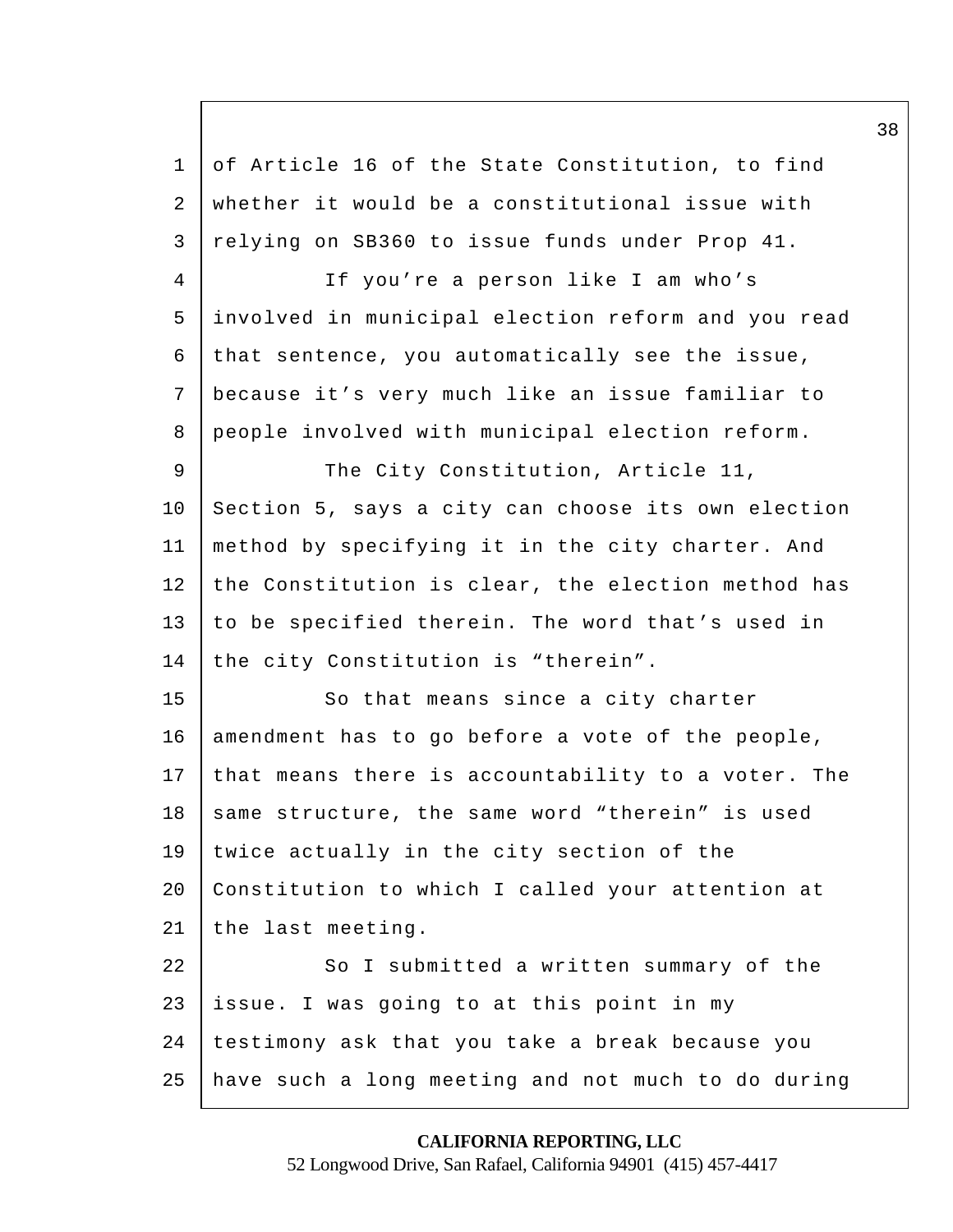1 the two hours that were allocated before we passed 2 those two hours. I would like for you to read that 3 submission and consider the argument, basically 4 | that SB360 was not -- well, first of all, that 5 Prop 41 could not constitutionally provide for 6 (inaudible) code amendment by the Legislation.

7 And also the Legislature in enacting 8 SB360 could not amend the Bond Act. In fact, under 9 the terms of Prop 61, the constitutional terms of 10 Prop 61, a two-thirds vote is required and SB360 11 didn't even get a two-thirds vote of both houses,  $12$  so there's another ground under which it might be 13 considered invalid.

14 But my argument today is about the 15 constitutional violation, the Constitution which 16 does not allow the Legislature to essentially get  $17$  a player to be named later, a purpose to be named 18 | later. It's about how the Constitution, as I 19 specified in my written submission, says that the 20 specific object of a bond act has to be in the 21 bond act and it has to go before the voters. 22 So it's kind of ironic that we have a 23 registrar of voters now today coming before you 24 asking to do something without putting it before 25 the voters as required by the State Constitution.

> **CALIFORNIA REPORTING, LLC** 52 Longwood Drive, San Rafael, California 94901 (415) 457-4417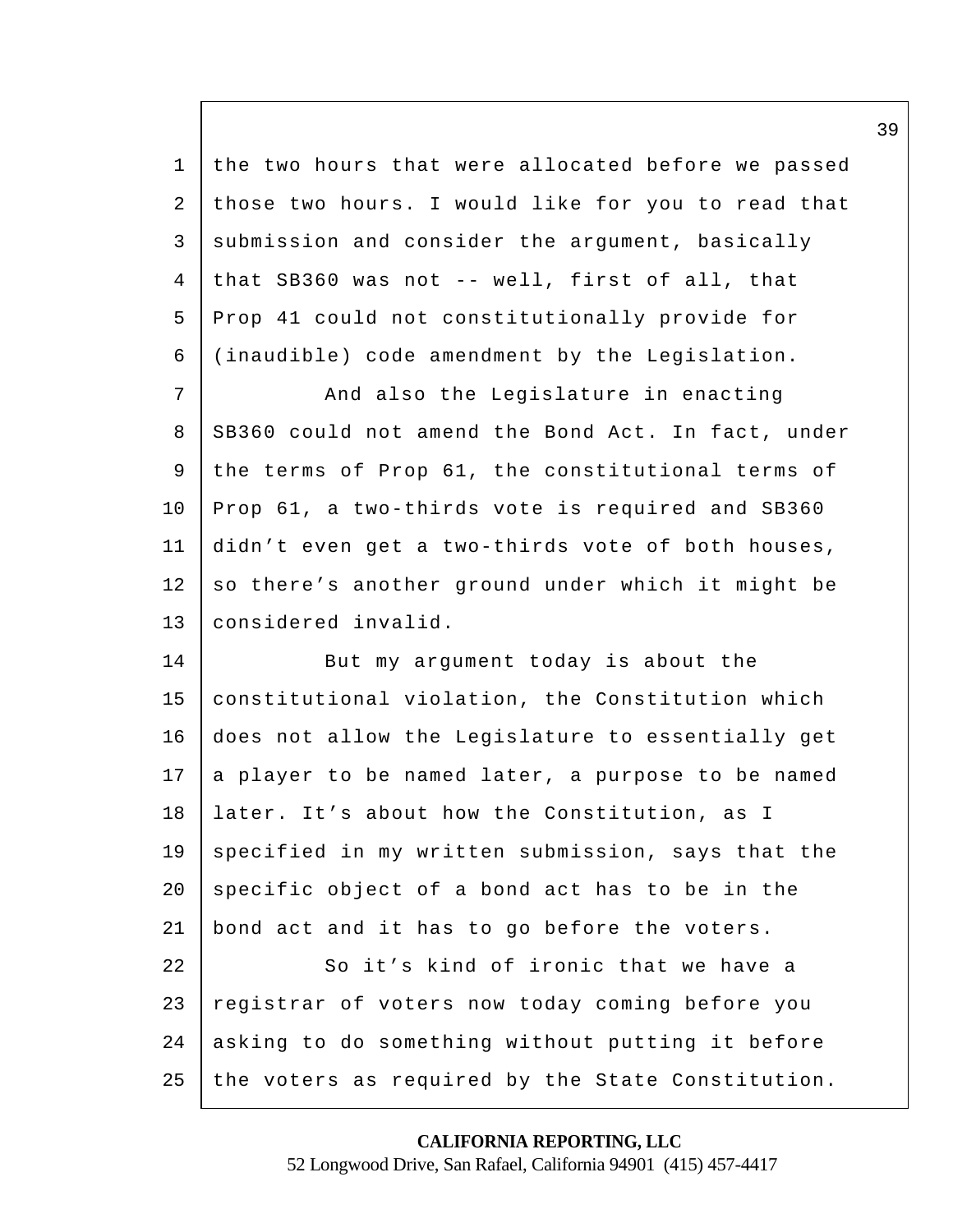| $\mathbf 1$    | I think that's somewhat disrespectful to voters.   |  |  |
|----------------|----------------------------------------------------|--|--|
| 2              | Now, last time I was here, I heard you             |  |  |
| 3              | all take an oath, or at least the new members of   |  |  |
| $\overline{4}$ | the committee (sic) take an oath to $-$ - of the   |  |  |
| 5              | Board -- take an oath to serve the Constitution of |  |  |
| 6              | the state of California. And this is such an       |  |  |
| 7              | obvious violation of the state of California, I    |  |  |
| 8              | don't think it would be sufficient to say, well,   |  |  |
| 9              | nothing's unconstitutional until it's been         |  |  |
| 10             | declared so by the court.                          |  |  |
| 11             | The plain language of the Constitution             |  |  |
| 12             | clearly indicate that using Prop 41 funds for      |  |  |
| 13             | anything other than the specific object stated     |  |  |
| 14             | therein, which was to buy already certified        |  |  |
| 15             | equipment, would be a violation of the             |  |  |
| 16             | Constitution.                                      |  |  |
| 17             | So it's plain to see and I hope you'll             |  |  |
| 18             | uphold your oath to serve the Constitution and not |  |  |
| 19             | also put the state at risk of having to pay        |  |  |
| 20             | attorneys fees and costs of litigation, which      |  |  |
| 21             | would probably ensue if you vote to approve the    |  |  |
| 22             | proposal as put forth before you today.            |  |  |
| 23             | I know you want to finish your job, get            |  |  |
| 24             | all the money that's been allocated out; you       |  |  |
| 25             | mentioned that last time, but I think you really   |  |  |

**CALIFORNIA REPORTING, LLC**

Longwood Drive, San Rafael, California 94901 (415) 457-4417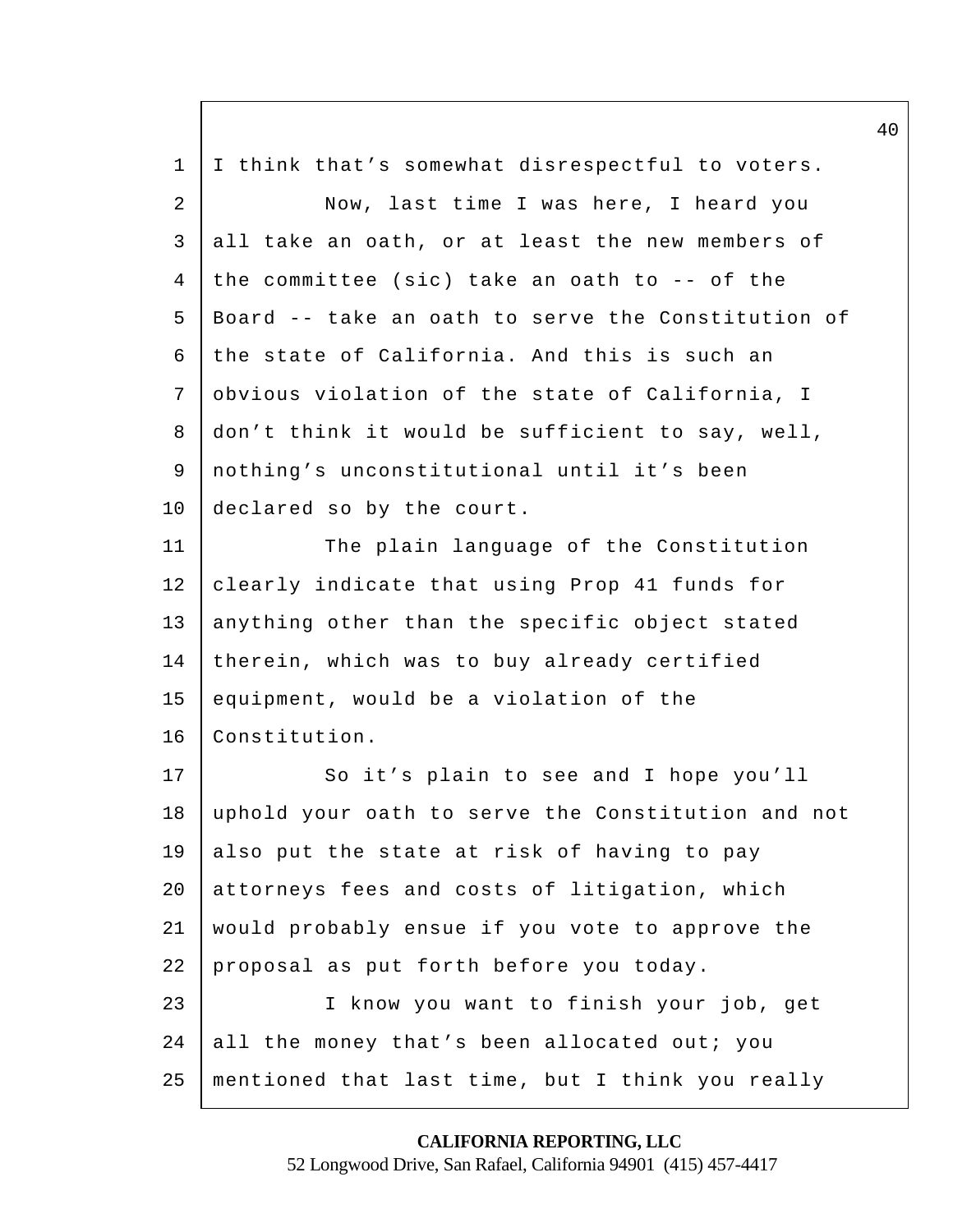have to choose from the available menu of 2 certified equipment as something to be purchased. That's the only thing that can be purchased using Prop 41 funds because it's the only purpose the 5 voters of the state of California have agreed to. 6 At this point since we have passed our time that was noticed for the meeting, you might 8 actually consider taking this matter under advisement and bringing it up again at a future meeting. My parking meter actually runs out at 12  $|4:30$  because I didn't expect to come later, but if you think you can wrap it up today, obviously you 14 can do so at your discretion, but that's really what I wanted to say. 16 My comments are the written submission that I provided. I have, if you really need to see it, the vote count in the Assembly for SB360. It 19 got 53 Ayes and the understanding is you need 20 Ayes in the Assembly for two-thirds vote, so 21 that's another thing that's there. 22 Anyway, thank you for your time and thank you for again holding your meeting in Los Angeles. CHAIR KAUFMAN: Thank you, Mr. Holtzman, we appreciate your thoughtful comments. I'll just

#### **CALIFORNIA REPORTING, LLC**

Longwood Drive, San Rafael, California 94901 (415) 457-4417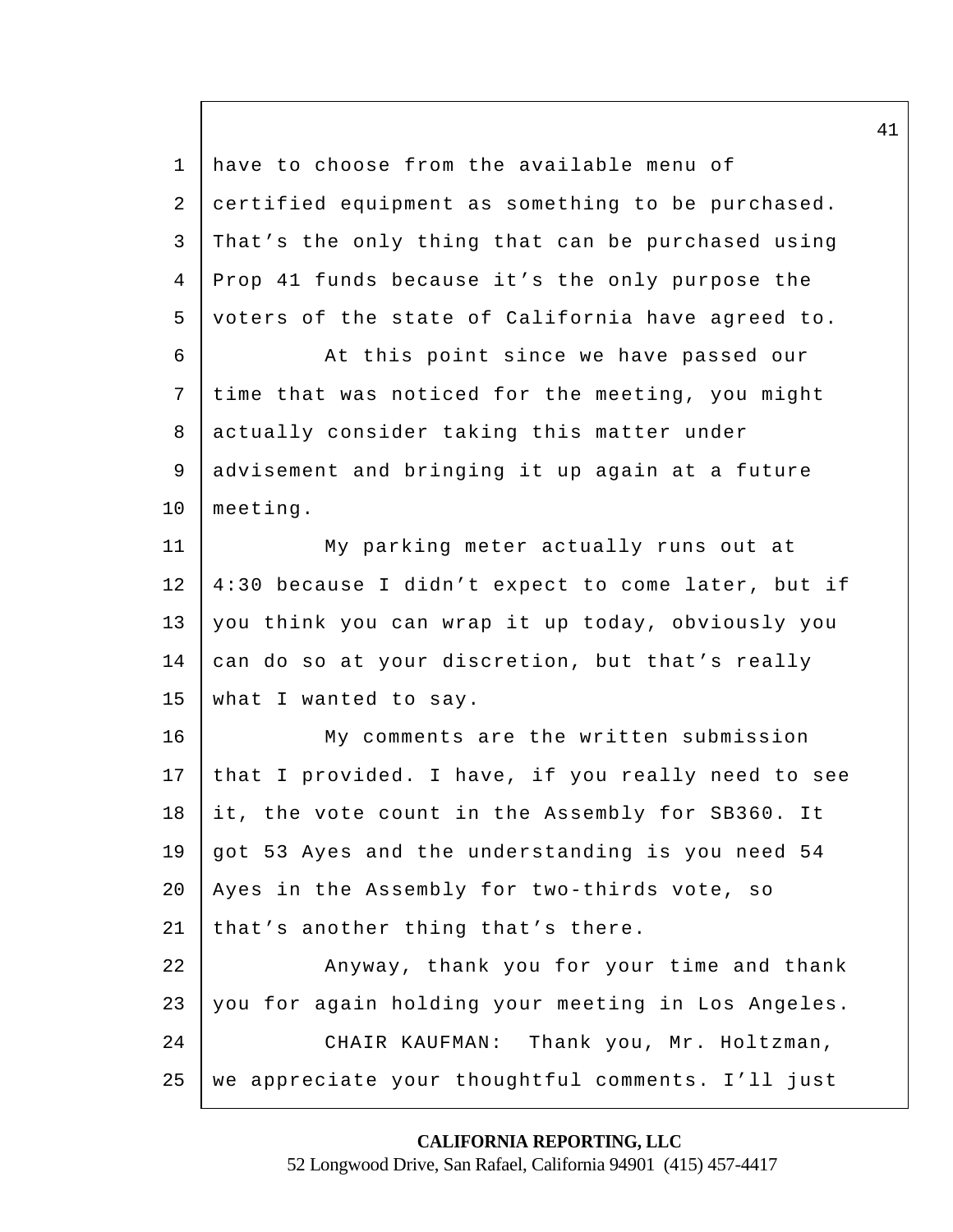say for the record that SB360 was passed by the Legislature, signed by the Governor. It is the law 3 of the state. This Board has followed the direction given by the Legislature and we have 5 adopted our policies accordingly based on what is the current law of the state, and so we will make decisions based on that and we don't intend to litigate here in these meetings the issue of SB360. That's an issue that was presented to the Board a year ago and decisions that were made then, so it's the duty of this Board to proceed 12 along the lines of current state law and that's 13 what we will do in considering the County's 14 submission to us. 15 So with that, I think we should try and frame the issues for our consideration of the 17 | County's submission. BOARD MEMBER LAGMAY: I'd like to say 19 | something. MR. SHAW: (Inaudible) CHAIR KAUFMAN: Mr. Holtzman got his public comments. It's the only card we've received. 24 MR. SHAW: Well, I'm a member of the public, too.

#### **CALIFORNIA REPORTING, LLC**

Longwood Drive, San Rafael, California 94901 (415) 457-4417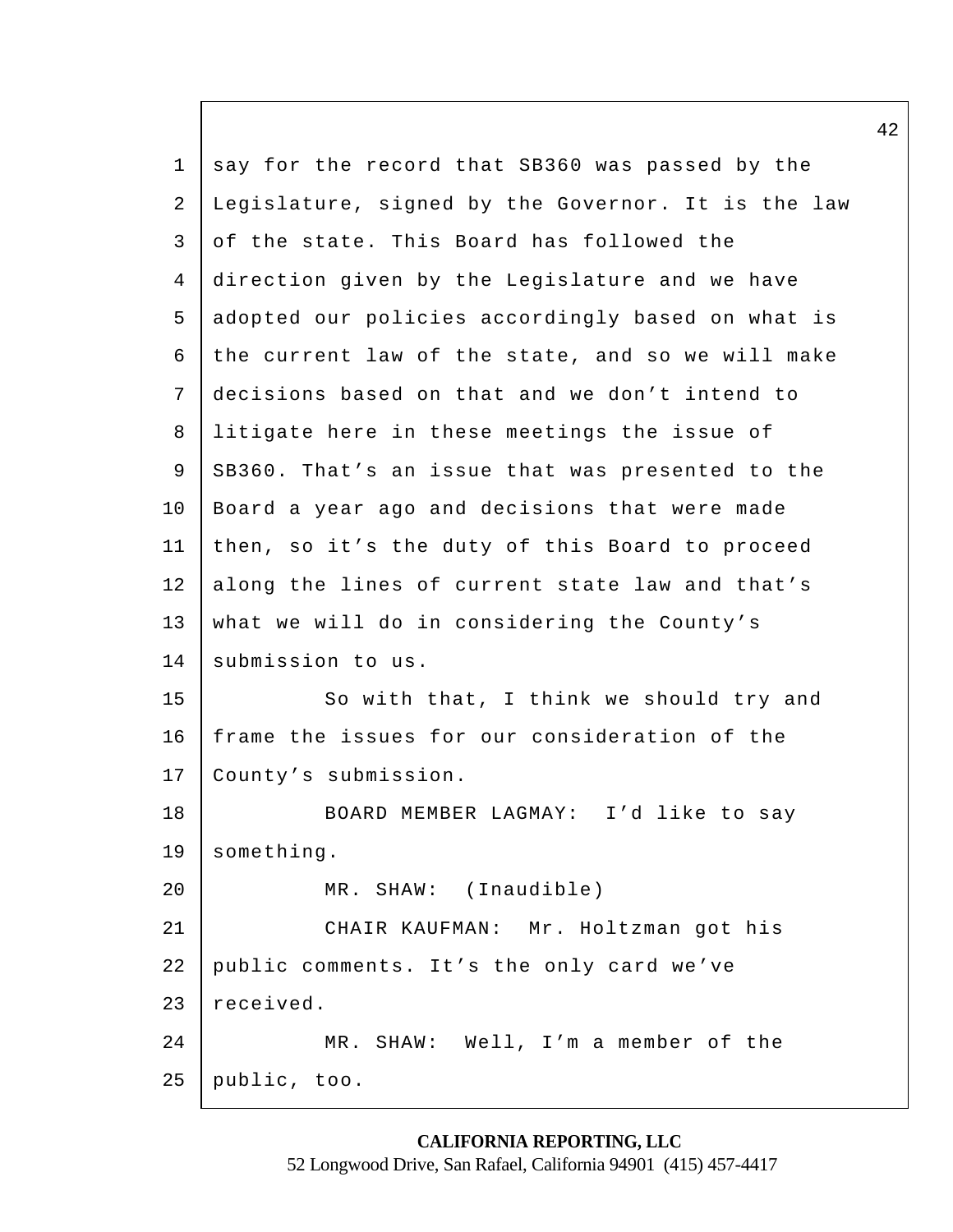CHAIR KAUFMAN: You've had two hours to 2 submit a public comment card but if you want to comment  $-$  MR. SHAW: I've been standing here waiting for a public comment period. You told me. You told me -- CHAIR KAUFMAN: If you want to submit a 8 card so that you can appear and speak before the Board  $-$ 10 MR. SHAW: You didn't say that before. CHAIR KAUFMAN: -- please do so now and we will give you an opportunity to speak. MR. SHAW: I'd like you to verify that's 14 a legally required procedure. CHAIR KAUFMAN: Please complete a card so 16 that you can properly appear before the Board and you can speak to whatever issue you want to speak 18 to as with respect to Matter No. 5 on our agenda. 19 Did you want to while we wait? BOARD MEMBER LAGMAY: Just on Mr. Holtzman's statement that these meetings are 22 supported by our excellent staff and our state council attends all our meetings and we depend on 24 the state council to keep us correct and constitutional and within the law, and I would be

**CALIFORNIA REPORTING, LLC**

Longwood Drive, San Rafael, California 94901 (415) 457-4417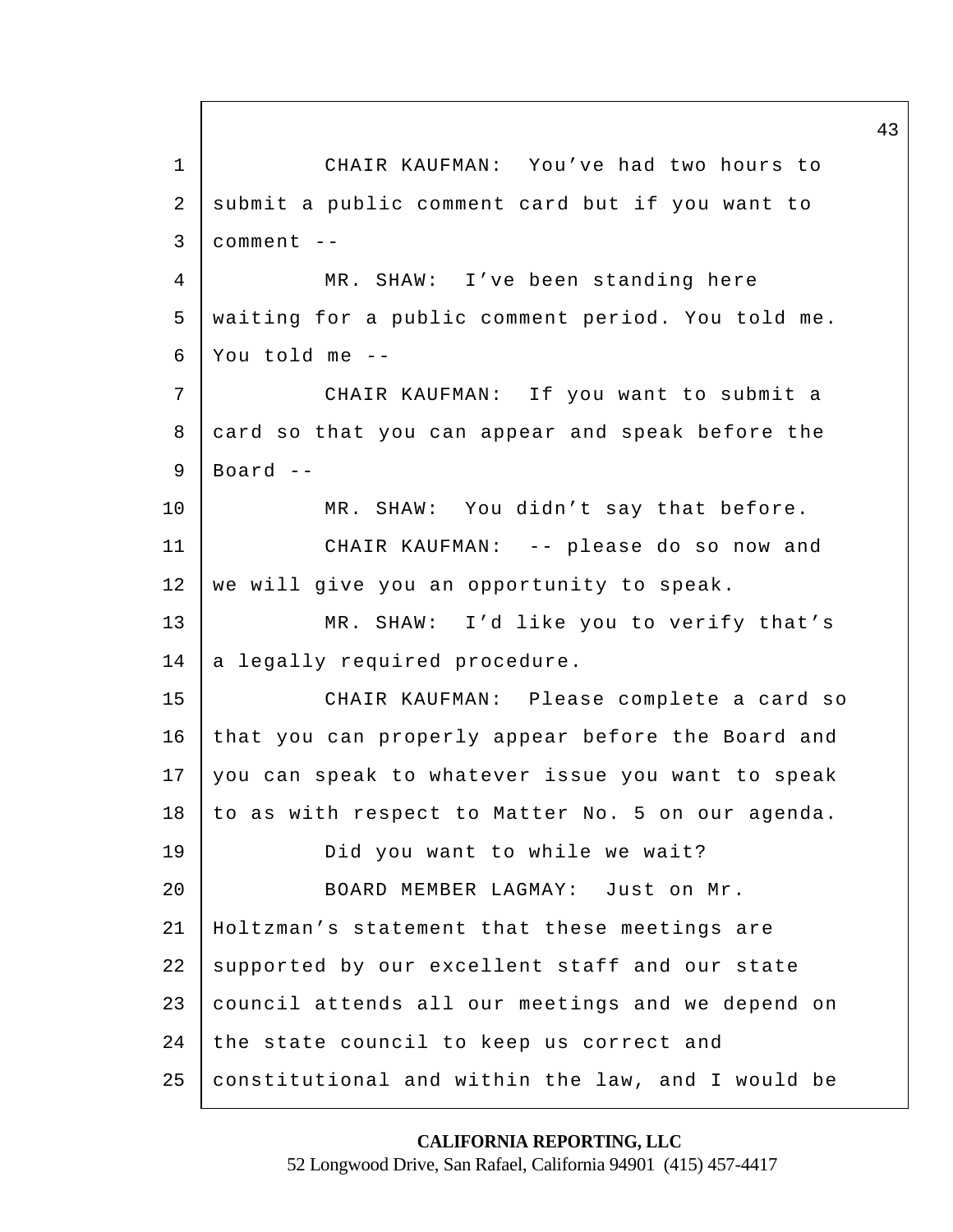confident that we would get advice from that 2 office if we were venturing into any territory that might be nebulous. Maybe we'll take this comment first before I go on to the Dean Logan thing. CHAIR KAUFMAN: Okay. Mr. Shaw? MR. SHAW: Yeah. 8 | CHAIR KAUFMAN: Okay. Can you please 9 speak your comment. MR. SHAW: You declared that you were going to follow the laws of the State of California. Does that include the Constitution of 13 the State of California? CHAIR KAUFMAN: You can proceed with your comments. MR. SHAW: But I'm asking you. CHAIR KAUFMAN: We've already sworn to 18 uphold the Constitution of the State of California. MR. SHAW: Good. All right. It's been pointed out to you that the Constitution plainly states that according to this law, which is approved by the people, shall not be modified for any other purpose than what it states, which is to provide funding for election equipment. You

**CALIFORNIA REPORTING, LLC**

Longwood Drive, San Rafael, California 94901 (415) 457-4417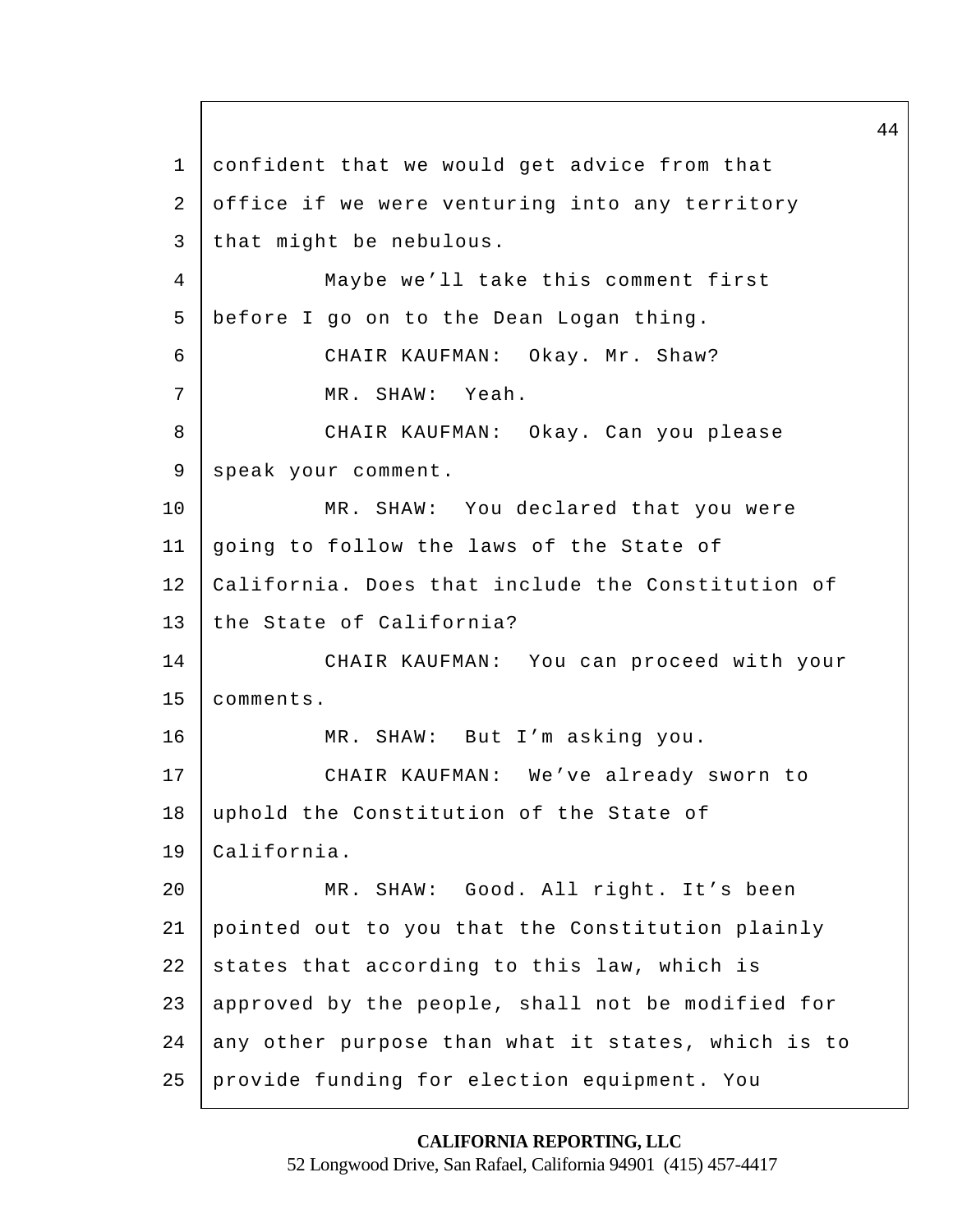1 understand that.

| $\overline{2}$ | CHAIR KAUFMAN: I don't believe I'm here            |  |  |
|----------------|----------------------------------------------------|--|--|
| 3              | to testify, sir, so if you have some public        |  |  |
| 4              | comments to complete you can continue.             |  |  |
| 5              | MR. SHAW: All right. Well, let the                 |  |  |
| 6              | record show that you have declared that you were   |  |  |
| 7              | sworn to uphold the Constitution of the State of   |  |  |
| 8              | California, and in the face of that you're         |  |  |
| 9              | considering an application for funding for         |  |  |
| 10             | purposes for which the Proposition 41 was not      |  |  |
| 11             | intended. Correct? I hear no response.             |  |  |
| 12             | CHAIR KAUFMAN: Thank you, Mr. Shaw.                |  |  |
| 13             | Okay, Ms. Lagmay, did you want to                  |  |  |
| 14             | complete your --                                   |  |  |
| 15             | BOARD MEMBER LAGMAY: Yes. When I was               |  |  |
| 16             | reading the staff report and I was trying to       |  |  |
| 17             | articulate this when I was asking clarification    |  |  |
| 18             | from staff, it seems like there was two different  |  |  |
| 19             | kinds of math going on. So if it is staff's        |  |  |
| 20             | recommendation that the Funding Award Letter be    |  |  |
| 21             | awarded for 11.56 mil, but that amount includes    |  |  |
| 22             | overhead and personnel and travel, which staff     |  |  |
| 23             | goes on to say do not approve at this time until   |  |  |
| 24             | we get additional documentation, it seems to me it |  |  |
| 25             | would be better to be straightforward and reduce   |  |  |

**CALIFORNIA REPORTING, LLC** Longwood Drive, San Rafael, California 94901 (415) 457-4417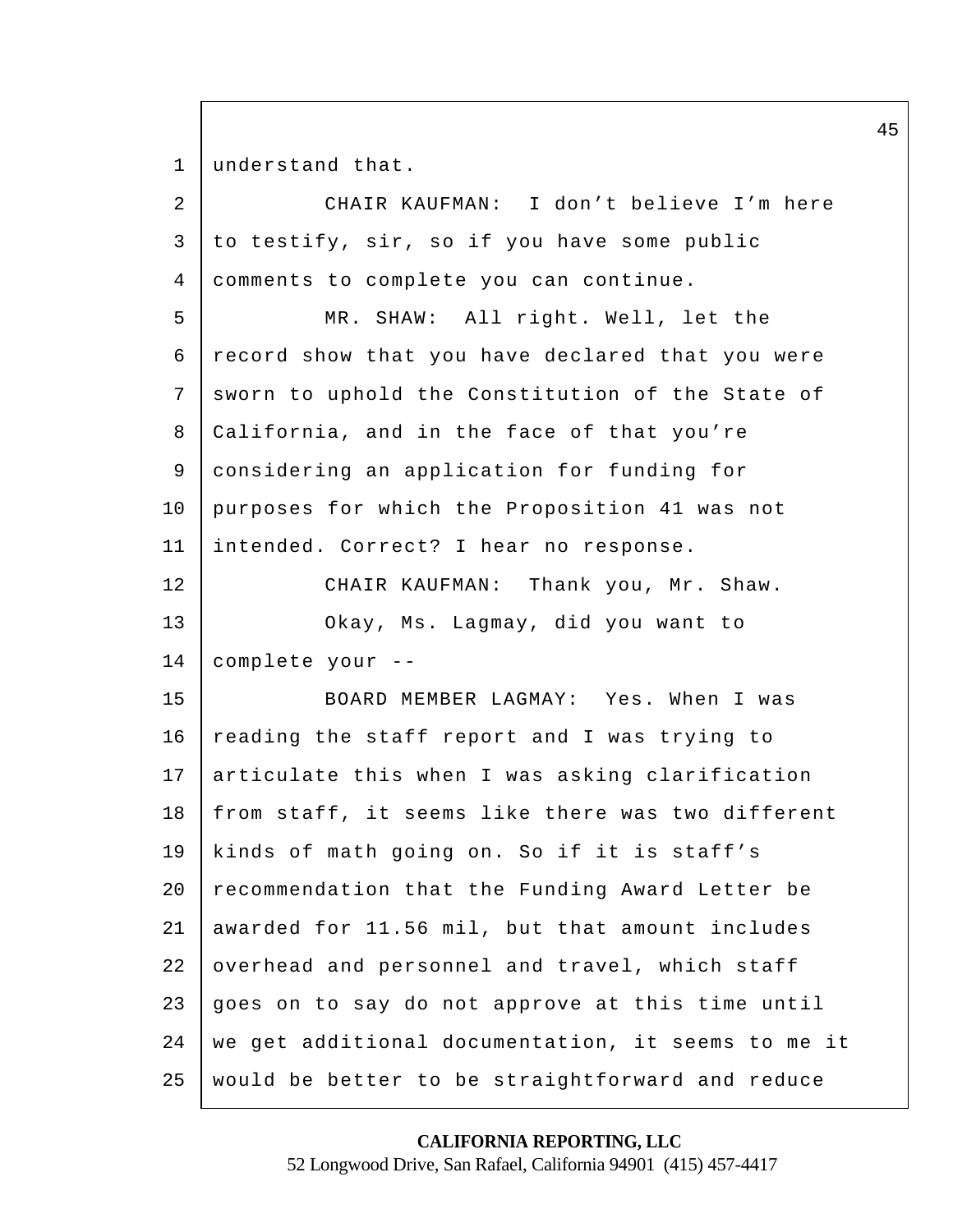1 the Funding Award Letter for the amount for those 2 expenses for which you recommend that we approve  $3 \mid$  so that it's apples to apples and not this funny 4 | math that is making me crazy.

5 MS. LEAN: We can absolutely do that,  $6 \text{ km}$ am.

7 One of the things as we were talking 8 about earlier was the authorization to spend up to 9 that amount, but absolutely we could make a 10 recommendation to you or you could choose to take  $11$  a vote to just base the Funding Award Letter on 12 the deliverables that have already been presented 13 to the Board for that specific, I believe the 14 amount would be for \$7,633,020, and then that 15 would be the 3:1 math for Los Angeles would be  $16 \mid $5,724,765$  if they get reimbursed based on 17 invoices they submit to that amount. So we could 18 make that recommendation to you if that's what you 19 want going forward. 20 BOARD MEMBER LAGMAY: I ask my fellow 21 Board members for their input but I just wanted to 22 put that out there for discussion.

23 CHAIR KAUFMAN: Yeah, I guess my feeling 24 on it is I think there's a few different 25 categories of -- a few buckets of costs that are

**CALIFORNIA REPORTING, LLC**

52 Longwood Drive, San Rafael, California 94901 (415) 457-4417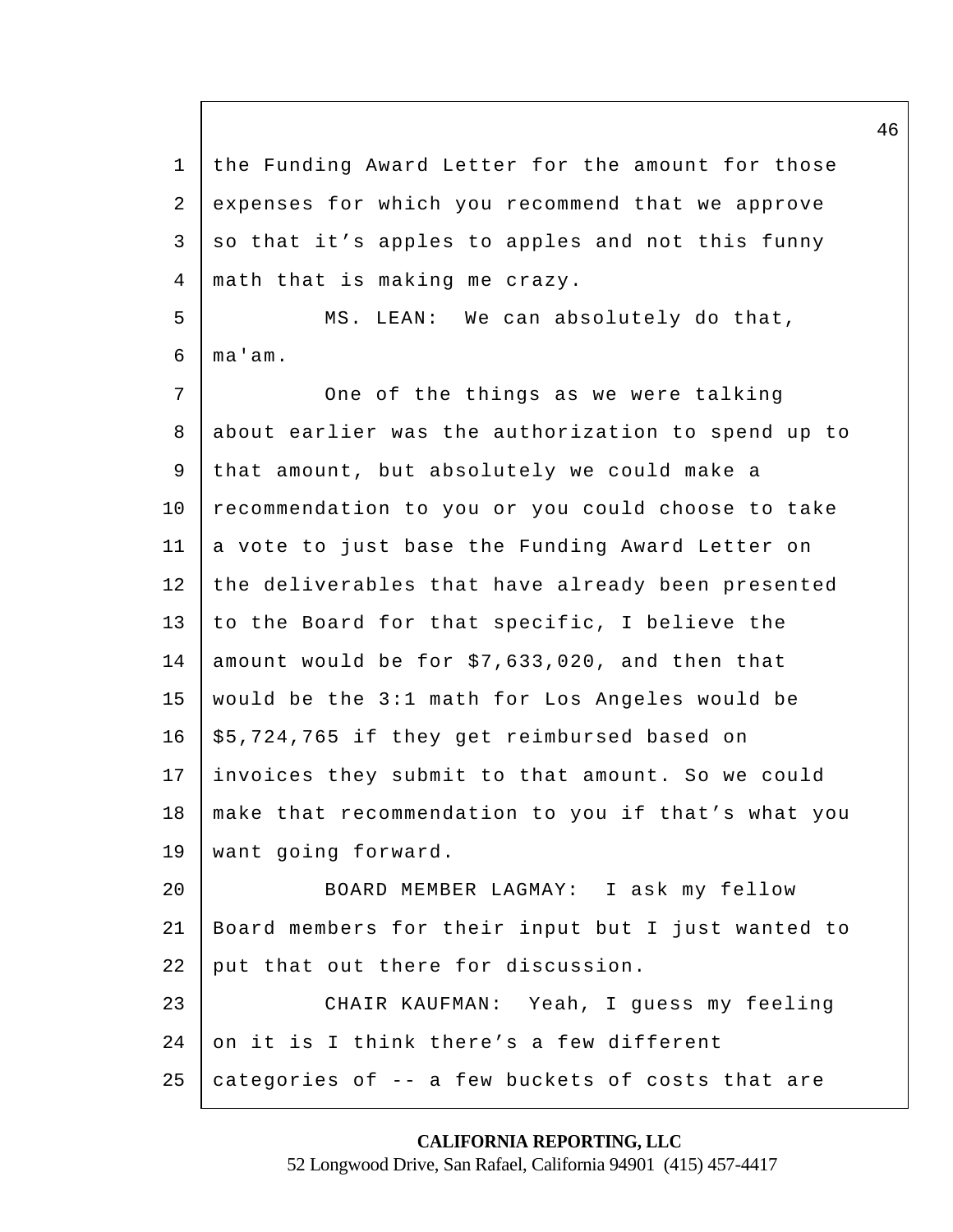before us. There's the contract costs for the 2 research and development of the project that have already been incurred; I kind of see that in one category. And frankly, for me it seems like an easy category.

 I think SB360 was intended to provide 7 some flexibility to deal with issues that may not have been thought of in 2001 when it seemed like an easy fix and all of a sudden we got to a point 10 where there was no certified voting equipment.

11 So I think we want to reward innovation 12 and not stop it when it comes to reaching 13 solutions to these very serious problems that are before us here in not being able to move forward 15 with voting systems that we can all have 16 confidence in, so that part of it seems pretty easy for me.

18 I also think, even though it's unusual or in a different place than we were, the idea of paying personnel costs who are charged with developing this project, and we could talk a little bit more about whether these are people who have other tasks within the Registrar's Office or maybe they're just hired to do this task; I don't know, I'm just throwing that out. The point is,

> **CALIFORNIA REPORTING, LLC** Longwood Drive, San Rafael, California 94901 (415) 457-4417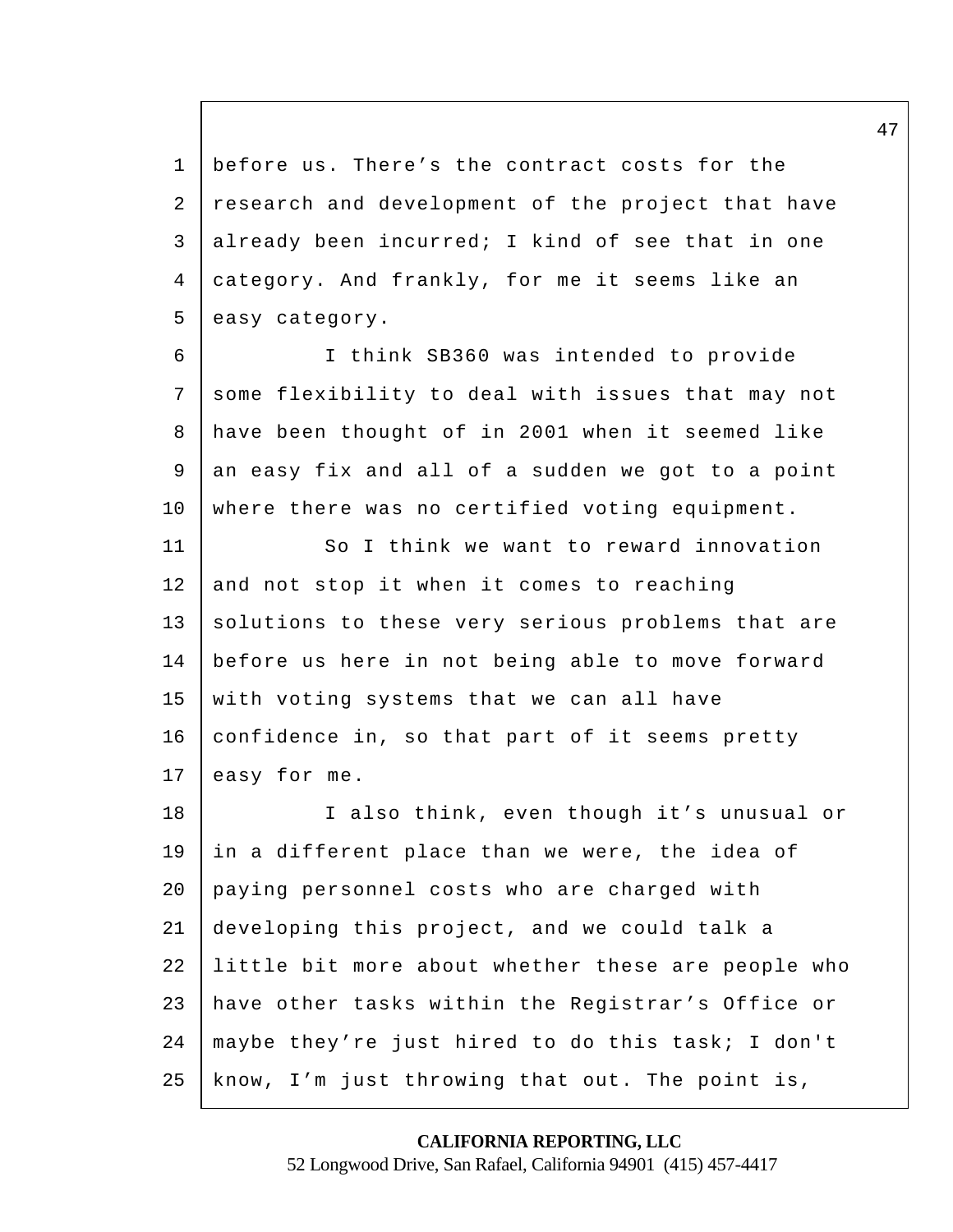it's different but it's still a cost that's going 2 directly in my mind to the research and development and creation of this voting system. Where I start to get a little fuzzy is 5 travel costs and overhead costs, you know, where does that all fit in? And in my mind just on first glance, it seems to be getting into other areas that I'm not sure I'm as comfortable with right 9 now, so I think that's all something we have to talk about. 11 But I think there are some categories

 with some certainty with categories that we could approve today and which I agree with you should match whatever the Funding Award Letter is. Or maybe the Funding Award Letter includes, as I've 16 called them, sunk costs with IDEO and there was a ceiling for future IDEO costs but we just focus on 18 the IDEO contract, that's another way to go.

 BOARD MEMBER SANDOVAL: I like that 20 thought best. I have concerns, some of which are similar to what my colleague Lagmay mentioned as 22 | well as Stephen Kaufman. It seems to me that there was a

24 recommendation made by the staff about a certain amount that should be approved, but then in a

# **CALIFORNIA REPORTING, LLC** Longwood Drive, San Rafael, California 94901 (415) 457-4417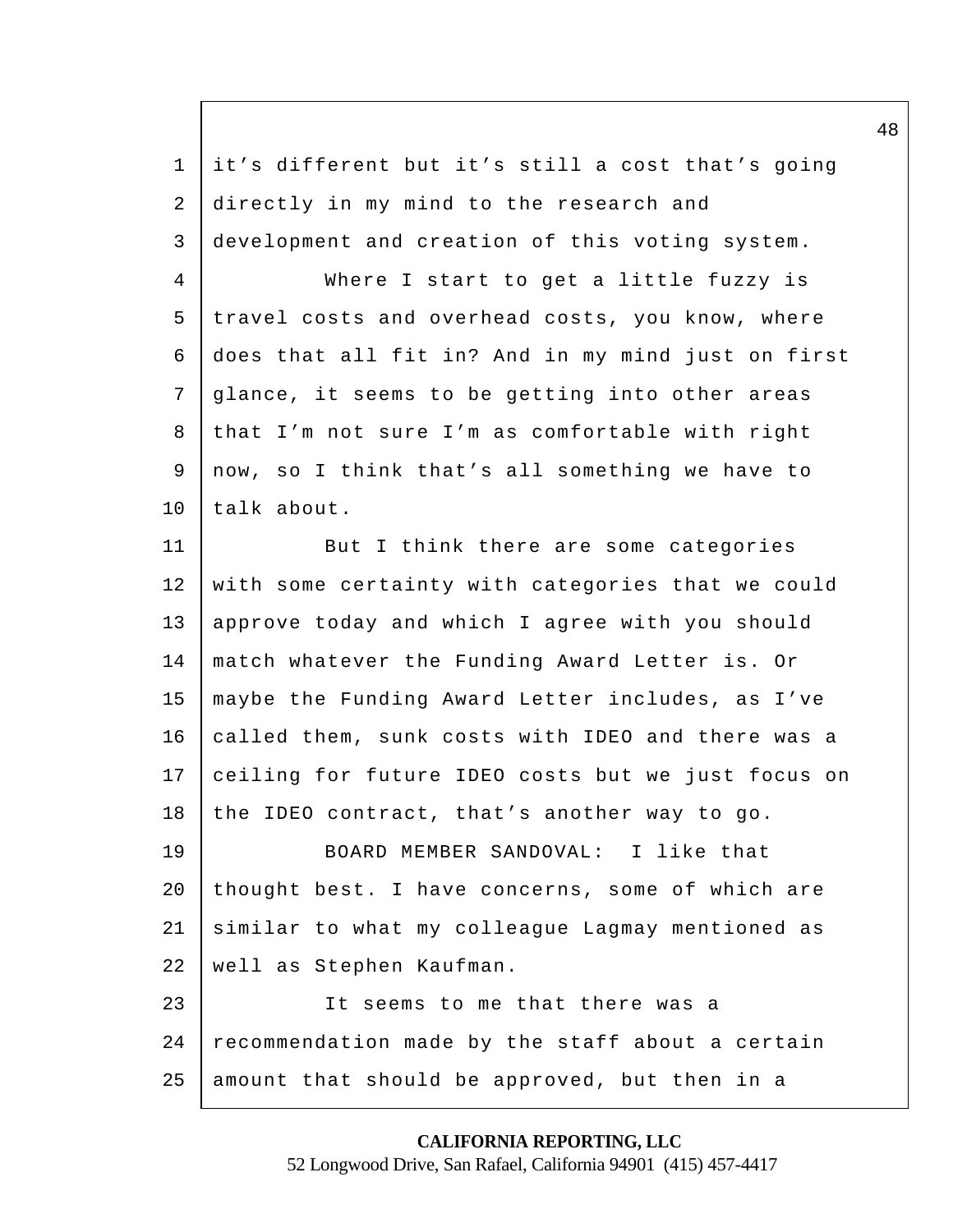particular paragraph on Page 3 you make mention, 2 whoever wrote the report, that we have to decide whether or not we're going to deal with these 4 overhead costs. So the decision needs to be made by the Board and I think it's important to figure out what guidance if any have we received to date 7 as to whether in fact these are permissible under governing law. And maybe you've already looked into that with state counsel or not, but are these in fact permissible.

11 | And then there was a sentence that you include on Page 3 that says in reference to HAVA funds that the Secretary of State has chosen not 14 to reimburse counties for similar types of costs, so I wanted to ask why was that particular sentence included; what were you trying to convey 17 with that, or direct the Board to consider on that front?

 MS. LEAN: We wanted to let you know, because we are also staff to the Secretary of State's Office as we are staff to the Voting Modernization Board, so what we want to let you know is overhead costs in general have not been permissive under HAVA, reimbursements for HAVA. 25 As you understand that the Voting

> **CALIFORNIA REPORTING, LLC** Longwood Drive, San Rafael, California 94901 (415) 457-4417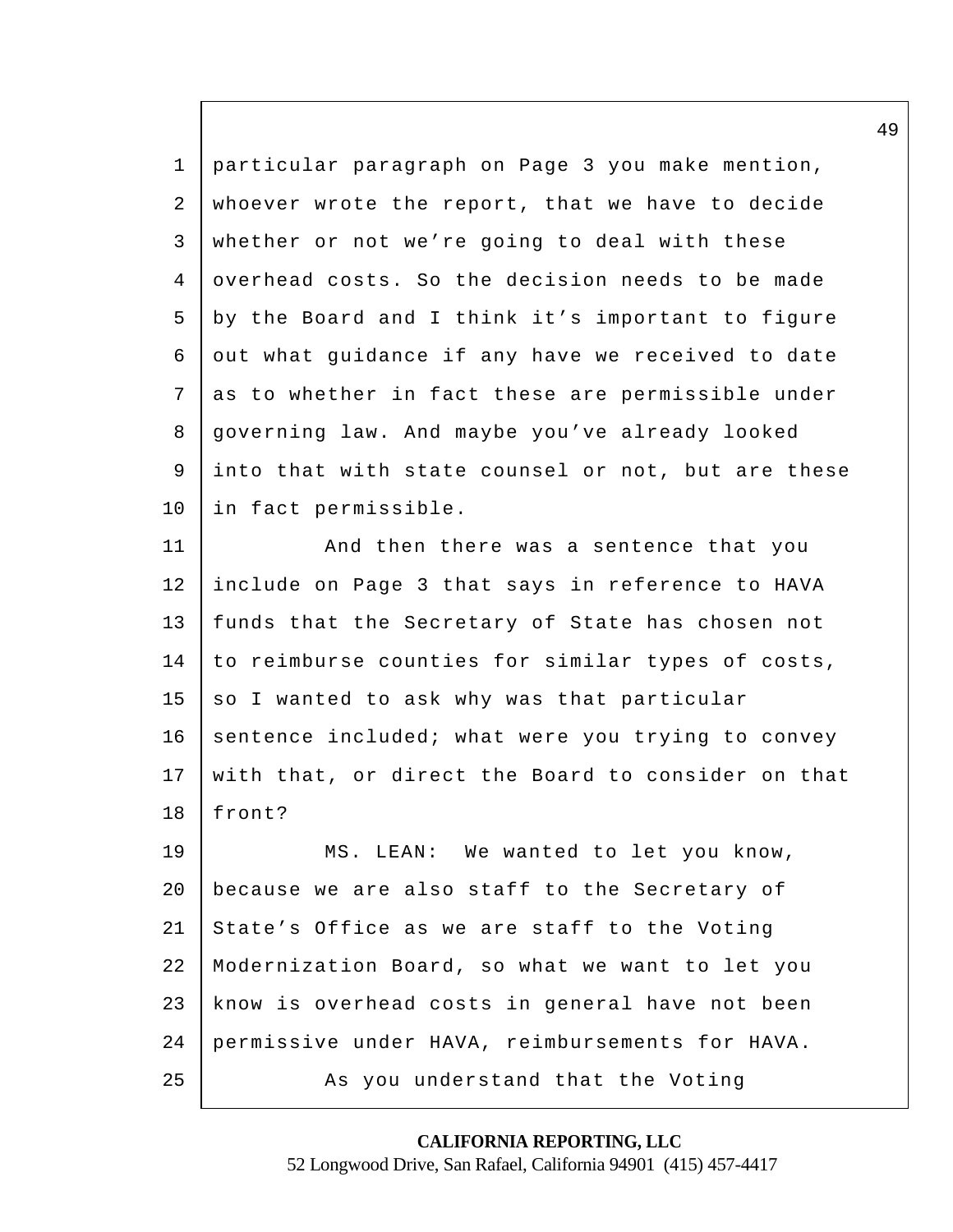Modernization Board has authorized that HAVA funds 2 be used for the 3:1 match, so that's where we're trying to marry them together, that's one of the things.

 Under HAVA staff costs have been allowable, so sorry if it was confusing in the 7 staff report; we were just trying to give you some 8 clarity to, while we have never had this come forward, we are unclear whether or not the comfort level is there with the Board to authorize these 11 type of costs.

 While we understand they absolutely were incurred and this was specifically, based on information from Los Angeles, all these costs were 15 specifically related to this research and development of the voting system, so that's why we wanted to bring it forward to you. It's what 18 they've submitted to you for reimbursement, but we don't have a recommendation per se on that; we wanted to just provide that information to you on what staff under HAVA have or have not been paid for. BOARD MEMBER SANDOVAL: For 24 clarification, you state that Secretary of State 25 staff has decided that HAVA funds will not be made

# **CALIFORNIA REPORTING, LLC**

Longwood Drive, San Rafael, California 94901 (415) 457-4417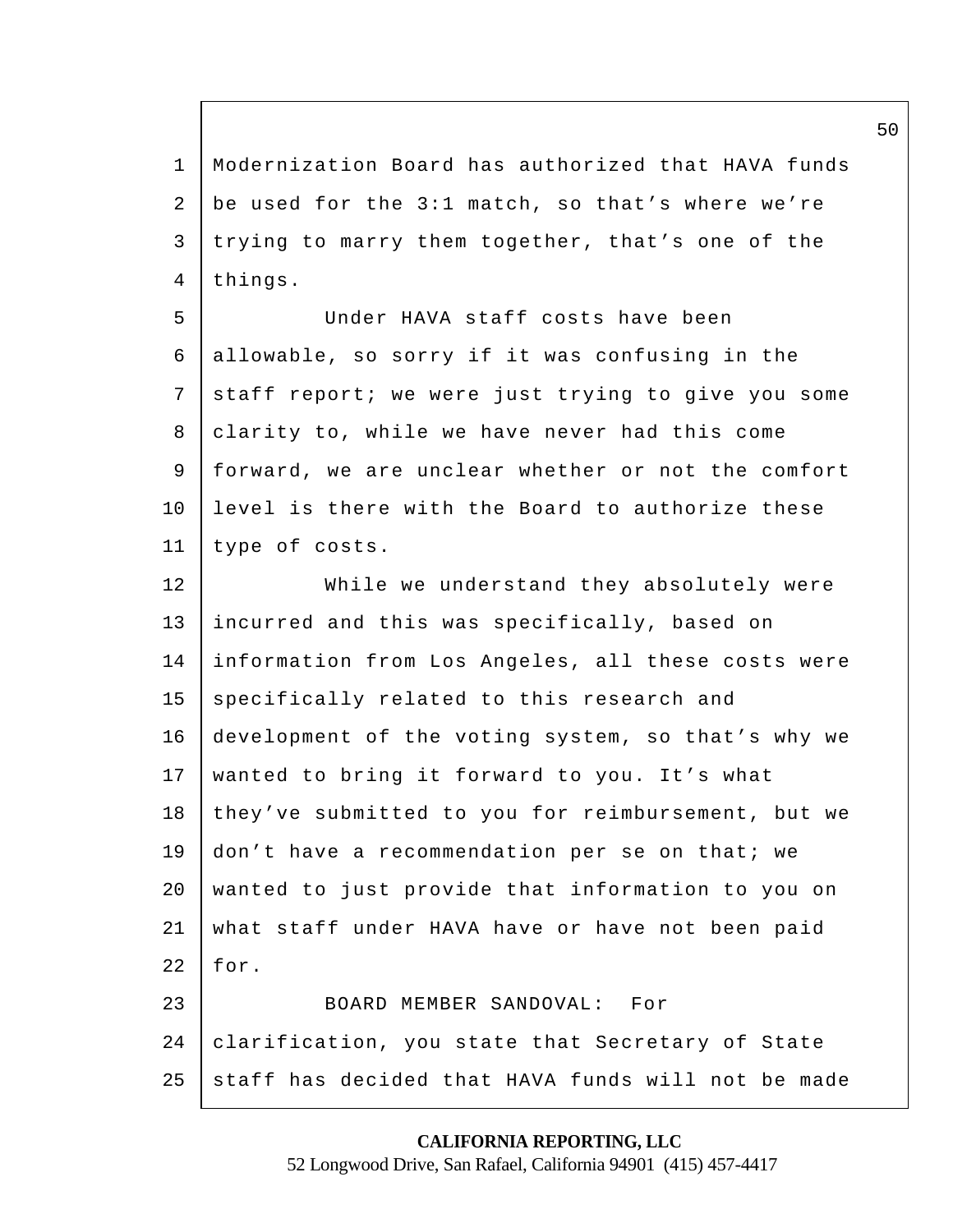available; that's one statement. The question is 2 how did they decide that it's not legally permissible? MS. LEAN: Under HAVA? That was their determination under HAVA. BOARD MEMBER SANDOVAL: Okay. I want to be clear because right now it makes it seem as if it could have but there was a decision. Sometimes 9 it can be a policy decision that is still 10 consistent with the law, or maybe a decision was 11 | made because it was important for the entity, in 12 this case Secretary of State, to be in compliance with the law. 14 And as I understand it, there hasn't been 15 any kind of guidance provided by state counsel as it relates specifically to what we can do as related to direct costs for these funds, has there been any direction on that front? 19 MS. LEAN: That's correct, there has not. BOARD MEMBER SANDOVAL: Okay. I would 21 recommend we get counsel on that. MS. LEAN: And that's one of the reasons why we wanted to bring this specific costs forward to the next meeting, so we have more time to discuss this with their counsel and to also

**CALIFORNIA REPORTING, LLC**

Longwood Drive, San Rafael, California 94901 (415) 457-4417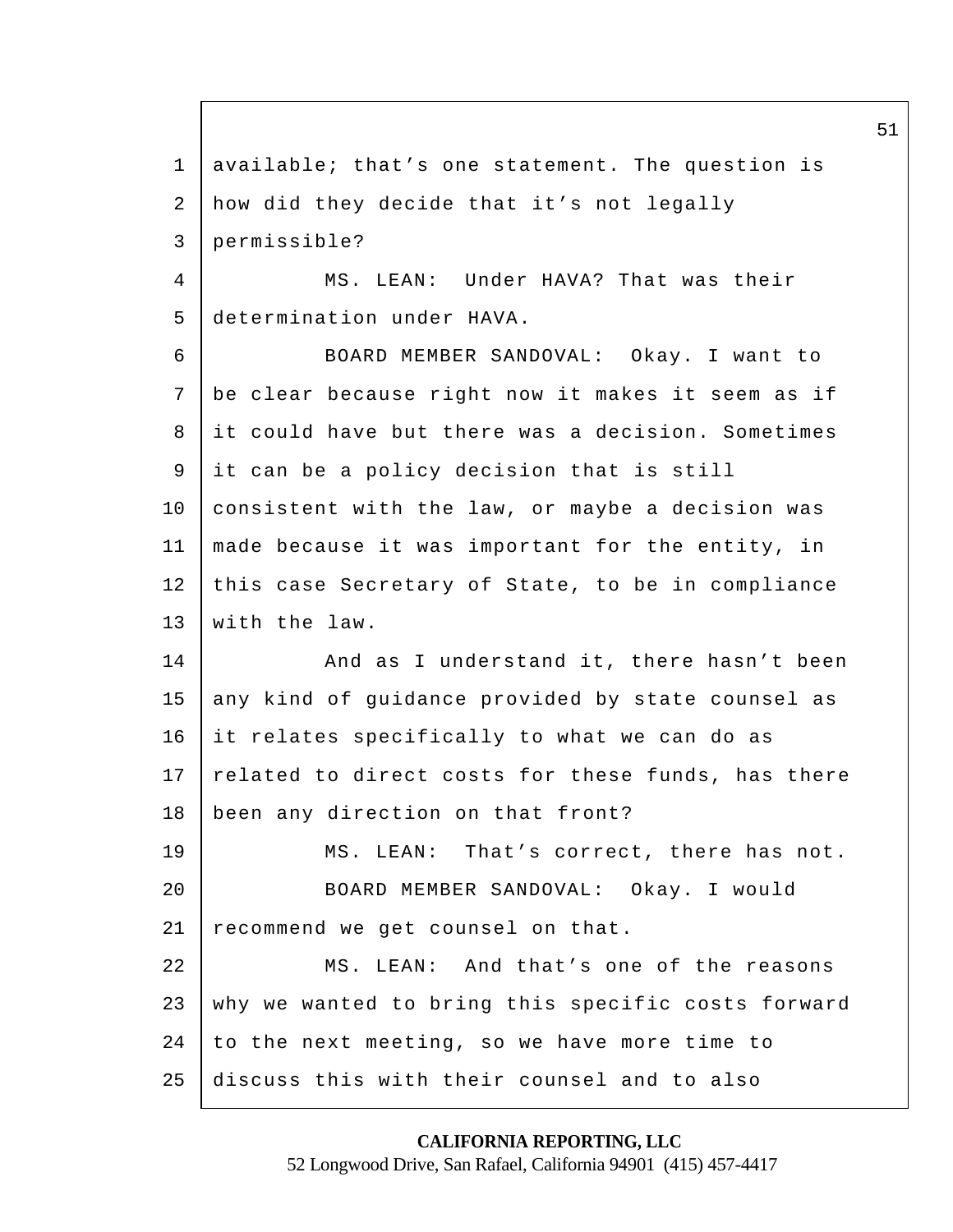discuss this with Los Angeles to get as much documentation that we can to make ourselves feel comfortable to make a recommendation to the Board. BOARD MEMBER LAGMAY: At the very least  $5 \mid$  we should get -- CHAIR KAUFMAN: At the very least. And  $\vert$  just to be clear, you said that under HAVA there 8 | was a decision to reimburse for personnel costs. 9 MS. LEAN: Correct. CHAIR KAUFMAN: And those personnel costs in the HAVA context are what kind of costs? Just 12 time spent by staff dealing with purchasing voting equipment? MS. LEAN: I would like to defer that to our HAVA coordinator, and at the next meeting I'd like to have her present and we can discuss each one of the costs and different things that are 18 allowable for that. BOARD MEMBER SANDOVAL: The reason why it's a little bit confusing is because you use the word "overhead" with HAVA, and then with regard to 22 this memo overhead includes personnel costs, so I think there should be more clarity in the 24 memorandum and more detail. MS. LEAN: Absolutely, we can do that in

# **CALIFORNIA REPORTING, LLC** Longwood Drive, San Rafael, California 94901 (415) 457-4417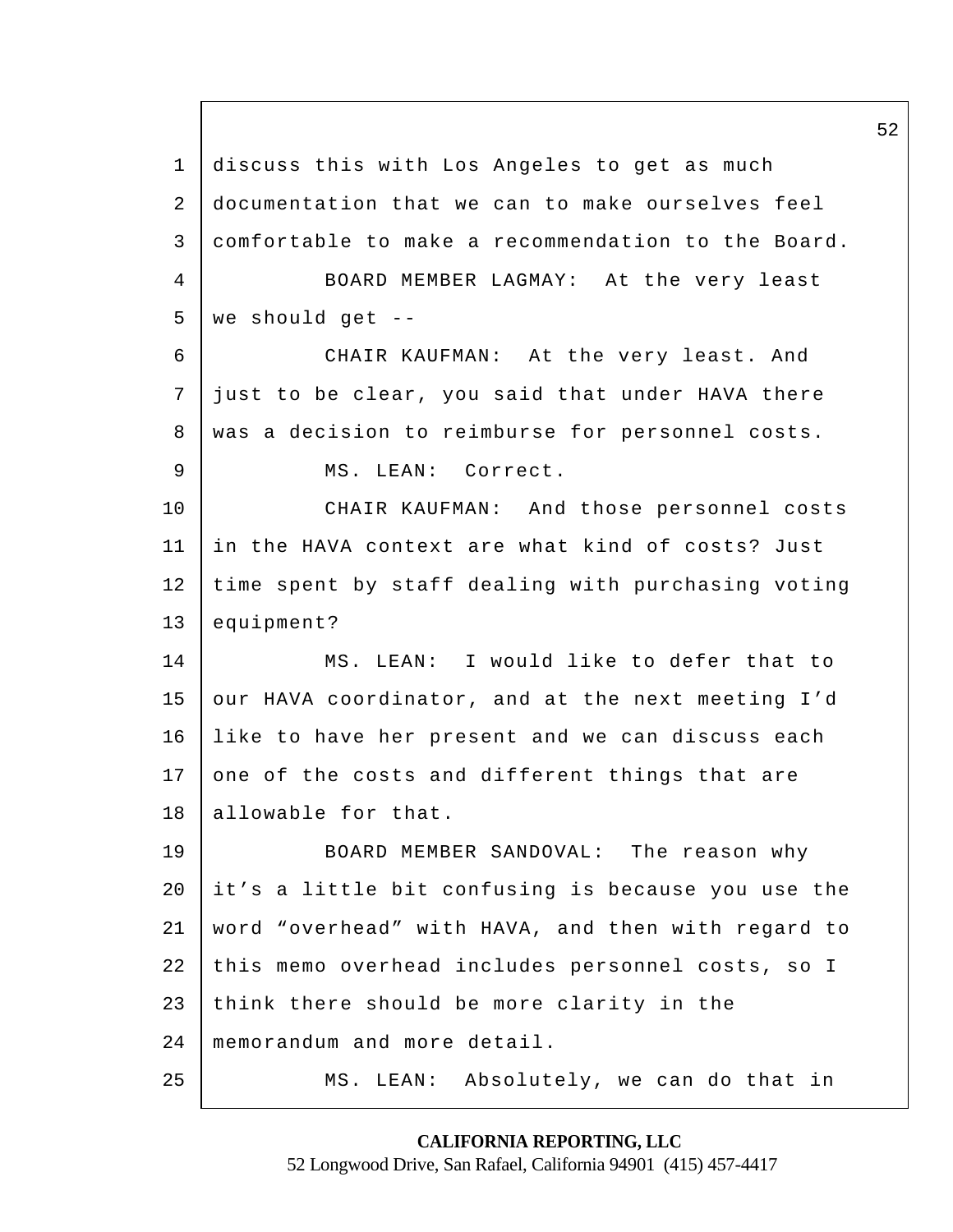1 the future.

| 2  | CHAIR KAUFMAN: I think that's where                |  |  |
|----|----------------------------------------------------|--|--|
| 3  | we're all stumbling a bit.                         |  |  |
| 4  | So let's see if we have kind of a                  |  |  |
| 5  | consensus on one set of issues. Do we have a       |  |  |
| 6  | consensus to direct staff to at the next meeting   |  |  |
| 7  | in July provide us with more information and legal |  |  |
| 8  | counsel with respect to, let's call it non-        |  |  |
| 9  | contract costs incurred by the County, which       |  |  |
| 10 | include personnel, overhead, travel costs?         |  |  |
| 11 | BOARD MEMBER LAGMAY: Yes, including a              |  |  |
| 12 | clearly definable opinion from the State Counsel's |  |  |
| 13 | Office.                                            |  |  |
| 14 | CHAIR KAUFMAN: Is that agreed, clear?              |  |  |
| 15 | BOARD MEMBER SANDOVAL: Agreed.                     |  |  |
| 16 | MS. LEAN: Yes.                                     |  |  |
| 17 | CHAIR KAUFMAN: I don't think we need a             |  |  |
| 18 | motion for that, we're just giving direction to    |  |  |
| 19 | staff.                                             |  |  |
| 20 | MS. LEAN: You don't need a motion.                 |  |  |
| 21 | CHAIR KAUFMAN: But I want to be sure               |  |  |
| 22 | that we all understand what the categories are     |  |  |
| 23 | that we're asking for direction on.                |  |  |
| 24 | BOARD MEMBER LAGMAY: That's fine.                  |  |  |
| 25 | CHAIR KAUFMAN: So we're kind of putting            |  |  |

**CALIFORNIA REPORTING, LLC**

Longwood Drive, San Rafael, California 94901 (415) 457-4417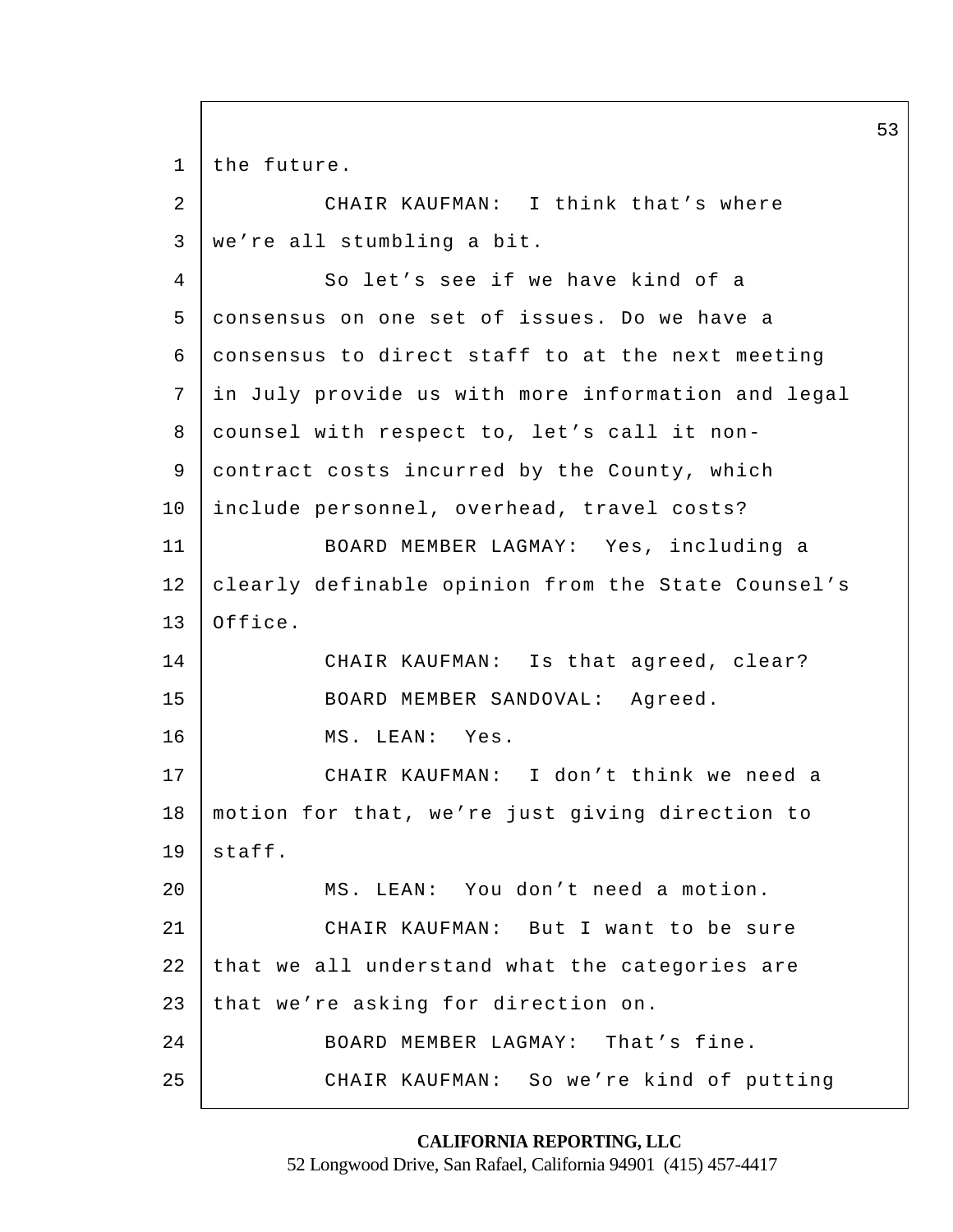the County -- and Mr. Logan, if you want to 2 comment on this or correct us on anything we may be confusing, but it seems to us there's the contract costs with IDEO either present or future, 5 and then there's incurred costs by the County, be it personnel, overhead, travel. Anything else we're missing?

8 MR. LOGAN: Right, and thank you very 9 | much, Mr. Chair. I do understand what you're saying and I certainly support the legal clarification. I would just ask a couple of things to be noted in the minutes so when that legal 13 clarification is sought that we cover the full breadth of the issue, because I think some of this could be potentially semantics because there are different governing requirements for the federal money for the Help America Vote Act than there are 18 | for Prop 41; for instance, the match.

19 So one way of looking at this would be 20 that some of these what you've termed as sunk costs or overhead are investments the County has made. We would like at a minimum for those to count toward the match for the funds, so if that's a way to make the distinction that you're not awarding Prop 41 funds to cover those costs but

> **CALIFORNIA REPORTING, LLC** Longwood Drive, San Rafael, California 94901 (415) 457-4417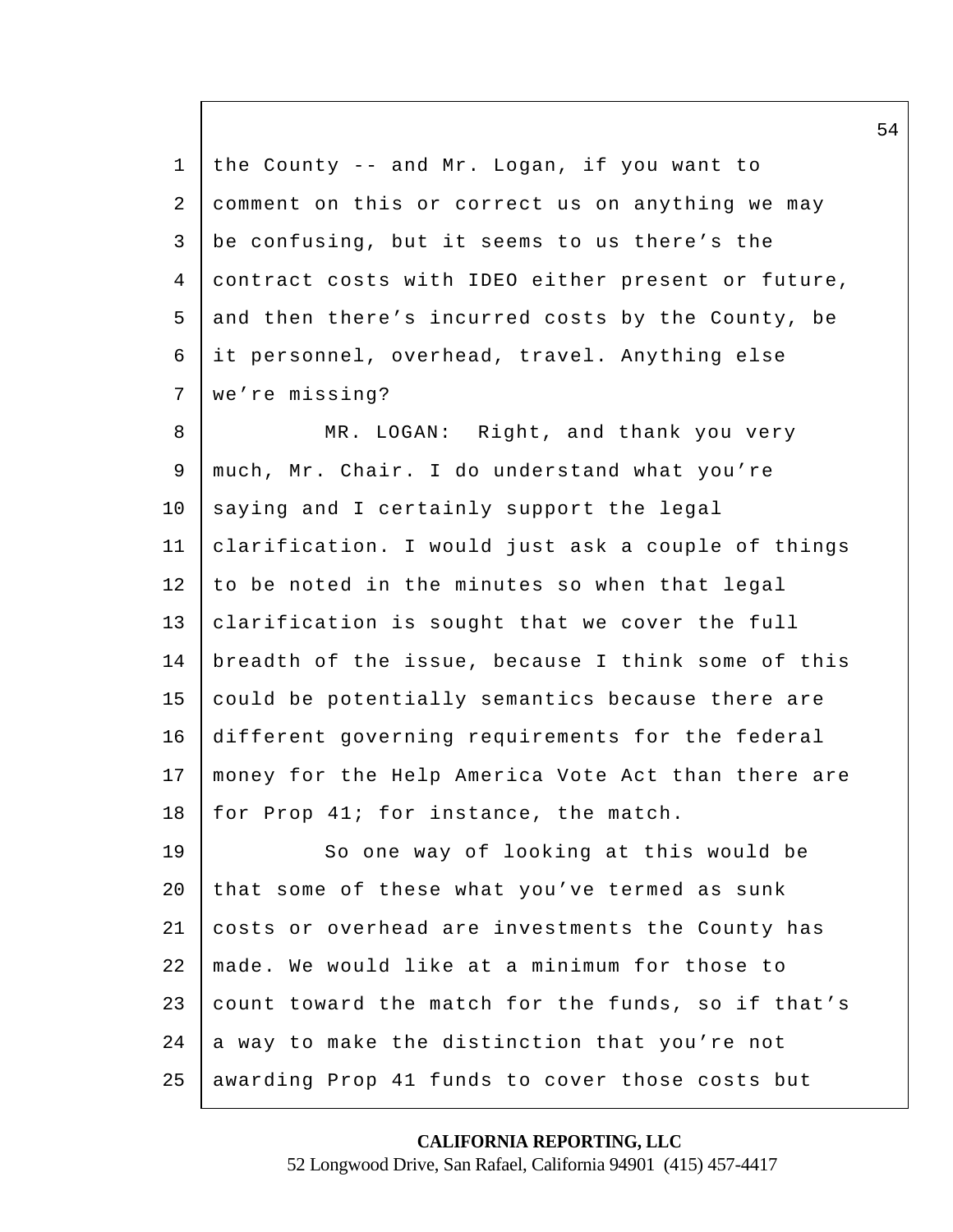1 you're recognizing that the County has made that 2 investment of those funds, to match the request 3 that we're making of your Board. That may be 4 another way to look at it and may be more 5 transparent in terms of what it actually is.

6 And again, I would make the distinction 7 between the HAVA funds have been, as Prop 41 funds 8 have in the past been used to purchase equipment,  $9$  and I would argue that that equipment purchase 10 from commercial vendors, whether it's itemized or 11 not, includes the costs of development and 12 research, which is exactly what we're seeking 13 reimbursement for here. But again, we definitely 14 want a clean legal opinion on that as well.

15 I will say that I think the overall, in 16 our mind, the distinction between the 17 authorization letter and the actual disbursement 18 is also an important distinction. I think the 19 authorization amount that is before you today, the 20 cost of the contract for IDEO with the remaining 21 deliverables will probably equal the amount of 22 that authorization, so I think those are two 23 separate things. 24 So from our perspective, an authorization

25 letter and the amount of what's recommended today

**CALIFORNIA REPORTING, LLC**

52 Longwood Drive, San Rafael, California 94901 (415) 457-4417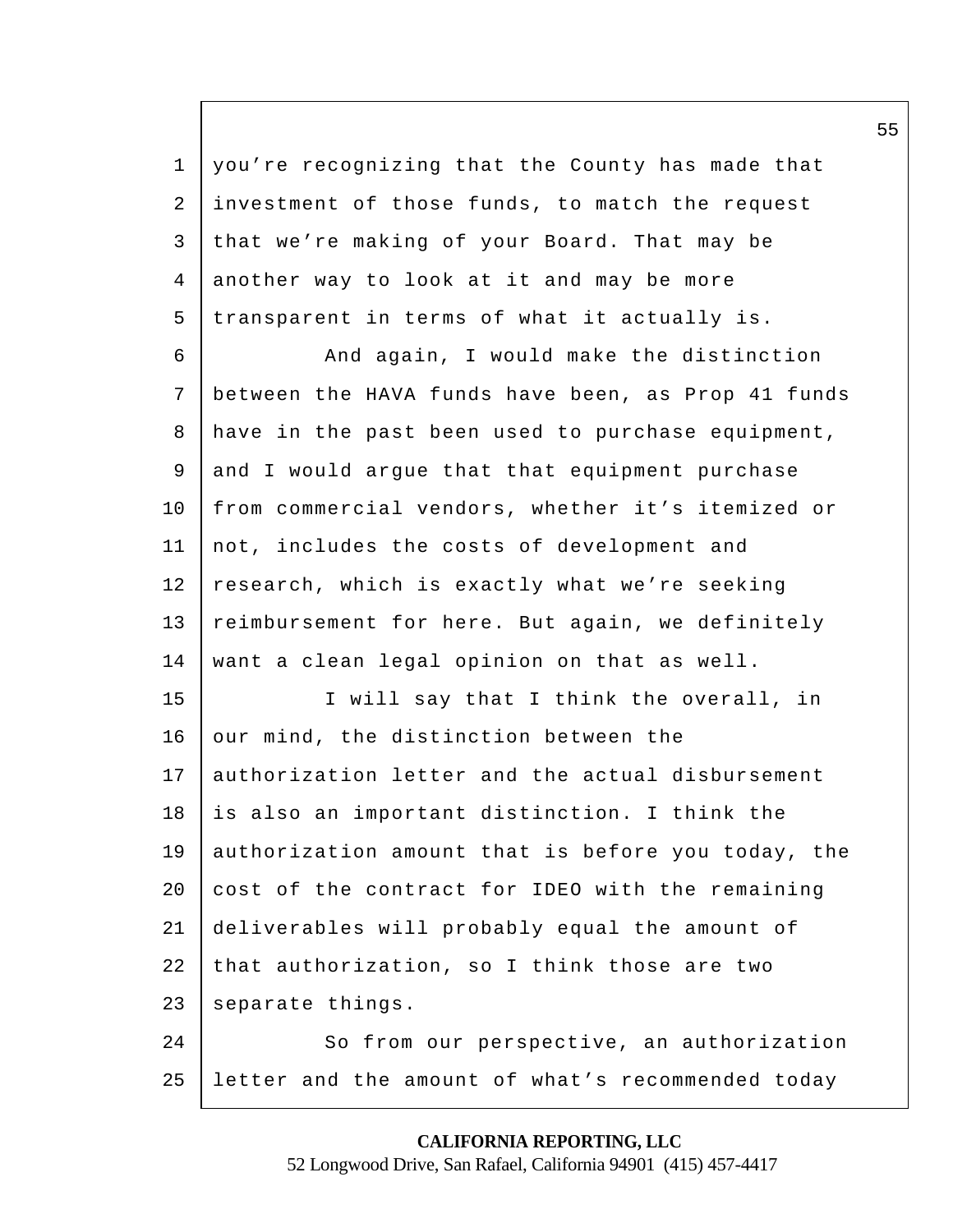1 is separate from this issue; it really has more to 2 do with the disbursement and the staff 3 recommendation is that you only disburse those 4 funds where there is clarity today, which was the 5 original deliverable.

6 So with that said, I just offer that for  $7$  the record so that when counsel is looking at this 8 they have the full record.

9 BOARD MEMBER LAGMAY: Mr. Logan, may I 10 ask, if we were to reduce the funding letter to 11 the amount that we're going to be paying out, is 12 that going to cripple you in any way? Is this 13 going to disadvantage you in your future planning 14 on the progress of the VSAP?

 MR. LOGAN: I don't believe that would 16 stall the project in any manner. We would not want to leave that outstanding for a long period of 18 time because the County of Los Angeles has entered into a contract for the full dollar amount with IDEO, so I guess our preference would be at least to get a Funding Award Letter that covers the 22 remaining deliverables of that contract, just to that is off the table. BOARD MEMBER LAGMAY: Okay, thank you.

25 CHAIR KAUFMAN: Yeah, I think we'd like

**CALIFORNIA REPORTING, LLC**

52 Longwood Drive, San Rafael, California 94901 (415) 457-4417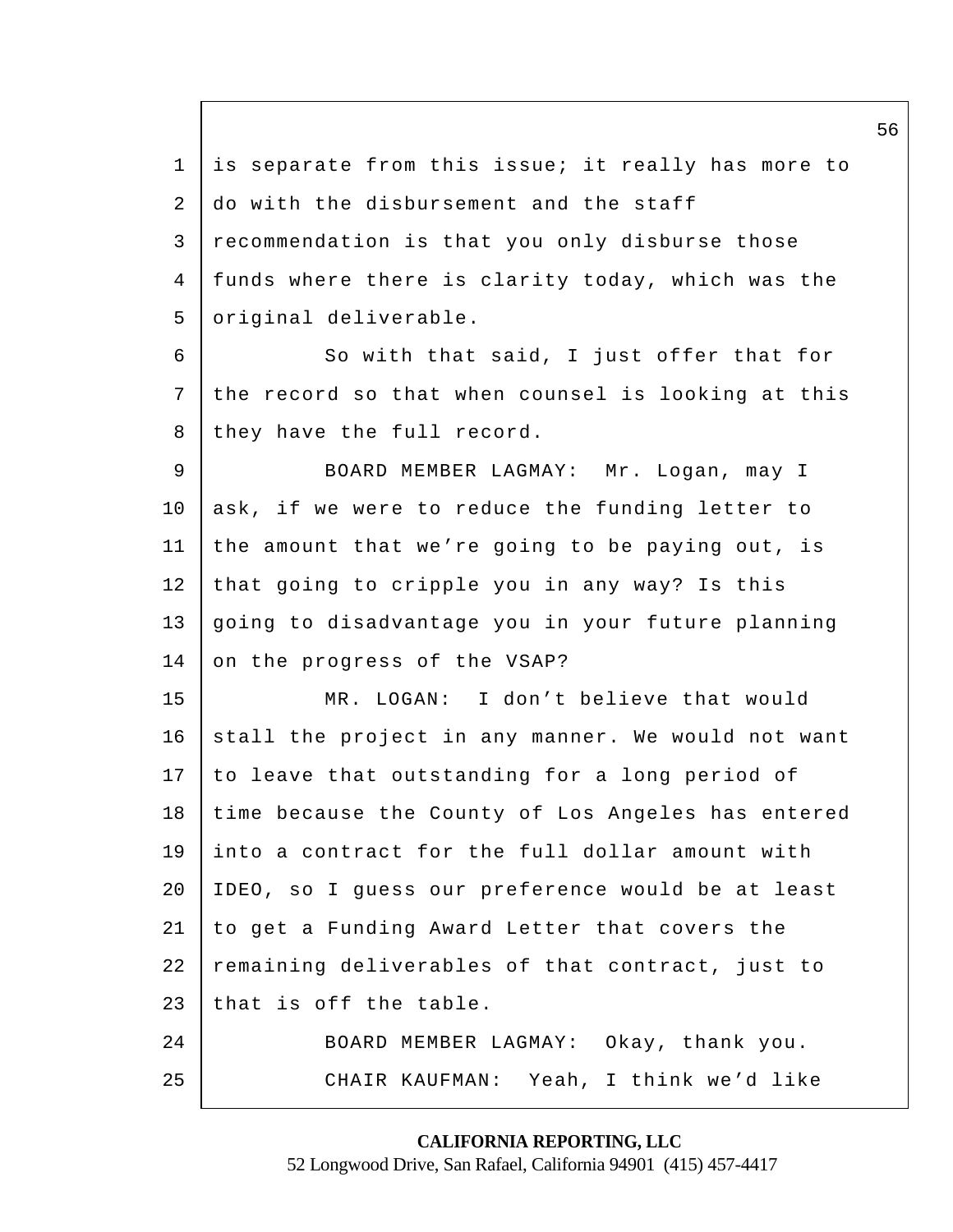to see a letter that has some relation to what's been authorized, be it present or future, so I don't want to start getting into mismatched amounts.

 And I think we do need to keep in mind, again, we're now looking at this issue from a different perspective than we have traditionally. But at the end of the day, I suppose you could say 9 that the County could wait until this product is completely done and then purchase it and we'd be 11 reimbursing the County for the purchase of 12 something that probably includes everything that 13 we're now taking into account of when we're doling 14 out money as you go, so I think we need to bear that in mind when we look at this in its overall perspective. It's different, and we're all going 17 to have to work our way through that. 18 So I think you've got direction from us.

19 We're going to hold on these other costs, call them what you will, but as long as we all know what we're talking about, we should be clear on what we're talking about. MS. LEAN: I believe we're clear and we will take Mr. Logan's comments into consideration.

CHAIR KAUFMAN: Okay. So I guess I would

**CALIFORNIA REPORTING, LLC**

Longwood Drive, San Rafael, California 94901 (415) 457-4417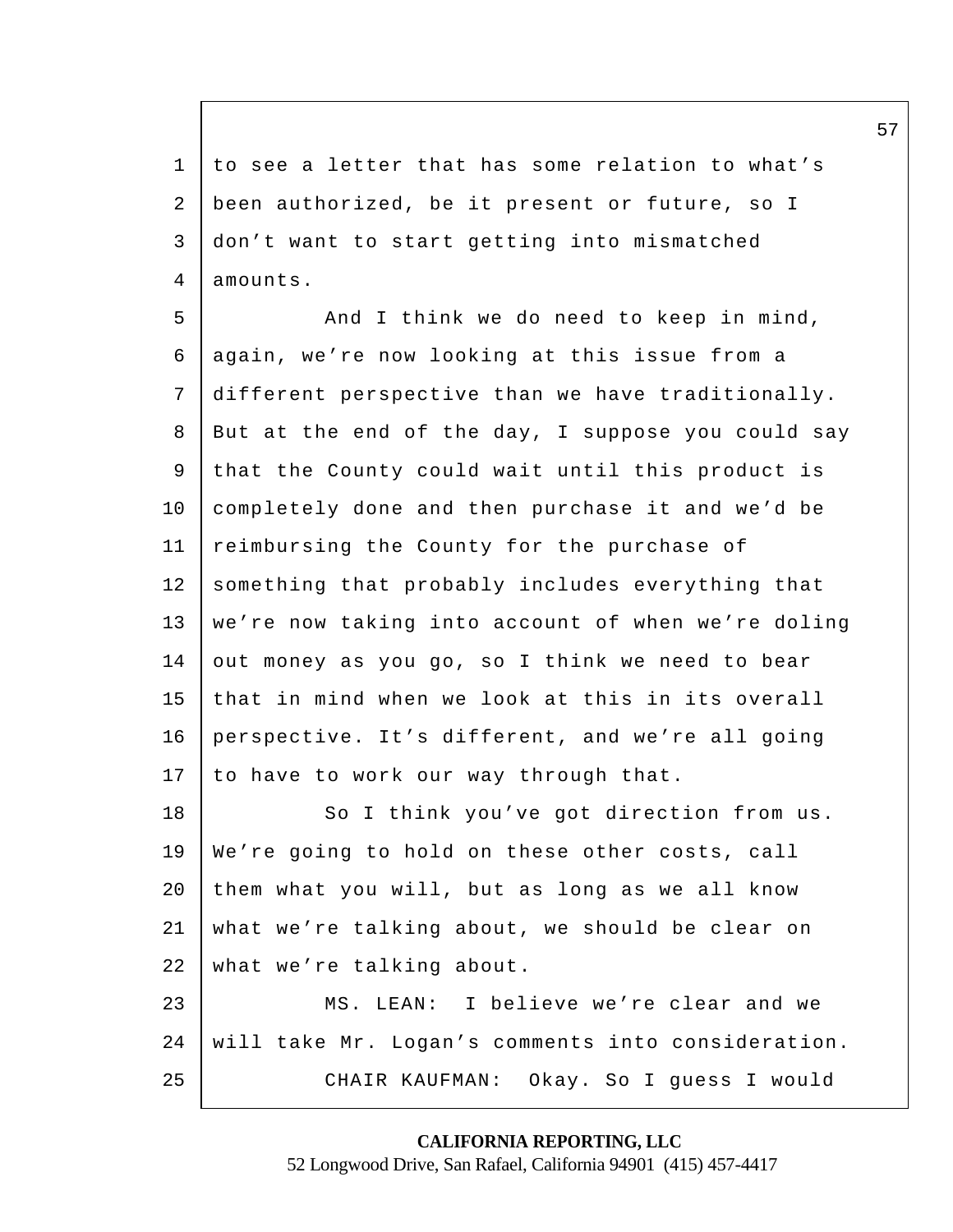1 then like to have us consider, going back to the 2 other piece of this, issuing an award letter and authorizing reimbursement to the County for those costs that have been paid out under their contract to IDEO. And in my perspective, also provide for in the Funding Award Letter those projected additional costs which are to be paid out under the same contract since it seems to me they fall 9 in the same category of costs.

10 | And to equate it to Funding Award Letters that we've done in the past, we've authorized a purchase up to a certain amount and allowed for additional receipts or invoices to be submitted in accordance with that, so I guess I'd like to see us consider taking action along those lines if either of you are so inclined or if you have another way to go about it, but it seems to me that issue is coupled, both the present and future costs that are incurred with the vendor to develop the project. BOARD MEMBER LAGMAY: Well, certainly we

22 should act to reimburse Dean and his staff for the money that is owed and for which staff has 24 recommended that payment should be made, so that bill should be paid.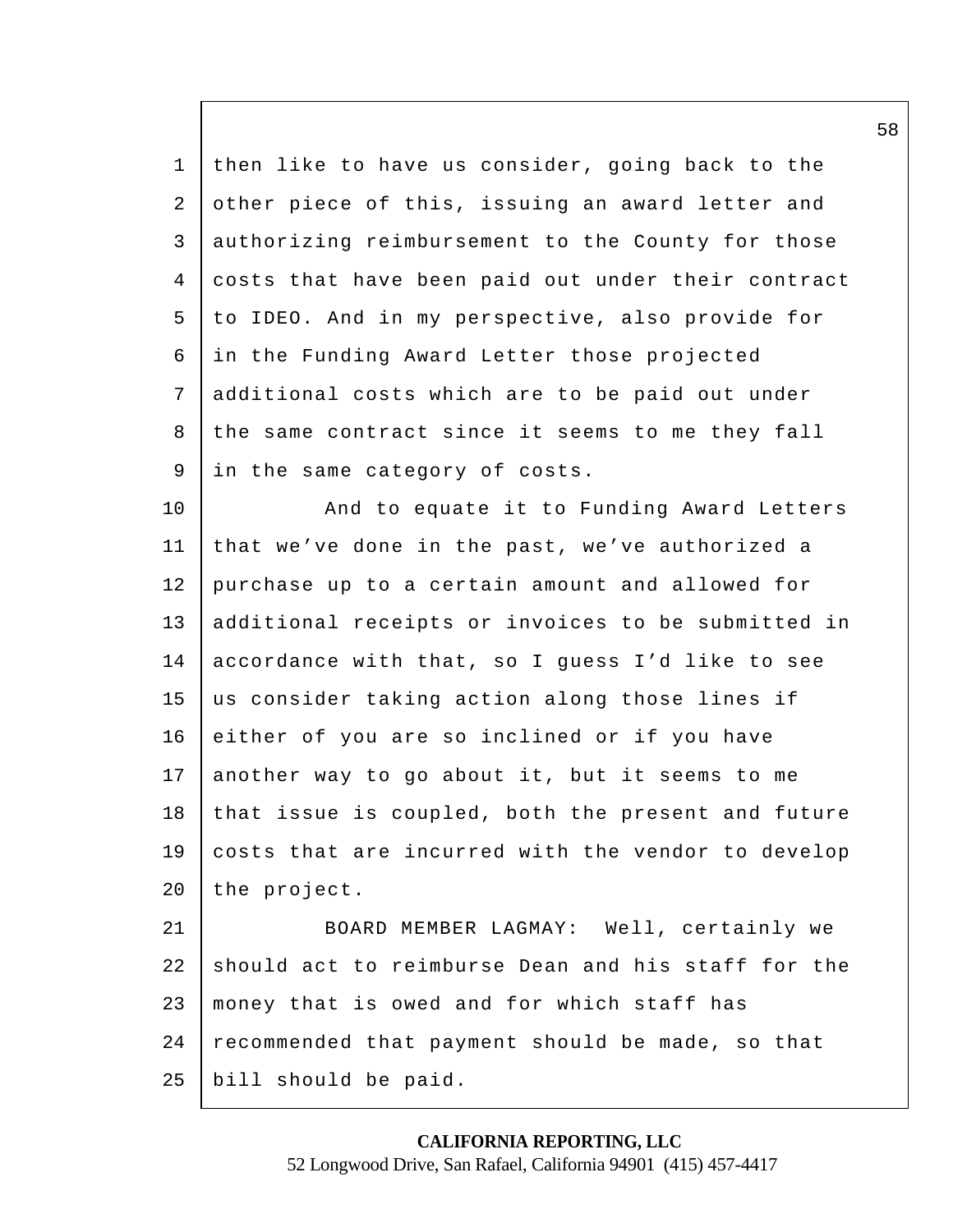1 | And as long as it's clearly understood 2 that the letter, the Funding Award Letter, at its maximum does not necessarily reflect that that's all the entirety of what's going to be spent but it's merely a ceiling; is that correct? CHAIR KAUFMAN: Yeah. So we have deliverables of \$7,633,000 which have been paid 8 thus far. BOARD MEMBER LAGMAY: And which need 10 | payment, yeah. CHAIR KAUFMAN: Yeah. And then we have under future expenditures we have an amount listed 13 of  $$7,148,000$ , which I believe reflects the amount anticipated to be invoiced by IDEO during the remainder of 2015 and 2016. 16 BOARD MEMBER SANDOVAL: Is that correct? CHAIR KAUFMAN: Are those figures correct? 19 BOARD MEMBER LAGMAY: 7.6 and 7.2. CHAIR KAUFMAN: Well, yeah. Specifically  $21 \mid 7,148$ . So I would suggest that we issue a Funding Award Letter in that combined amount specifically 23 | for those aspects of this project. 24 BOARD MEMBER LAGMAY: I agree. CHAIR KAUFMAN: So if either one of you

> **CALIFORNIA REPORTING, LLC** Longwood Drive, San Rafael, California 94901 (415) 457-4417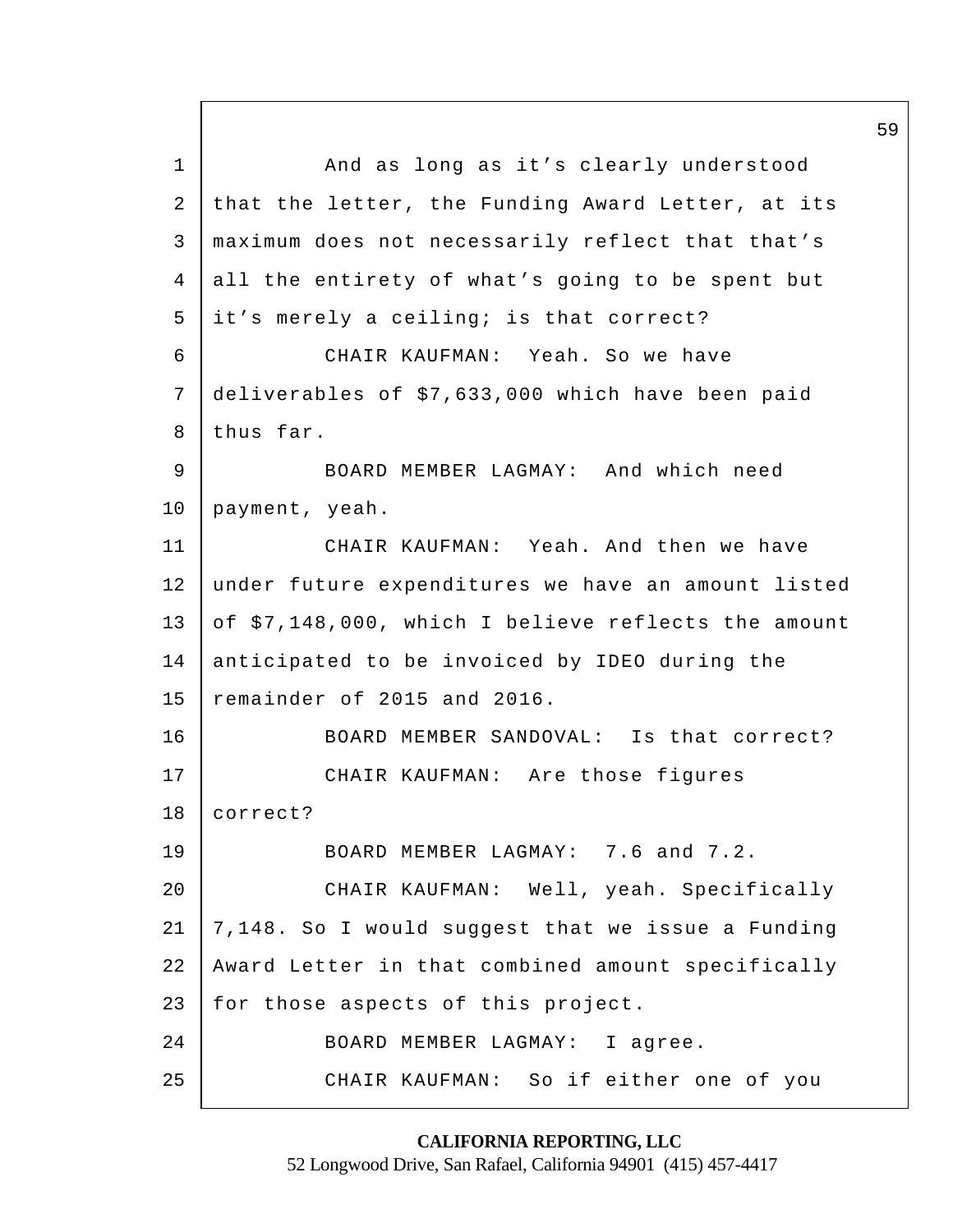would be inclined to make a motion along those lines or -- MS. LEAN: We have an exact amount. CHAIR KAUFMAN: We've got an exact amount. BOARD MEMBER SANDOVAL: I have a question. What is the difference for the County if 8 | we just have them come back for another 9 reimbursement as opposed to authorizing a certain 10 amount of money now in excess for future expenditures? CHAIR KAUFMAN: Well, they are going to have to come back, but I think on this particular point, rather than them having to come back to us 15 every time they pay another bill, we've said for these kind of bills, as long as your documentation is sufficient and staff determines that the documentation meets our requirements, we'll 19 continue to pay for this category of expense, 20 rather than having to hold a meeting for them to 21 come back. That's the point. 22 And it's consistent with the way we've done things in the past once we award funding to 24 purchase any particular voting system. BOARD MEMBER LAGMAY: Which does not

> **CALIFORNIA REPORTING, LLC** Longwood Drive, San Rafael, California 94901 (415) 457-4417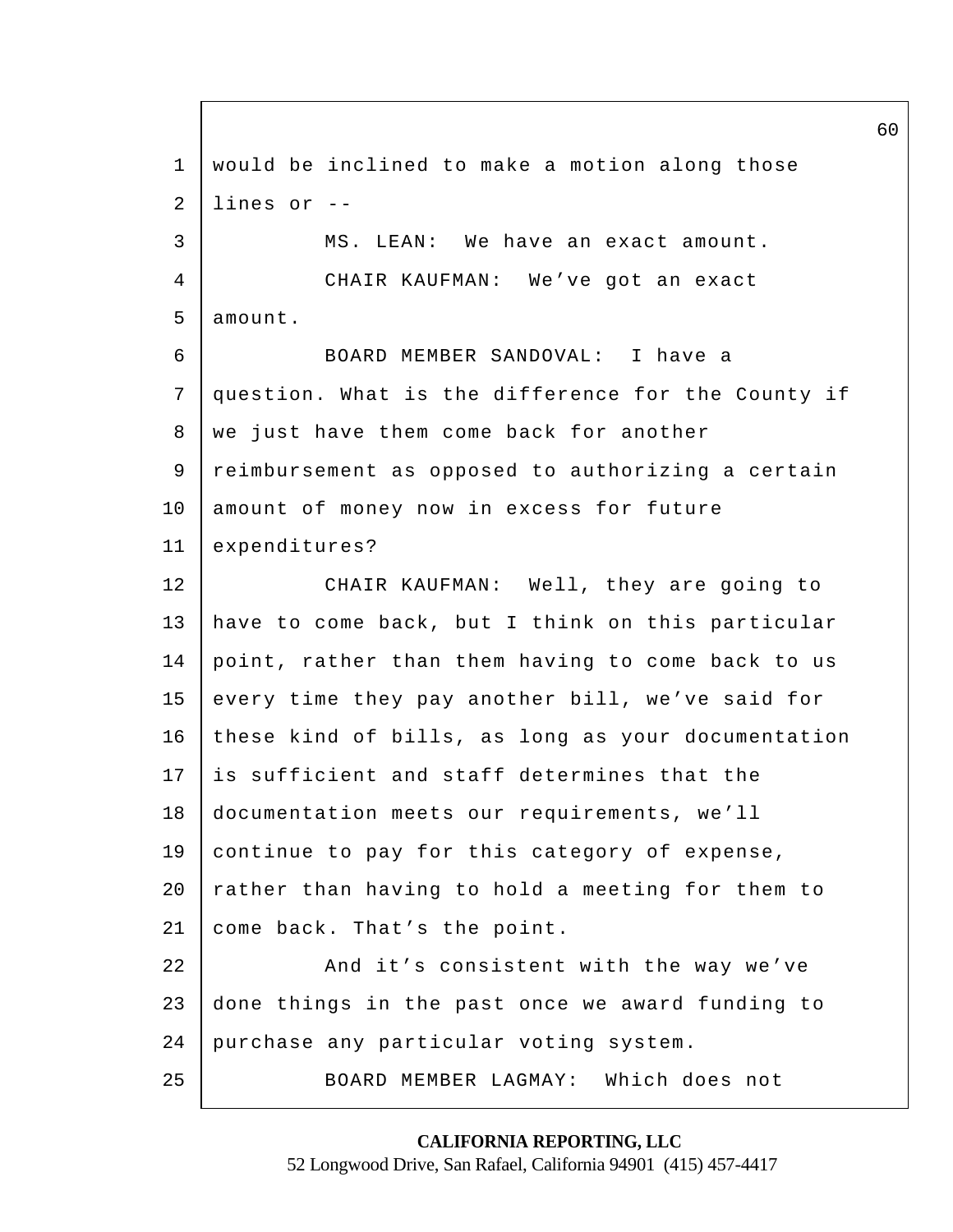preclude the possibility of reimbursing for 2 overhead, personnel, or travel in the future once we've made the determination of its permissibility. CHAIR KAUFMAN: Correct. Correct. BOARD MEMBER LAGMAY: That's fine with me. 8 BOARD MEMBER SANDOVAL: And I assume 9 there are no concerns with IDEO? MR. LOGAN: The general answer is no. The contract is in good standing and County is well 12 protected. BOARD MEMBER SANDOVAL: Okay. That's all I'm asking. MR. LOGAN: So if I could, just to be 16 sure. If I heard the recommendation correctly, if I'm doing my math correctly, if we combine those 18 two amounts and then apply the 3:1 match would be 19 75 percent of that, then I believe the authorization you're recommending would be  $21 \mid 511,288,265.$ 22 CHAIR KAUFMAN: Ryan? MR. MACIAS: I'm getting \$11,085,765, which is a 3:1 match on the amount of \$14,781,020. CHAIR KAUFMAN: I'm going to leave it to

#### **CALIFORNIA REPORTING, LLC**

Longwood Drive, San Rafael, California 94901 (415) 457-4417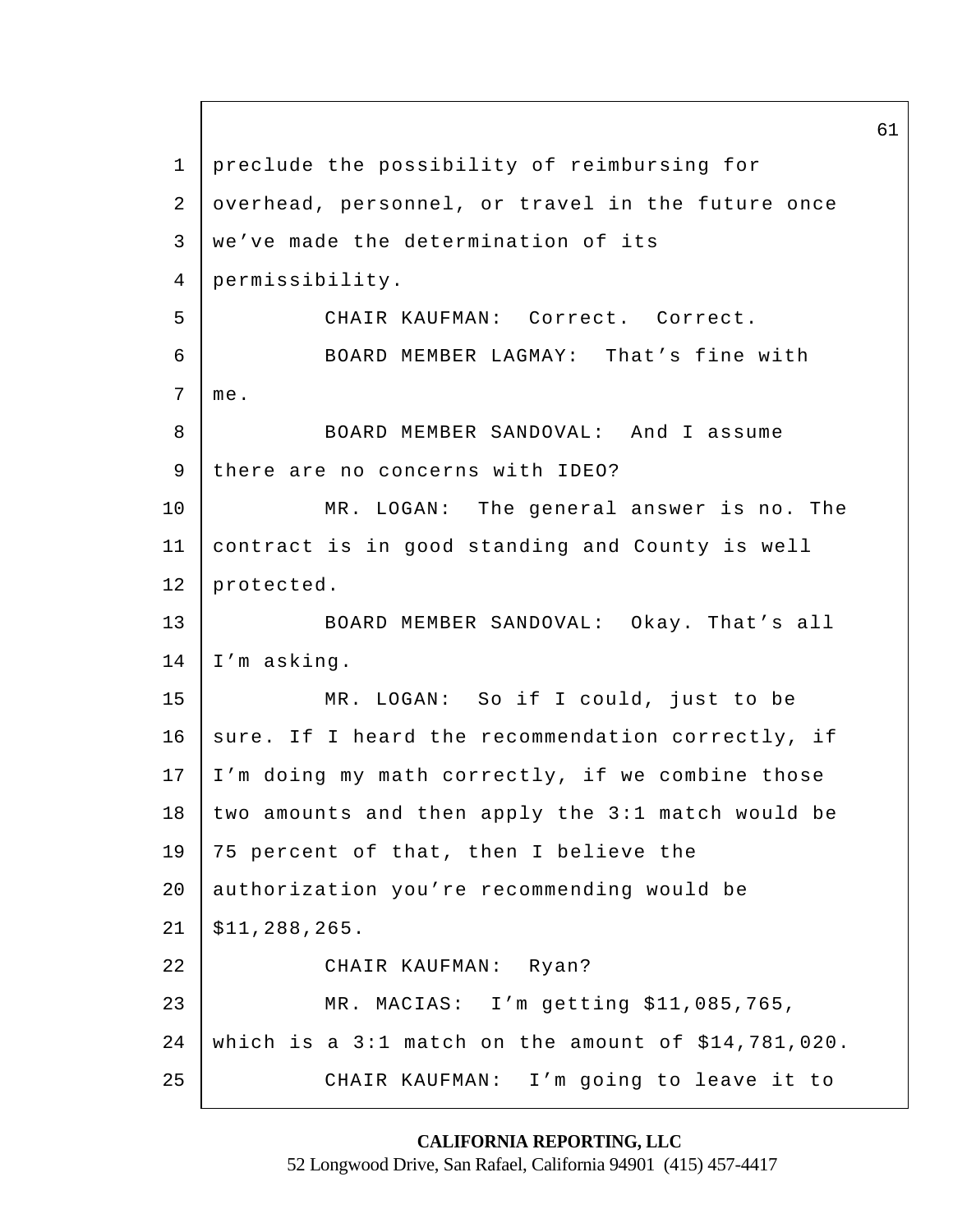1 others to do the match.

 MR. LOGAN: Yeah, you should rely on your 3 staff. I think in ultimate dollar amounts we're talking about a handful of dollars that will be 5 resolved by invoices and documentation in future meetings. 7 CHAIR KAUFMAN: Okay. 8 MS. LEAN: Just so we're clear, that doesn't preclude any of -- the total allocation for Los Angeles County is \$49 million, so this is just  $-$  CHAIR KAUFMAN: Yeah, all we're talking 13 about is funding  $--$  why don't I try and articulate 14 something and then one of you can  $-$  BOARD MEMBER SANDOVAL: Proceed. CHAIR KAUFMAN: So the motion would be 17 that the Board approves a Funding Award Letter to 18 the County of Los Angeles in the amount of  $-$ - Ryan, 11 million -- MR. MACIAS: \$85,765. CHAIR KAUFMAN: Okay -- to cover 22 reimbursement of the County's current deliverables and future expenditures under its contact with IDEO for the research and development of the County's voting systems assessment project. You

**CALIFORNIA REPORTING, LLC**

Longwood Drive, San Rafael, California 94901 (415) 457-4417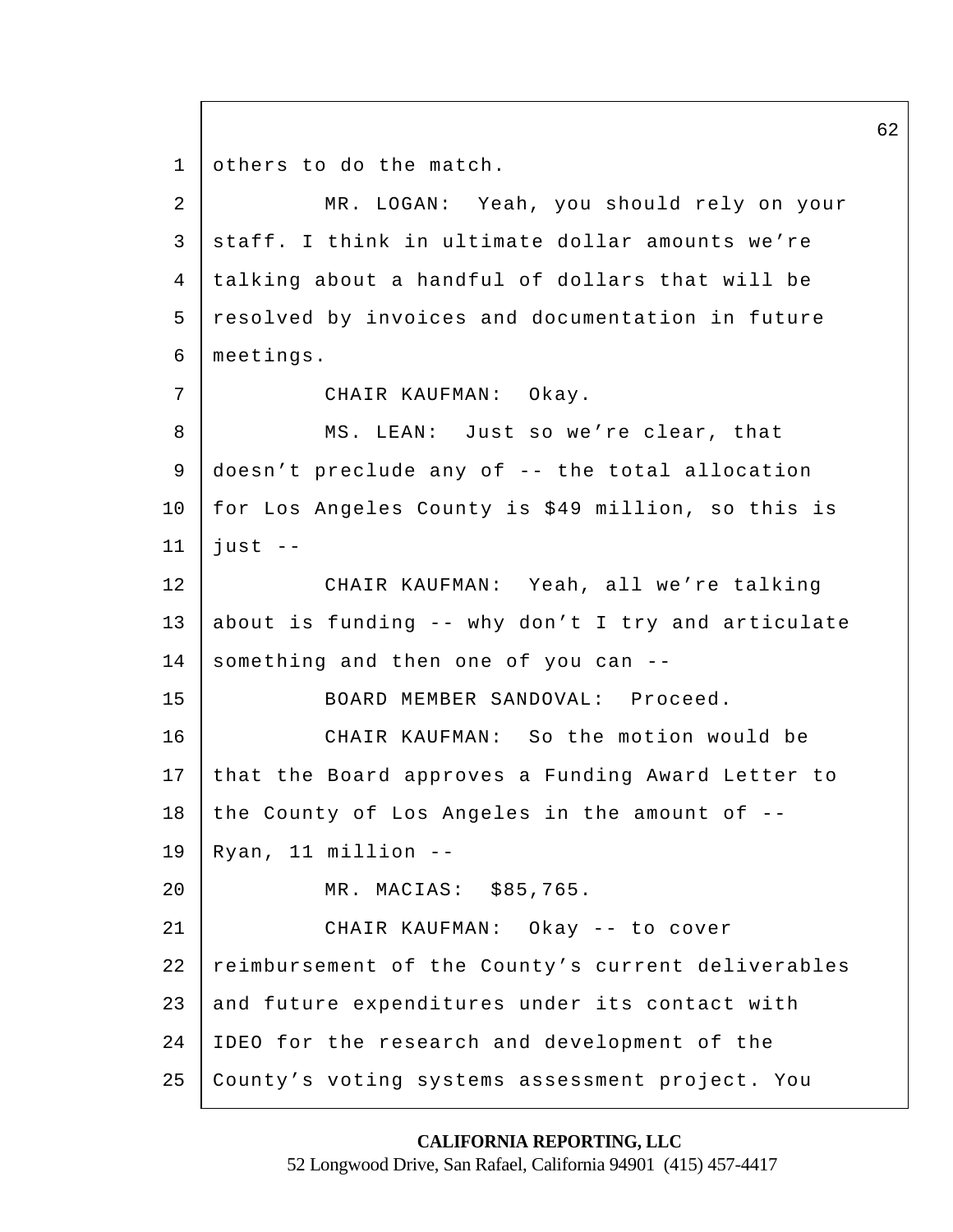want to second that or move it? I guess I could make a motion. BOARD MEMBER LAGMAY: Oh, go ahead and move it and I'll second it. CHAIR KAUFMAN: I'll move that. BOARD MEMBER LAGMAY: I second it. CHAIR KAUFMAN: Okay. Any further discussion on this? 9 | MS. MONTGOMERY: Stephen Kaufman? 10 CHAIR KAUFMAN: Aye. 11 | MS. MONTGOMERY: June Lagmay? 12 BOARD MEMBER LAGMAY: Aye. MS. MONTGOMERY: And Gabriel Sandoval? BOARD MEMBER SANDOVAL: Aye. CHAIR KAUFMAN: Okay, great. Congratulations, L.A. County, you can 17 start on your way. BOARD MEMBER LAGMAY: You approved the minutes but didn't approve the action. CHAIR KAUFMAN: Actions, need to approve that? BOARD MEMBER LAGMAY: Yeah, just to clean up. CHAIR KAUFMAN: Okay. And staff, you have direction on the remainder of Item 5.

**CALIFORNIA REPORTING, LLC**

Longwood Drive, San Rafael, California 94901 (415) 457-4417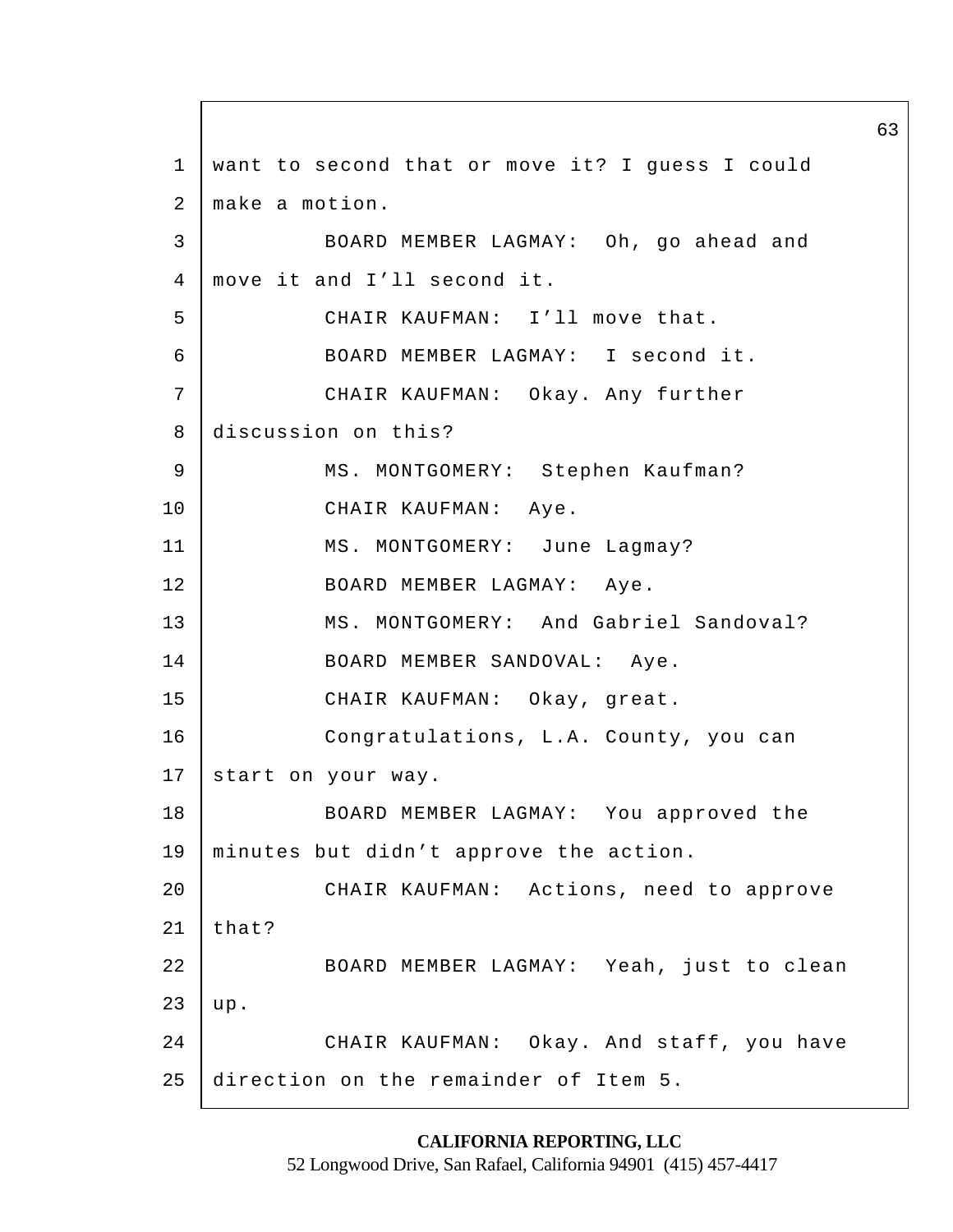1 June just pointed out to me that we may 2 not have properly adopted the actions on Item 4 3 from the March 26th meeting. Do we need to do that 4 separate from the minutes? 5 MS. MONTGOMERY: We do not but we can 6 right now if you'd like to. 7 CHAIR KAUFMAN: Okay. June move that. 8 BOARD MEMBER LAGMAY: I move that the 9 action items of March 26th be approved by the 10 Board. 11 BOARD MEMBER SANDOVAL: Second. 12 CHAIR KAUFMAN: Okay. All in favor? 13 IN UNISON: Aye. 14 CHAIR KAUFMAN: Okay. Do we have any 15 other business from staff? 16 MS. MONTGOMERY: Not at this time. 17 CHAIR KAUFMAN: Okay. Then do I have a 18 motion to adjourn? Gabe? 19 BOARD MEMBER SANDOVAL: So moved. 20 BOARD MEMBER LAGMAY: I second. 21 CHAIR KAUFMAN: All in favor? 22 IN UNISON: Aye. 23 CHAIR KAUFMAN: Thank you, everybody. 24 Thank you for your patience. 25 (Meeting Adjourned)

52 Longwood Drive, San Rafael, California 94901 (415) 457-4417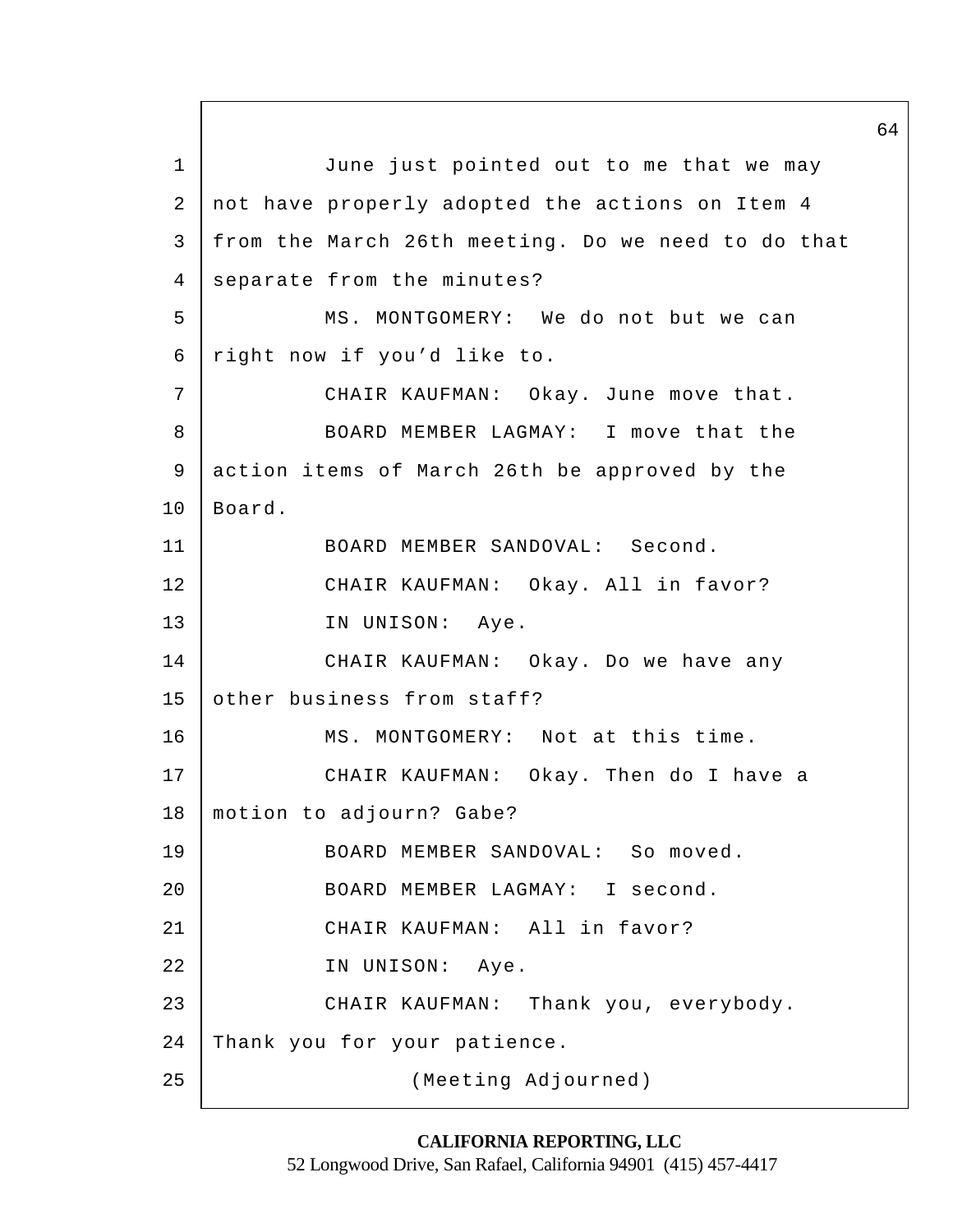|                |           | 65 |
|----------------|-----------|----|
| $\mathbf 1$    | $--000--$ |    |
| $\overline{a}$ |           |    |
| $\overline{3}$ |           |    |
| $\overline{4}$ |           |    |
| $\overline{5}$ |           |    |
| $\mathbf 6$    |           |    |
| $\sqrt{ }$     |           |    |
| $\,8\,$        |           |    |
| $\overline{9}$ |           |    |
| $10$           |           |    |
| $11\,$         |           |    |
| $12\,$         |           |    |
| $13\,$         |           |    |
| $14\,$         |           |    |
| $15\,$         |           |    |
| $16$           |           |    |
| $17\,$         |           |    |
| $18\,$         |           |    |
| 19             |           |    |
| $2\,0$         |           |    |
| $21\,$         |           |    |
| $2\sqrt{2}$    |           |    |
| 23             |           |    |
| 24             |           |    |
| 25             |           |    |
|                |           |    |

**CALIFORNIA REPORTING, LLC** Longwood Drive, San Rafael, California 94901 (415) 457-4417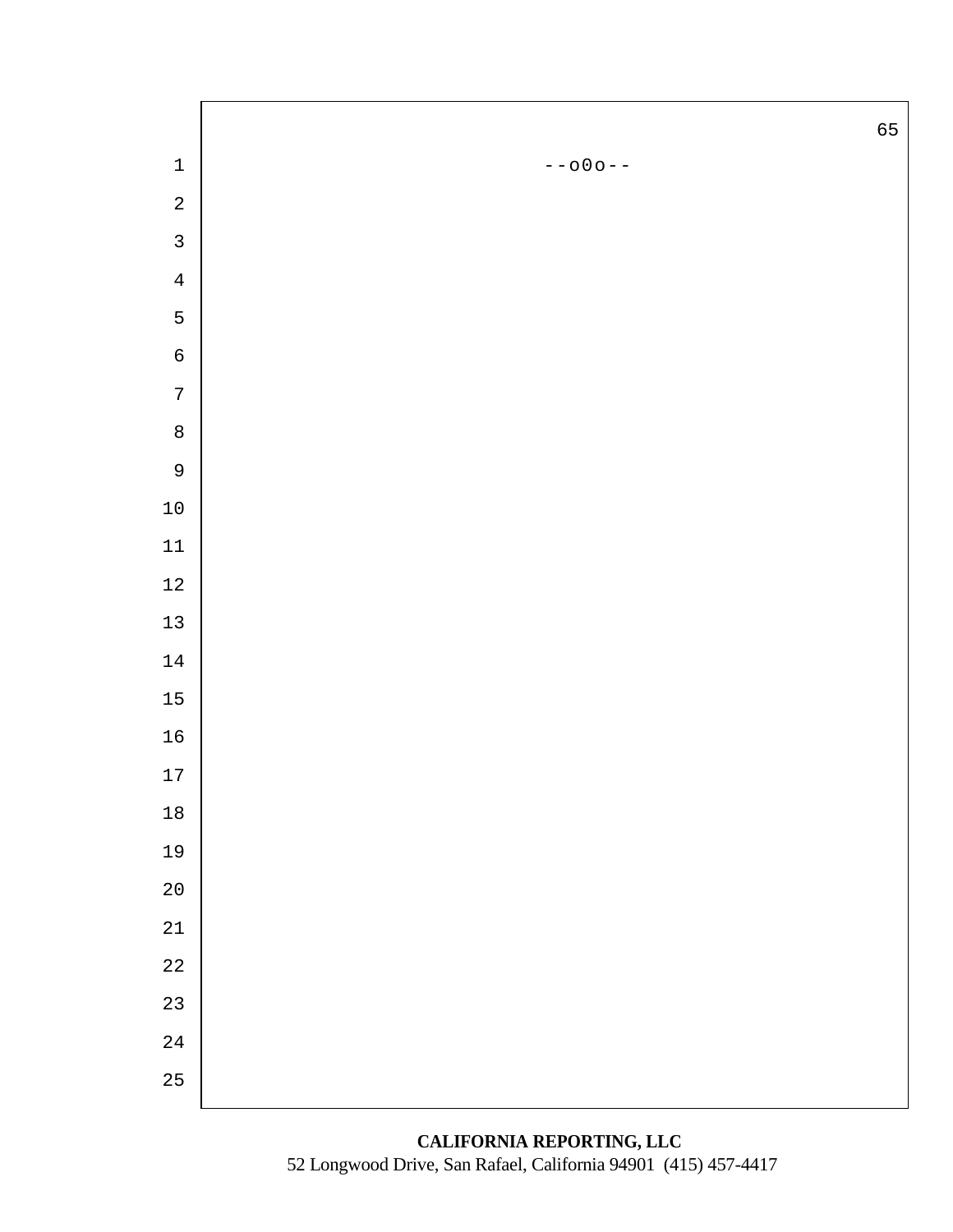#### **REPORTER'S CERTIFICATE**

I do hereby certify that the testimony in the foregoing hearing was taken at the time and place therein stated; that the testimony of said witnesses were reported by me, a certified electronic court reporter and a disinterested person, and was under my supervision thereafter transcribed into typewriting.

And I further certify that I am not of counsel or attorney for either or any of the parties to said hearing nor in any way interested in the outcome of the cause named in said caption.

IN WITNESS WHEREOF, I have hereunto set my hand this 1st day of November, 2014.

> TROY RAY CER-369

\_\_\_\_\_\_\_\_\_\_\_\_\_\_\_\_\_\_\_\_\_\_\_\_\_\_\_\_\_\_\_\_\_\_\_\_\_